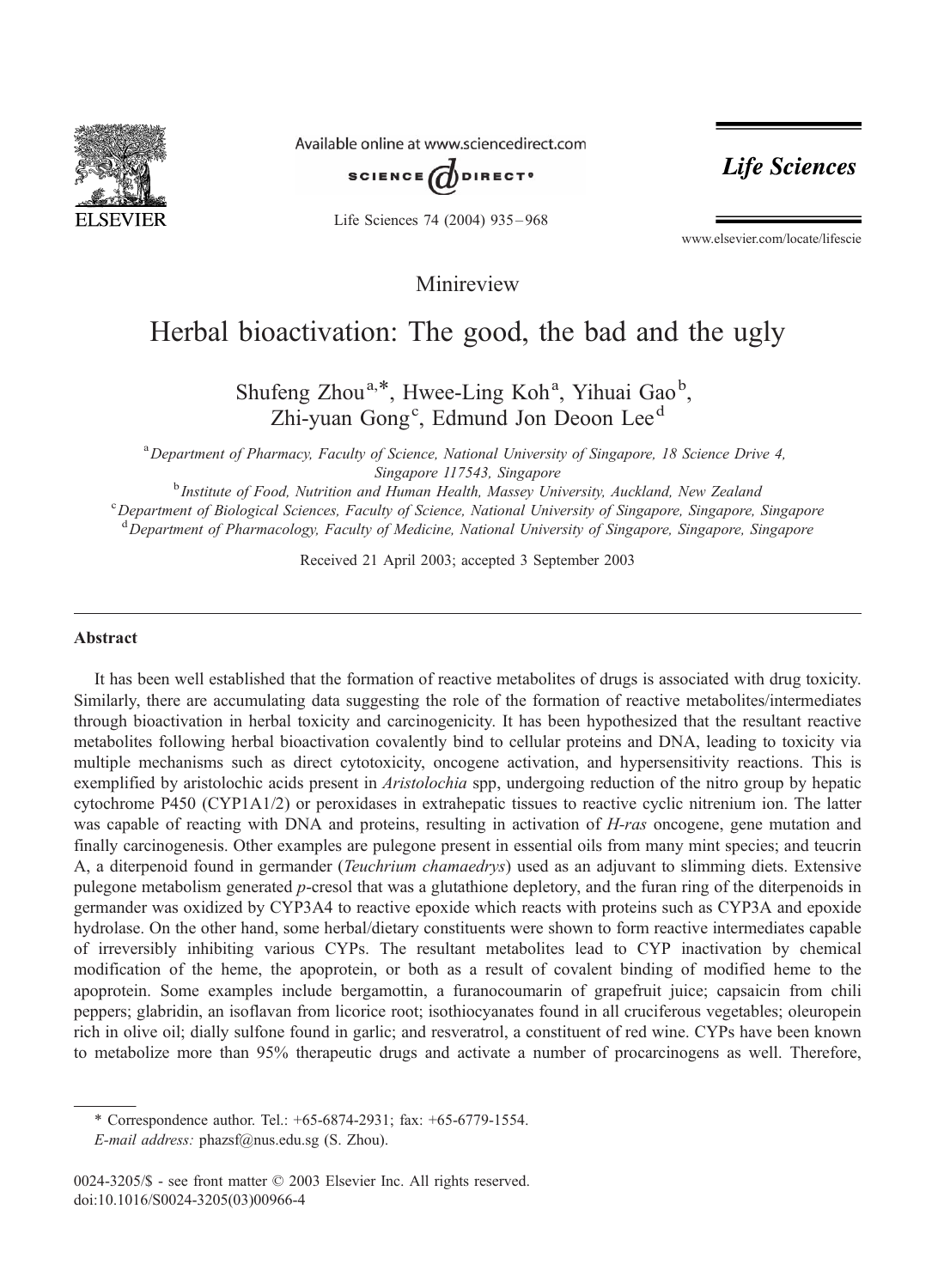mechanism-based inhibition of CYPs may provide an explanation for some reported herb-drug interactions and chemopreventive activity of herbs. Due to the wide use and easy availability of herbal medicines, there is increasing concern about herbal toxicity. The safety and quality of herbal medicine should be ensured through greater research, pharmacovigilance, greater regulatory control and better communication between patients and health professionals.

 $© 2003 Elsevier Inc. All rights reserved.$ 

Keywords: Herbal medicine; Toxicity; Metabolism; Bioactivation

## Introduction

There is resurgence in the use of herbal medicines worldwide. An estimated one third of adults in the Western world use alternative therapies, including herbs. These herbs may be used either in their primary forms or combined into mixtures. In contrast to chemical drugs, herbs have sometimes been claimed to be non-toxic, because of their natural origin and long-term use as folk medicines. However, problems may arise due to intrinsic toxicity, adulteration, substitution, contamination, misidentification, drug-herb interactions, and lack of standardization [\(de Smet, 1995; Ernst, 2002; Ernst and Pittler, 2002; Koh and](#page-23-0) Woo, 2000). Both adverse drug reactions and poisonings associated with the use of herbal medicines have increasingly been reported [\(Deng, 2002; Ernst and Pittler, 2002; Klepser and Klepser, 1999\).](#page-23-0) Herbal use has been associated with organ toxicities of heart, liver, blood, kidneys, central nervous system, and skin and carcinogenesis [\(Bensoussan et al., 2002; Ernst, 2000; Greensfelder, 2000; Haller](#page-22-0) and Benowitz, 2000; Kessler, 2000; McRae et al., 2002; Stedman, 2002; Villegas et al., 2001; Zaacks et al., 1999).

The human cytochrome P450 (CYP) (EC 1.14.14.1) superfamily, containing 57 genes [\(Nelson, 2003\),](#page-29-0) contributes to the metabolism of a variety of xenobiotics including therapeutic drugs, carcinogens, steroids and eicosanoids [\(Gonzalez, 1990; Nebert and Russell, 2002; Nelson et al., 1996; Rendic, 2002;](#page-24-0) Rendic and Di Carlo, 1997). The resultant increases in polarity usually facilitate excretion and are considered to be a detoxification process, but in some instances, foreign compounds are converted to products with much greater cytotoxicity, mutagenicity, or carcinogenicity [\(Guengerich and Liebler,](#page-25-0) 1985; Guengerich and Shimada, 1991; Zhou, 2003). Metabolic activation of procarcinogens is often catalyzed by a limited number of human CYPs including CYP1A1, 1A2, 1B1, 2A6, 2B6 and 3A4 [\(Guengerich, 2001; Guengerich and Liebler, 1985; Guengerich and Shimada, 1991; Zhou, 2003\).](#page-25-0) Among them, CYP1A and 1B enzymes bioactivate polycyclic arylamines, polyaromatic hydrocarbons and aflatoxin B1 [\(Gonzalez and Gelboin, 1994\).](#page-25-0) These enzymes are regarded as the targets for blocking tumor initiation and specific CYP inhibitors or inactivators could be beneficial for preventing tumor formation [\(Guengerich and Shimada, 1991; Shimada et al., 1996; Shimada et al., 1989\).](#page-25-0) It is likely that constituents in herbal preparations may be substrates, inhibitors, or inducers of CYPs [\(Zhou et al., 2003\),](#page-33-0) and have an impact on the pharmacokinetics of any coadministered drugs metabolized by this system.

Herbal/dietary constituents may be metabolized by CYPs to nontoxic metabolites and excreted, but the formation of toxic metabolites is possible [\(Yang et al., 1992\).](#page-32-0) In addition, the inhibition of CYPs by herbal constituents may decrease the formation of toxic metabolites and thus inhibit carcinogenesis, as CYPs play an important role in procarcinogen activation. In some cases, the formation of a reactive intermediate by CYP may also lead to the inactivation of the enzyme. CYP substrates, which are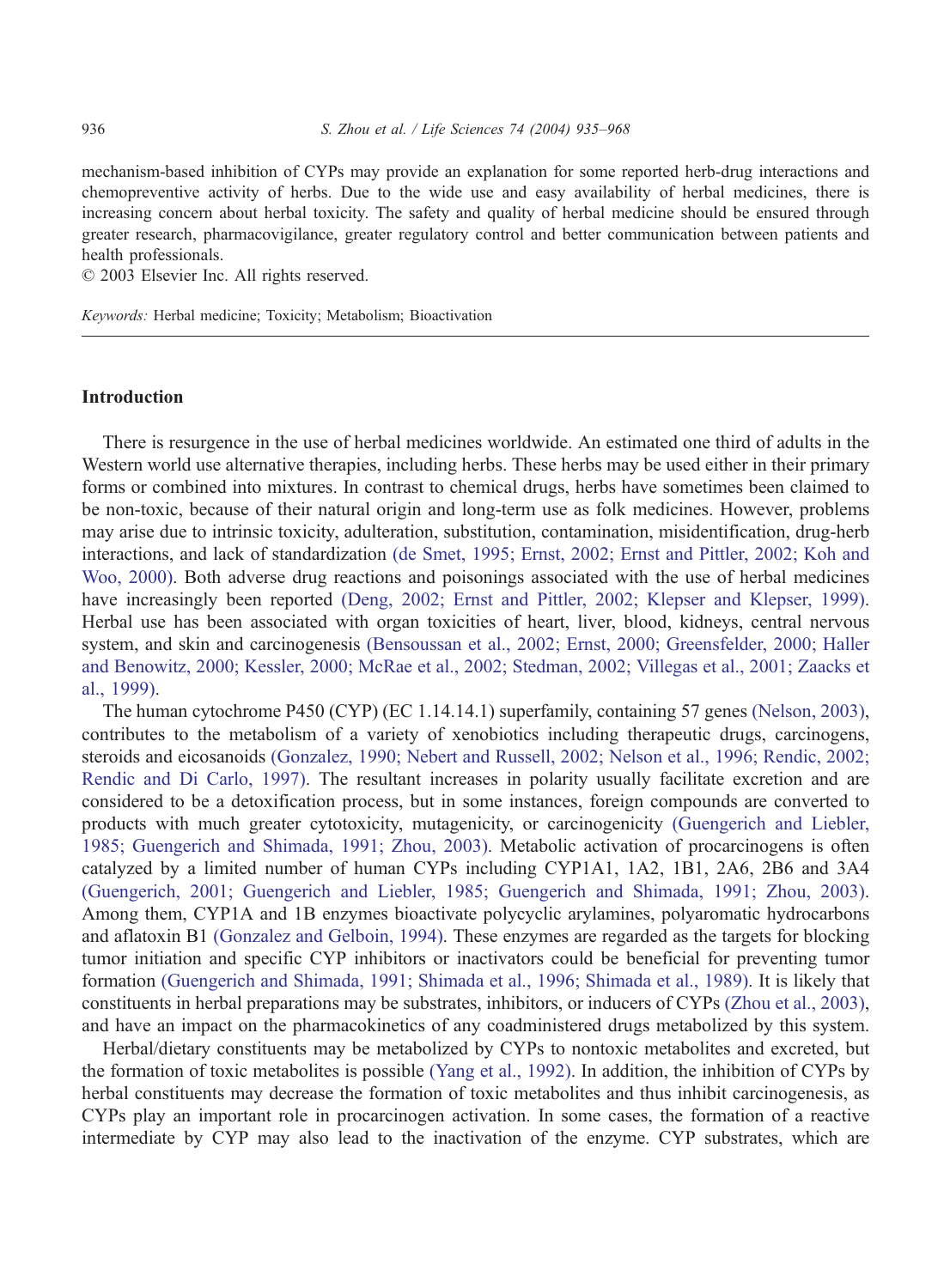metabolized to reactive intermediates that inactivate the enzyme, are classified as mechanism-based inhibitors. Thus, the inhibition of CYP-mediated carcinogen activation by herbal/dietary constituents has been extensively studied.

The mechanism for herbal toxicity remains elusive, but there are accumulating data suggesting the role of the formation of reactive metabolites/intermediates through the bioactivation of major herbal constituents in herbal toxicity and carcinogenicity. It has been hypothesized that the resultant reactive metabolites following herbal bioactivation covalently bind to cellular proteins and DNA, leading to toxicity via multiple mechanisms such as direct cytotoxicity, oncogene activation, and hypersensitivity reactions. This review highlights the role of formation of reactive intermediates via bioactivation in herbal toxicity using aristolochic acids, pulegone and germander as examples. In addition, mechanismbased inhibition of CYPs by many herbal constituents and the clinical and toxicological relevance are discussed.

## Herbal bioactivation: Formation of toxic metabolites

## Aristolochic acid nephropathy

Aristolochic acids (AAs), a family of structurally related nitrophenanthrene carboxylic acids, are primarily from herbal medicines such as Aristolochia spp. (e.g. A. fangchi (Guang Fangji), A. clematits, and A. manshuriensis) [\(Ioset et al., 2003\).](#page-26-0) The predominant AAs are AAI (8-methoxy-6-nitrophenanthro-(3,4-d)-1,3-dioxolo-5-carboxylic acid) and AAII (6-nitro-phenanthro-(3,4-d)-1,3-dioxolo-5-carboxylic acid). The consumption of herbs containing AAs has been associated with severe nephropathy which is characterized by unique renal fibrosis and development of urothelial cancer [\(Abt et al., 1995; Arlt et al., 2002; Cosyns, 2003; Lord et al., 2001; Nortier and Vanherweghem, 2002;](#page-21-0) Schwetz, 2001; Zhu, 2002). Approximately 200 cases of AA nephropathy have been reported worldwide, with many of them needing renal replacement therapy [\(Arlt et al., 2002\).](#page-21-0) A large cohort of these patients with AA nephropathy have developed urothelial cancer [\(Cosyns, 2003; Nortier and](#page-23-0) Vanherweghem, 2002).

As alkaloids, both AAI and AAII underwent reduction of the nitro group catalyzed by oxidative enzymes to reactive cyclic nitrenium ions [\(Fig. 1\)](#page-3-0) [\(Schmeiser et al., 1997; Stiborova et al., 2001a,b;](#page-30-0) Stiborova et al., 2002). Hepatic microsomal CYP1A1/2, NADPH:CYP reductase, DT-diaphorase, cyclooxydase-1 and other peroxidases have been found to catalyze the reaction. Addition of inhibitors or inducers of CYP1A1/2 was found to decrease or increase the formation of DNA adducts [\(Stiborova et](#page-31-0) al., 2001a,b). The resultant reactive cyclic nitrenium ions are capable of reacting with DNA and/or proteins, leading to adduct formation. For example, the DNA adducts (e.g. 7-(deoxyadenosin-N<sup>6</sup>yl)aristolactam I or II and 7(deoxyguanosin-N<sup>2</sup>-yl)aristolactam I or II) have been detected in kidney and ureter tissues of patients taking herbs containing AAs, several months or even years after cessation of the herbal consumption [\(Pfau et al., 1990; Schmeiser et al., 1996; Stiborova et al., 1999\).](#page-29-0) The former was the most predominant DNA adduct in human and rat tissues [\(Pfau et al., 1990; Schmeiser et al., 1996;](#page-29-0) Stiborova et al., 1999).

Studies in the mouse and rat indicated that H-ras protooncogenes were activated with high incidence of an  $AT \rightarrow TA$  transversion mutation in codon 61 of DNA from AAI-induced tumors [\(Schmeiser et al.,](#page-30-0) 1990; Schmeiser et al., 1991). This is consistent with the identification of an N6-deoxyadenosine-AAI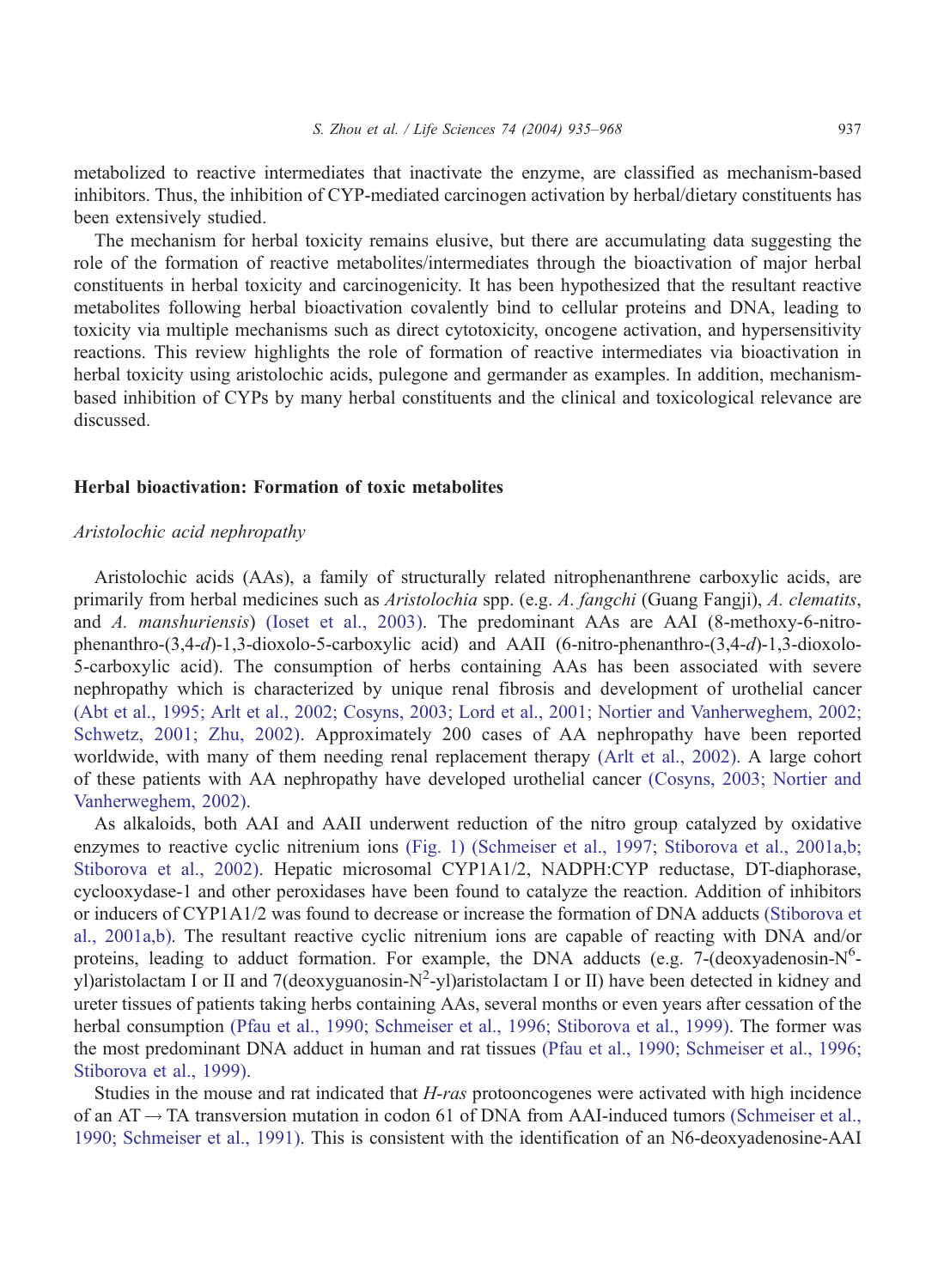<span id="page-3-0"></span>

7-(Deoxyadenosin-N6-yl)aristolactams

7-(Deoxyguanosin-N2-yl)aristolactams

Fig. 1. Proposed bioactivation of aristolochic acids.

adduct formed in vitro and in patients. All these results indicated that deoxyadenosine adduct formation was a critical step in tumor initiation by AAs. A recent study using the  $\lambda$ lacZ transgenic mice has shown that administration of AAs caused selective  $AT \rightarrow TA$  mutations [\(Kohara et al., 2002\),](#page-26-0) which is in agreement with the extensive 7-(deoxyadenosin-N<sup>6</sup>-yl)aristolactam I adduct formation in rats and humans. In rats treated with a single dose of AAI, the 7(deoxyguanosin-N<sup>2</sup>-yl)aristolactam I adduct was removed continuously from the DNA, whereas the 7-(deoxyadenosin-N<sup>6</sup>-yl)aristolactam I adduct persisted without proper repair of the DNA [\(Fernando et al., 1993\),](#page-24-0) leading to mutations and oncogene activation.

### Pulegone toxicity

Pulegone is a monoterpene ketone present in essential oils from many mint species (e.g. *Hedeoma* pulegoides and Mentha pulegium, both called pennyroyal) [\(Budavari, 1996; Grundschober, 1979\).](#page-22-0) Pennyroyal oil has been used as a flavoring agent in foods and beverages, a fragrant constituent and a flea repellent [\(Hall and Oser, 1965\).](#page-25-0) Pennyroyal has also been used to induce menstruation and abortion. However, pennyroyal oil, especially at high doses, has been reported to cause hepatic failure, central nervous system toxicity, gastritis, renal and pulmonary toxicity, and death [\(Anderson et al., 1996\).](#page-21-0)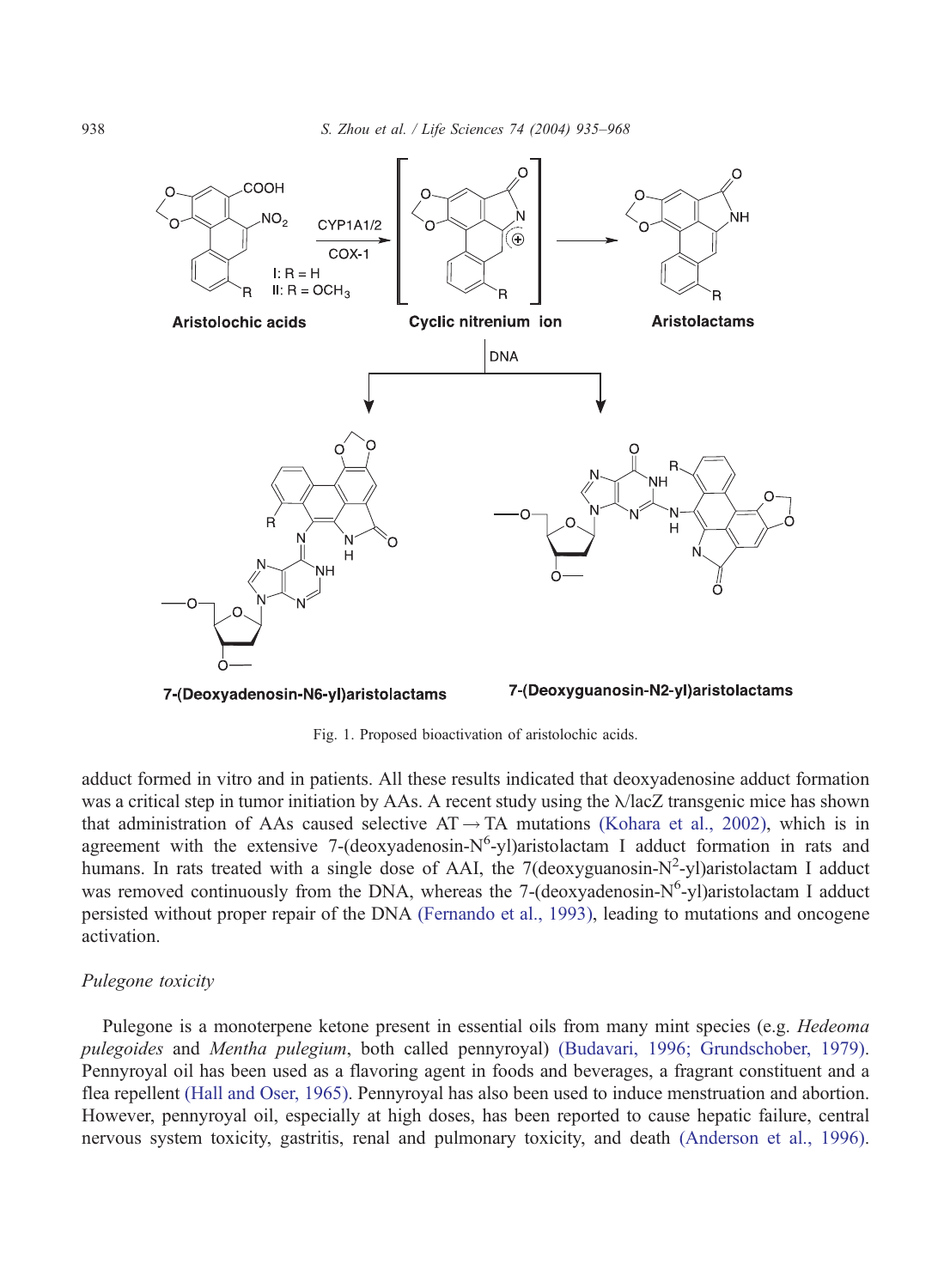Pulegone, constituting >80% of the terpenes in pennyroyal oils, was found to be hepatotoxic and pneumotoxic in mice [\(Gordon et al., 1982\).](#page-25-0)

The metabolites of pulegone have been considered to be responsible for its toxicity [\(Gordon et al.,](#page-25-0) 1987). Both menthofuran and  $p$ -cresol were potential candidates. Menthofuran is a naturally occurring hepatotoxin [\(Thomassen et al., 1992\)](#page-32-0) and p-cresol is a known glutathione depletory and toxin [\(Thompson et al., 1994\).](#page-32-0) In vitro studies have demonstrated CYP-mediated conversion of pulegone to menthofuran which was then bioactivated to reactive  $\gamma$ -ketoenal [\(Gordon et al., 1987; Thomassen et](#page-25-0) al., 1991).  $\gamma$ -Ketoenal was capable of covalently binding to cellular proteins and caused hepatic injury [\(Thomassen et al., 1992\).](#page-32-0) The  $\gamma$ -ketoenal can be converted to mintlactones, as well as other reactive intermediates in CYP-mediated oxidation of menthofuran.

The in vivo metabolism of pulegone is very complicated, with about 14 Phase I and 10 Phase II metabolites being identified and characterized in rats [\(Chen et al., 2001; Madyastha and Raj, 1993;](#page-23-0) McClanahan et al., 1989; Moorthy et al., 1989; Thomassen et al., 1991). These metabolites accounted for only 3% of total radioactivity excreted in bile, and their structures could not be established solely by mass spectral analysis. The metabolism of pulegone in rats involves three major metabolic pathways: a) conjugation by glucuronic acid following C-5 or methyl group hydroxylation or by GSH; with the conjugates being further metabolized; b) the formation of menthofuran; and c) the formation of piperitenone beginning with 5-hydroxylation followed by dehydration [\(Fig. 2\)](#page-5-0) [\(Chen et al., 2001;](#page-23-0) Madyastha and Gaikwad, 1999; Madyastha and Raj, 1992; Madyastha and Raj, 1993). The CYP system plays an important role in the metabolism of R-(+)-pulegone [\(Madyastha and Gaikwad, 1999;](#page-28-0) Madyastha and Raj, 1992). Most of the metabolites of pulegone are derived from menthofuran and piperitenone [\(Madyastha and Gaikwad, 1999; Madyastha and Raj, 1992; Madyastha and Raj, 1993\).](#page-28-0) Studies carried out in vivo have shown 4-methyl-2-cyclohexenone as one of the metabolites of R-(+) pulegone [\(Madyastha and Raj, 1993\),](#page-28-0) and conversion of 4-methyl-2-cyclohexenone to p-cresol has been demonstrated in vitro [\(Madyastha and Raj, 1990; Madyastha and Raj, 1993; Madyastha and Raj, 2002\).](#page-28-0)

#### Germander hepatotoxicity

Germander (*Teuchrium chamaedrys*), a diterpenoid-containing herbal medicine, was traditionally used as a folk medicine for its alleged choleretic and antiseptic effects. In 1991, germander teas or capsules were promoted as an adjuvant to slimming diets. However, more than 30 cases of hepatotoxicity (mainly cytolytic hepatitis, chronic hepatitis or cirrhosis) after consumption of germander have been reported mainly in France, including cases with positive rechallenge [\(Ben Yahia et al., 1993;](#page-22-0) Castot and Larrey, 1992; Dao et al., 1993; Laliberte and Villeneuve, 1996; Larrey et al., 1992; Mattei et al., 1992), and a fatality due to fulminant hepatic necrosis [\(Mostefa-Kara et al., 1992\).](#page-28-0) This medicinal plant has been prohibited in France since 1992.

Germander caused hepatotoxicity in animals [\(Kouzi et al., 1994; Loeper et al., 1994\)](#page-27-0) and humans [\(Laliberte and Villeneuve, 1996\).](#page-27-0) Germander contains saponins, glycosides, flavonoids and furano neoclerodane diterpenoids [\(Piozzi et al., 1987\).](#page-29-0) The hepatotoxicity has been ascribed to the diterpenoids including teucrin A and teuchamaedryn A. The furan ring of these diterpenoids is oxidized by CYP3A4 to reactive epoxide which reacts with proteins such as CYP3A and epoxide hydrolase [\(Fig. 3\)](#page-6-0) [\(Fau et al.,](#page-24-0) 1997; Lekehal et al., 1996; Loeper et al., 2001; Loeper et al., 1994). The reactive epoxide led to mitochondrial permeability transition, caspase activation, and apoptosis in rat and mouse hepatocytes [\(Fau et al., 1997; Lekehal et al., 1996; Loeper et al., 1994\).](#page-24-0) Teucrin A covalently bound to rat hepatocyte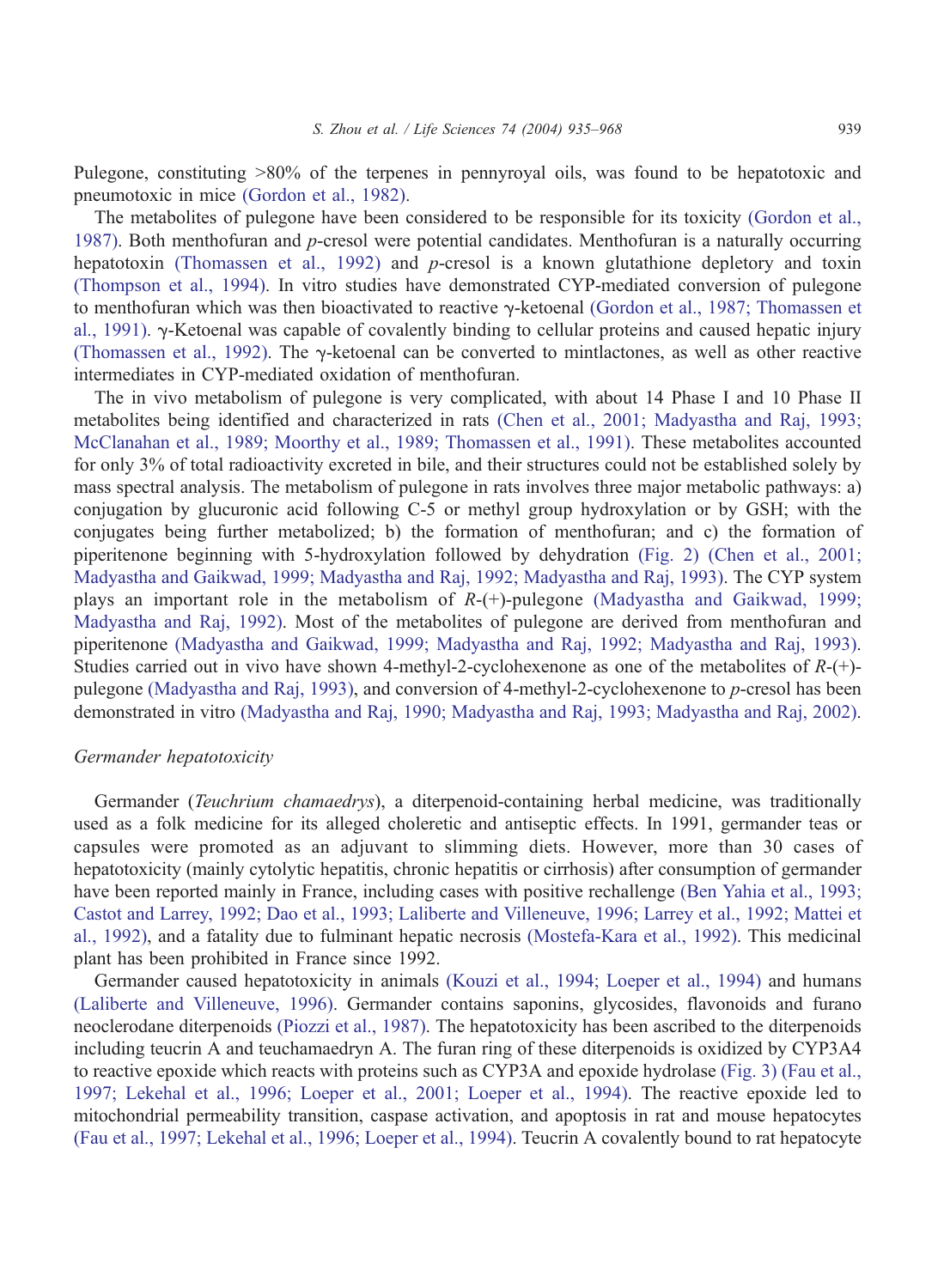<span id="page-5-0"></span>

Fig. 2. Proposed bioactivation of pulegone.

proteins, and the furano diterpenoid fraction decreased cell GSH and cytoskeleton-associated protein thiols, but increased cytosolic levels of  $Ca^{2+}$  [\(Fau et al., 1997; Lekehal et al., 1996\).](#page-24-0) All these events led to the formation of plasma membrane blebs, DNA fragmentation, and cell apoptosis.

The diterpenoid-mediated cytotoxicity was modulated by many factors such as CYP3A inducers or inhibitors. Pretreatment of male rats with troleandomycin (an inhibitor of CYP3A) reduced cellular GSH depletion and cytotoxicity, whereas dexamethasone treatment (an inducer of CYP3A) had opposite effects [\(Lekehal et al., 1996\).](#page-27-0) Feeding male rats with a sulfur amino acid-deficient diet decreased cellular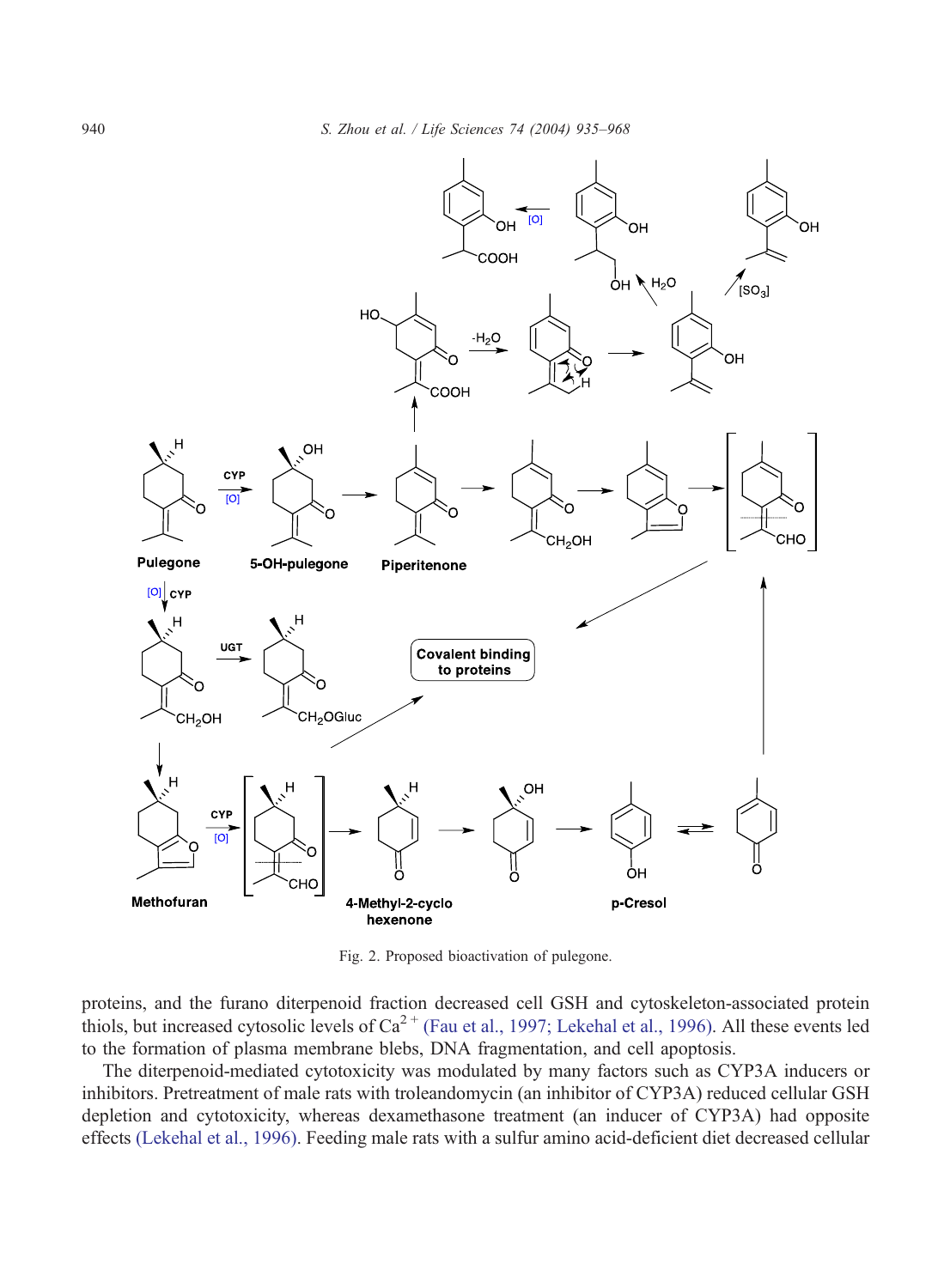<span id="page-6-0"></span>

Fig. 3. Proposed bioactivation of teucrin A from germander.

GSH level and enhanced cytotoxicity, whereas supplementation of the standard diet with cystine had opposite effects [\(Lekehal et al., 1996\).](#page-27-0) Female rat hepatocytes exhibited little toxicity as they expressed low levels of CYP3A, unless the animals were treated with dexamethasone [\(Lekehal et al., 1996\).](#page-27-0) Furthermore, the hepatotoxicity in mice was attenuated by pretreatment with butylated hydroxyanisole or clofibrate (two inducers of microsomal epoxide hydrolase) and markedly increased by phoroneinduced GSH depletion [\(Loeper et al., 1994\).](#page-27-0) Pretreatment of mice with either 3-methylcholanthrene or phenobarbital had no effect [\(Loeper et al., 1994\).](#page-27-0) In addition, genetic factors may be important for the development of germander-induced hepatotoxicity. For example, polymorphism of CYP3A and major histocompability complex molecule can affect the formation of toxic metabolite and antigen presenting to T helper cells, respectively.

Epoxide hydrolase is a plasma membrane-located Phase II microsomal enzyme. It is catalytically competent and may participate in the inactivation of reactive epoxides arising from teucrin A. Thus, it may act as target for reactive metabolites from teucrin A. When incubated with teucrin A, epoxide hydrolase was inactivated in a time-dependent manner, suggesting that a reactive oxide derived from teucrin A could alkylate and inactivate the enzyme [\(De Berardinis et al., 2000\).](#page-23-0) Interestingly, antimicrosomal epoxide hydrolase autoantibodies were detected in the sera of patients taking germander teas for a long period of time [\(De Berardinis et al., 2000; Loeper et al., 2001; Polymeros et al.,](#page-23-0) 2002). Dose-dependent immunoprecipitation of human epoxide hydrolase by these human sera confirmed human epoxide hydrolase as the autoantigenic target [\(De Berardinis et al., 2000\).](#page-23-0) It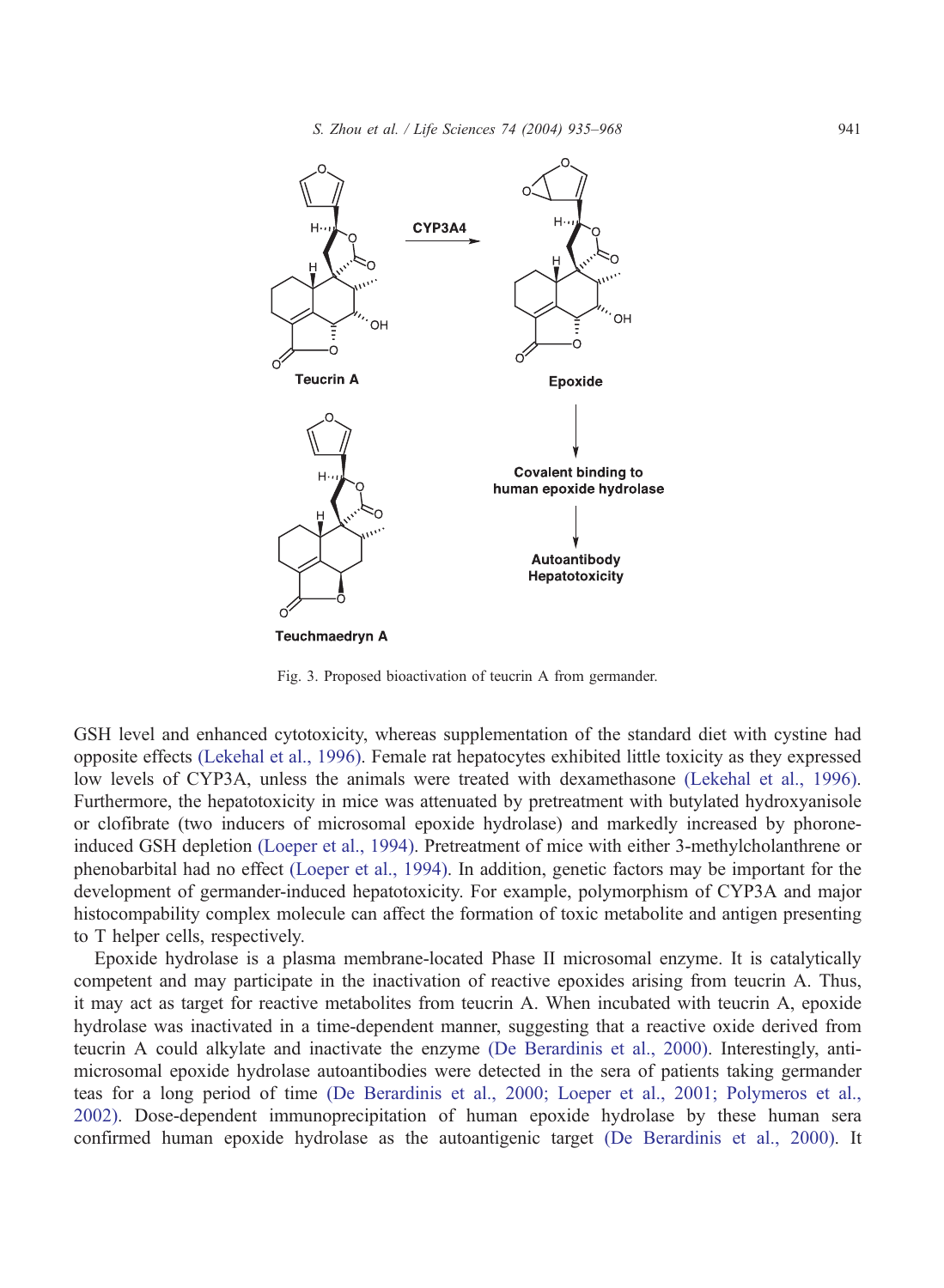appeared that both direct toxicity and secondary immune reactions were involved in germanderinduced heaptotoxicity. The covalent binding of epoxide hydrolase on the outer surface of human hepatocytes by teucrin A might trigger immune responses and induced the formation of autoantibody, leading to cell dealth.

## Mechanism-based herbal inhibitors of cytochrome P450s

Many herbal constituents have been found to inhibit various CYPs [\(Zhou et al., 2003\).](#page-33-0) The nature of inhibition may be competitive, non-competitive, or mechanism-based. The latter is characterized by NADPH-, time- and concentration-dependent enzyme inactivation, occurring when some herbal constituents are converted by CYPs to reactive metabolites that are capable of irreversibly binding to CYPs [\(Ortiz de Montellano and Correia, 1995; Osawa and Pohl, 1989; Silverman, 1998\).](#page-29-0) Mechanismbased inhibitors require at least one cycle of the CYP catalytic process to form reactive metabolites. The resultant metabolites lead to CYP inactivation by chemical modification of the heme, the apoprotein, or both as a result of covalent binding of modified heme to the apoprotein.

#### Capsaicin

Capsaicin (trans-8-methyl-N-vanillyl-6-nonenamide) is a major pungent phenolic constituent present in a variety of capsicum fruits such as hot peppers, and thus represents an important ingredient of the majority of spicy foods [\(Park et al., 1998; Surh and Lee, 1995\).](#page-29-0) It has shown a wide range of pharmacological properties, including pain-killing, antigenotoxic, antimutagenic, and anticarcinogenic effects [\(Surh et al., 1998; Surh and Lee, 1995\).](#page-31-0) Capsaicin has been used to treat various peripheral painful conditions such as rheumatoid arthritis and diabetic neuropathy [\(Surh and Lee, 1995\).](#page-31-0)However, capsaicin has been reported to be a tumor promoter, carcinogen and potential mutagen [\(Agarwal et al.,](#page-21-0) 1986; Lopez-Carillo et al., 1994; Toth and Gannett, 1992; Ward and Lopez-Carrillo, 1999). It caused strand scission in calf thymus and plasmid DNA in the presence of Cu(II). This breakage is mediated by reactive oxygen species arising from capsaicin, especially the hydroxyl radical [\(Singh et al., 2001a,b\).](#page-31-0)

Capsaicin undergoes bioactivation by CYP2E1 to reactive species [\(Gannett et al., 1990\).](#page-24-0) The major bioactivation pathways include: a) epoxidation of the vanillyl ring moiety to produce an arene oxide; b) one-electron oxidation of the ring hydroxyl group to a phenoxy radical; and c) O-demethylation at the aromatic ring and subsequent oxidation of the resulting catechol metabolite to semiquinone and quinone derivatives [\(Fig. 4\).](#page-8-0) The resultant reactive species are capable of binding covalently to the active site of CYP2E1 as well as DNA [\(Surh and Lee, 1995\).](#page-31-0) The interaction with target cell DNA would trigger mutagenicity and malignant transformation. However, metabolism of capsaicinoids by CYPs may also represent a detoxification process (in contrast to bioactivation), resulting in a reduction in cytotoxicity [\(Reilly et al., 2003\).](#page-30-0) For example, a novel dehydrogenation metabolic pathway of capsaicin yields macrocyclic, diene and imide metabolites [\(Reilly et al., 2003\).](#page-30-0)

## Furanocoumarins (bergamottin and 8-methoxypsoralen)

Bergamottin is a major furanocoumarin in grapefruit juice. It reversibly inhibited the activities of CYP1A2, 2A6, 2C9, 2C19, 2D6, 2E1, and 3A4 in human liver microsomes [\(He et al., 1998\).](#page-25-0) It also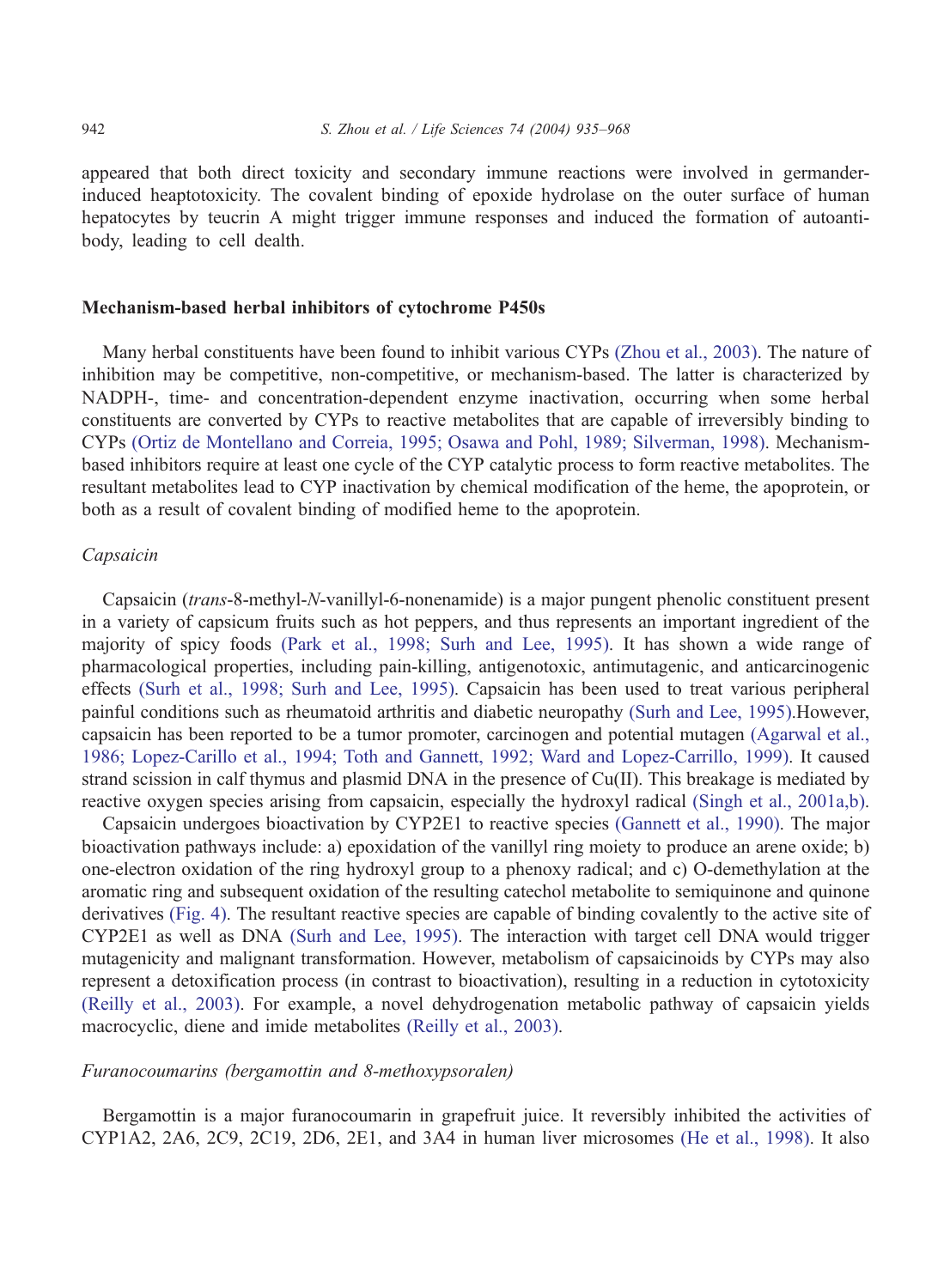<span id="page-8-0"></span>

Fig. 4. Proposed bioactivation of capsaicin.

inactivated CYP3A4 following metabolic activation in a time- and concentration-dependent manner, with  $k_{\text{inact}}$  and  $K_I$  values of 0.3 min<sup>-1</sup> and 7.7  $\mu$ M, respectively [\(He et al., 1998\).](#page-25-0) The loss of catalytic activity exhibited pseudo-first-order kinetics. During bergamottin-induced inactivation, CYP3A4 retained more than 90% of the heme, but 50% of the apoprotein in the inactivated CYP3A4 could not be recovered. This suggests that the inactivation may involve apoprotein modification in the active site of the enzyme instead of heme adduct formation or heme fragmentation [\(He et al., 1998\).](#page-25-0) The reactive metabolites of bergamottin remain unknown, but it may undergo oxidation to form a reactive furanoepoxide that covalently binds to CYP3A4 [\(Fig. 5\).](#page-9-0)

8-Methoxypsoralen is a natural furanocoumarin rich in many foodstuffs such as parsnips and parsley. It is used in combination with long wavelength ultraviolet light to treat psoriasis, vitiligo and T cell lymphoma [\(Anderson and Voorhees, 1980; Edelson et al., 1987; Parrish et al., 1974\).](#page-21-0) The usefulness of 8-methoxypsoralen in treating these diseases resides in its ability to be photoactivated to a species capable of binding covalently to nucleic acids and lymphocytes, and thus inhibiting DNA synthesis and cellular proliferation. Early studies indicated that 8-methoxypsoralen was a potent mechanism-based inhibitor of CYPs in rodents [\(Fouin-Fortunet et al., 1986; Labbe et al.,](#page-24-0) 1989; Letteron et al., 1986; Mays et al., 1990) and humans [\(Tinel et al., 1987\).](#page-32-0) Further studies found that 8-methoxypsoralen was a potent mechanism-based inhibitor of CYP2A6, with  $K_I$  of 0.8– 1.9  $\mu$ M and  $k_{\text{inact}}$  of 1–2 min<sup>-1</sup> in a reconstituted and native liver microsomes [\(Koenigs et al.,](#page-26-0) 1997; Koenigs and Trager, 1998a,b; Maenpaa et al., 1993). 8-Methoxypsoralen was also a potent inactivator of CYP2B1, with a K<sub>I</sub> of 2.9  $\mu$ M and k<sub>inact</sub> of 0.34 min<sup>-1</sup> [\(Koenigs and Trager,](#page-26-0) 1998a,b). However, the reactive species of 8-methoxypsoralen remains unknown, but it is suggested that 8-methoxypsoralen as a furanocoumarin undergoes CYP2A6/2B1-mediated oxidation to form a furanoepoxide [\(Fig. 6\).](#page-10-0) The resultant epoxide is then converted to dihydrofuranocoumarin products following hydrolytic attack or direct attack by exogenous nucleophiles [\(Koenigs and Trager,](#page-26-0) 1998a,b).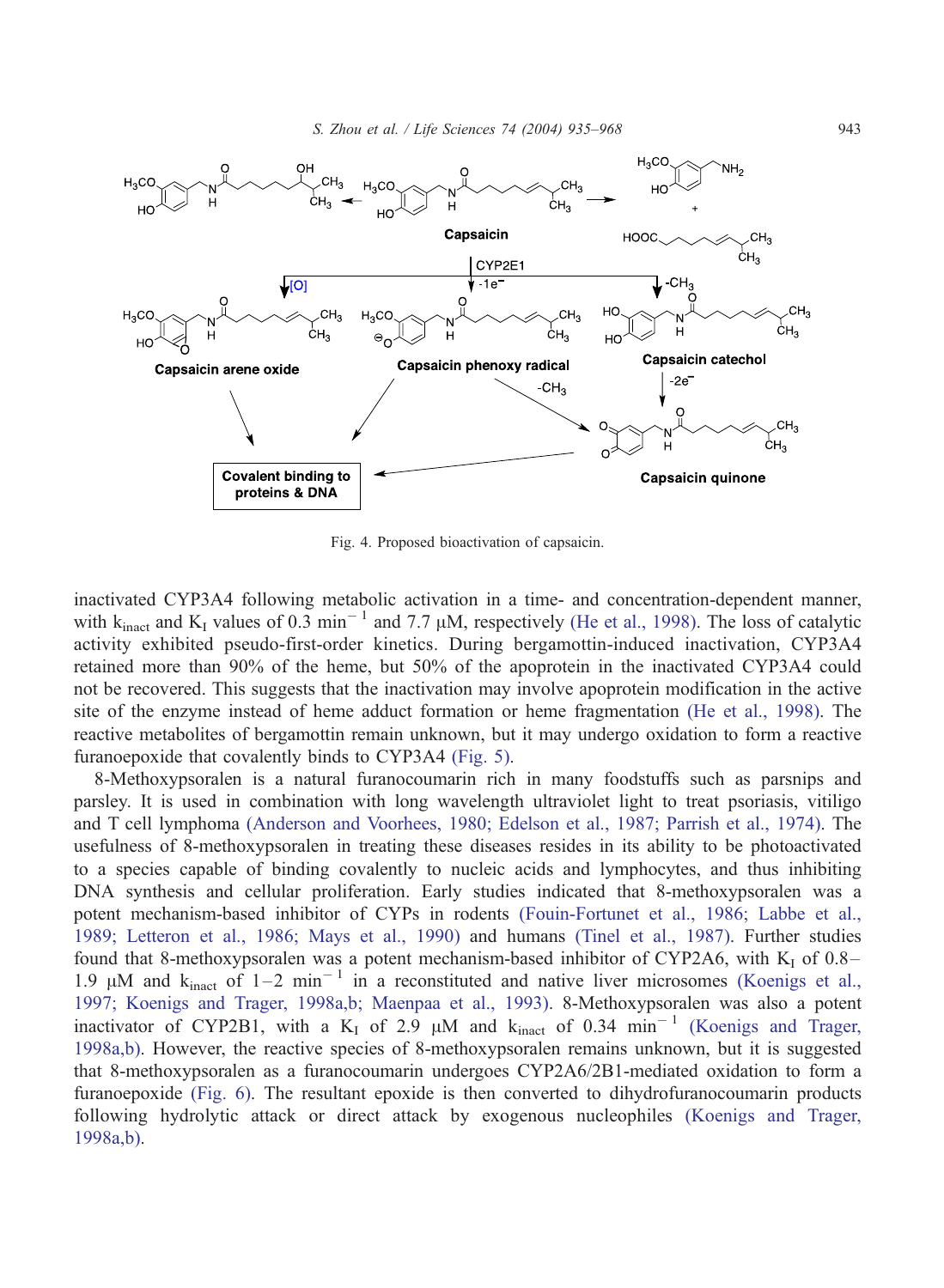

Fig. 5. Proposed bioactivation of bergamottin.

# Glabridin

The dried roots of the licorice (Glycyrrhiza glabra) have been consumed for the past 6000 years and are used as flavoring and sweating agents, as demulcents and expectorants in the Western world and as antiallergic and antiinflammatory agents in Asian countries including Japan and China [\(Chandler, 1985\).](#page-23-0) Licorice contains glycyrrhizin (glycyrrhizic acid, a glycoside which is 50 times sweeter than sugar), oleane triterpenoids, glucose, ammonia, polyphenols, flavonoids, and sucrose [\(Hatano et al., 1991a,b\).](#page-25-0) Flavanoid components of licorice root have been shown to have antitumorigenic, antimicrobial, antiviral, antiinflammatory, estrogen-like, and antioxidative activity [\(Fujisawa et al., 2000; Fukai et al., 2002; Shibata, 2000; Tamir et al., 2001\).](#page-24-0) Licorice root extract, as well as its major flavanoid, the isoflavan glabridin, are potent antioxidants against LDL oxidation in mice and humans [\(Rosenblat et al., 1999\).](#page-30-0) Glabridin was also shown to inhibit the activity of macrophage NADPH-oxidase presumably by inhibiting protein kinase C and serotonin re-uptake [\(Ofir](#page-29-0) et al., 2003; Rosenblat et al., 1999). In addition, glycyrrhizin was recently found to be a potent inhibitor of the SARS-associated coronavirus in vitro [\(Cinatl et al., 2003\).](#page-23-0) However, licorice may cause hypermineralocorticoidism [\(Nobata et al., 2001\),](#page-29-0) arrhythmia [\(Bocker and Breithardt, 1991\),](#page-22-0) pseudoaldosteronism [\(Ferrari et al., 2001\),](#page-24-0) and hypertension [\(Astrup, 2001\).](#page-22-0) These toxicities have

<span id="page-9-0"></span>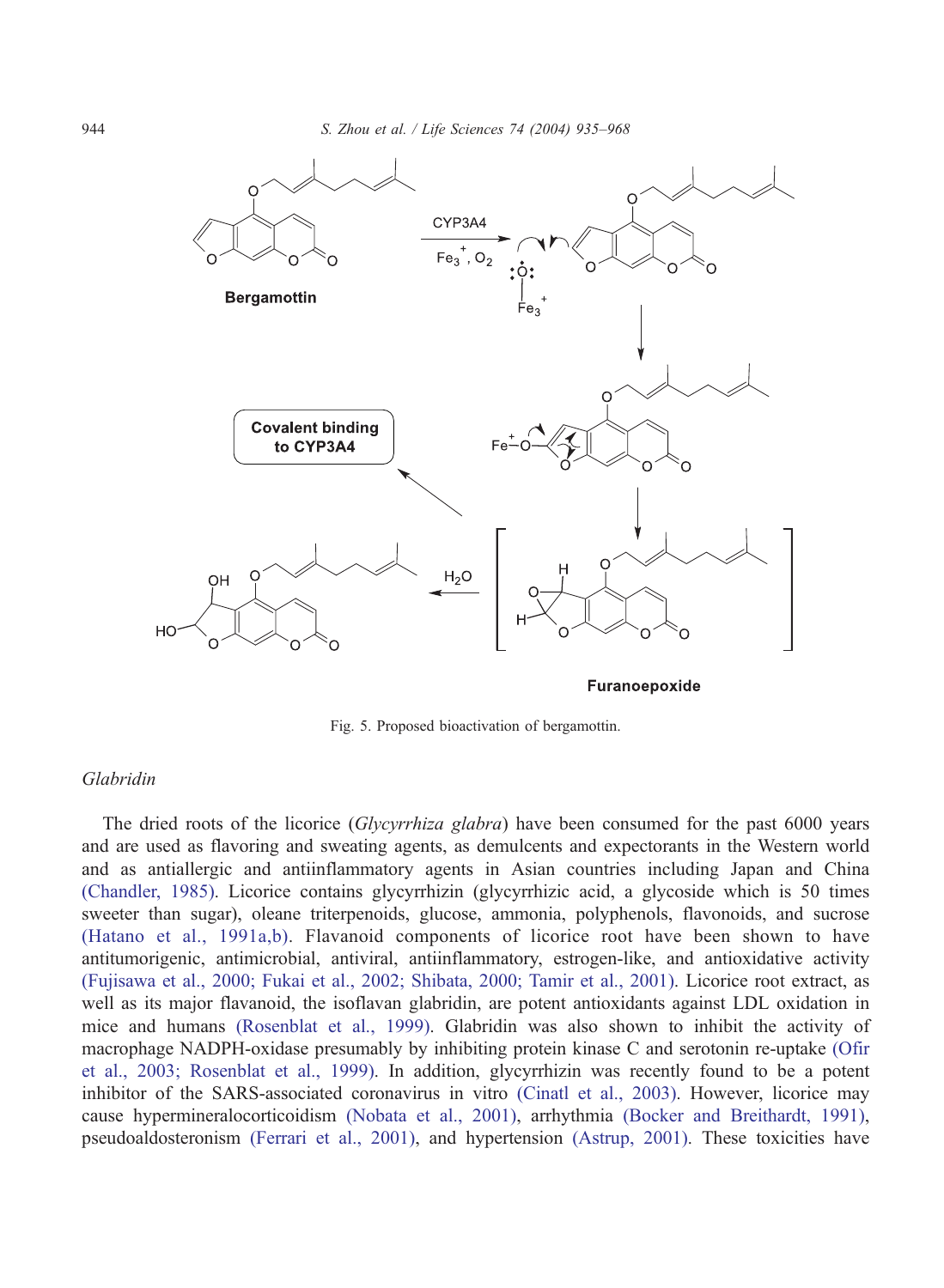<span id="page-10-0"></span>

Fig. 6. Proposed bioactivation of 8-methoxypsoralen.

been ascribed to the inhibitory activity of glycyrrhizin and glycyrrhetic acid from licorice on 11 hydroxy-steroid dehydrogenase [\(Ferrari et al., 2001\).](#page-24-0)

An in vitro study indicated that glabridin inactivated CYP3A4 and 2B6 in a time- and concentrationdependent manner, but CYP2C9 was competitively inhibited [\(Kent et al., 2002\).](#page-26-0) Metabolism of glabridin by CYP3A4 resulted in the destruction of the heme moiety, as the loss in activity with different concentrations of glabridin correlated well with the loss in the CYP3A4-reduced carbon oxide spectrum and detectable heme at 405 nm [\(Kent et al., 2002\).](#page-26-0) No other peaks indicative of glabridin-alkylated heme eluting after the native heme were detected at 405 nm. Presumably glabridin undergoes metabolism, forming reactive intermediates causing heme fragmentation. Incubations with 2,4-dimethylglabridin did not lead to a loss in the enzymatic activity of CYP3A4. Incubation of glabridin with CYP3A4 and NADPH resulted in a metabolites, suggesting that the two hydroxyl groups on the 2' and 4' position of the flavonoid B ring of glabridin are required for CYP3A4 inactivation [\(Fig. 7\)](#page-11-0) [\(Kent et al., 2002\).](#page-26-0) Indeed, these two hydroxyl groups are also believed to be essential for its antioxidative activity [\(Belinky et al., 1998\).](#page-22-0)

#### Isothiocyanates

Isothiocyanates are released upon chewing or maceration of cruciferous vegetables, such as cabbage, cauliflower, and broccoli where they occur as thioglucoside conjugates called glucosinolates [\(Fenwick et](#page-24-0)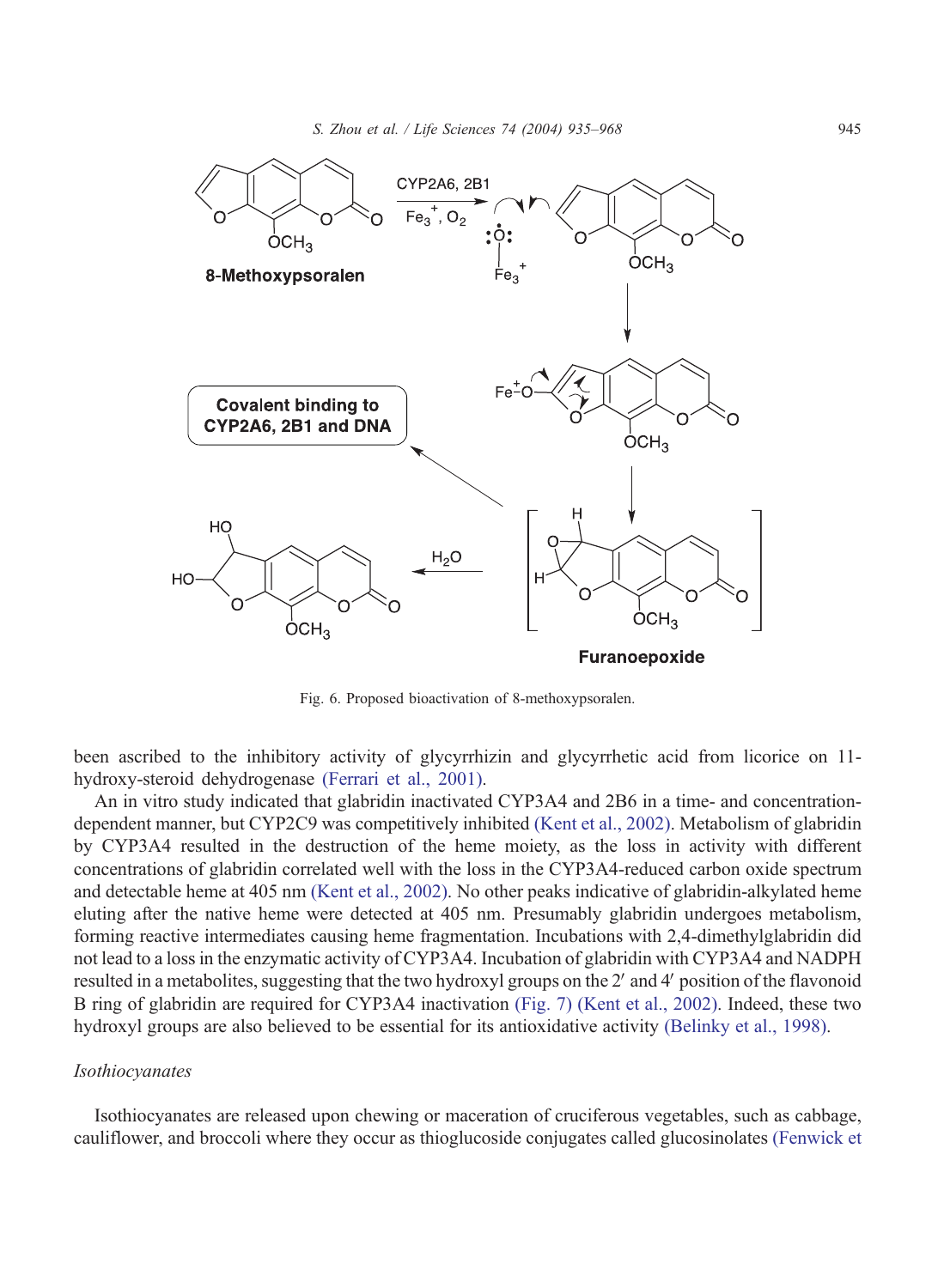<span id="page-11-0"></span>

Fig. 7. Chemical structure of glabridin.

al., 1983). The enzyme myrosinase is released at the same time and hydrolyzes the glucosinolate with rearrangement of intermediates producing the isothiocyanates, hydrogen sulfate, and glucose as the major products. Typical isothiocyanates include benzyl isothiocyanate (BITC) and phenethyl isothiocyanate (PEITC). These compounds have been shown to be potent modulators of CYPs in vitro and in vivo.

Isothiocyanates inhibited CYP1A1, 1A2, 2A1, 2B1, and 2E1 which are involved in carcinogen activation [\(Yang et al., 1994\).](#page-33-0) BITC and PEITC have been shown to inhibit N-nitrosodimethylamine demethylation activity. BITC is a potent mechanism-based inactivator of rat CYP1A1, 1A2, 2B1, and 2E1, as well as human CYP2B6 and 2D6 [\(Goosen et al., 2000; Moreno et al., 1999\).](#page-25-0) The  $K_I$  for CYP1A1, 1A2, 2B1, and 2E1 were 35, 28, 16, and 18  $\mu$ M, respectively; and the corresponding  $k_{\text{inact}}$ values were 0.26, 0.09, 0.18, and 0.05  $\text{min}^{-1}$ , respectively [\(Goosen et al., 2001; Moreno et al., 1999\).](#page-25-0) Human CYP2C9 and rat CYP3A2 were not inactivated by BITC. BITC was also a potent inactivator of CYP2B1, as indicated by a partition ratio of approximately 11:1 [\(Goosen et al., 2001\).](#page-25-0)

The mechanism of CYP inhibition by isothiocyanates involves both competitive and mechanimsbased inhibition. The competitive inhibition involves competition with substrates at the active site of CYP [\(Ishizaki et al., 1990; Smith et al., 1993\),](#page-26-0) while mechanism-based inhibition would involve the metabolic activation of isothiocyanates [\(Goosen et al., 2000; Ishizaki et al., 1990; Lee, 1996; Moreno et](#page-25-0) al., 1999; Smith et al., 1996). The metabolic activation of isothiocyanates results in reactive intermediates that could ultimately bind to the heme moiety or apoprotein, thereby inactivating the enzyme. For example, BITC was metabolized to a reactive benzyl isocyanate intermediate that is capable of binding covalently to CYP apoprotein or hydrolyzed to form benzylamine [\(Fig. 8\)](#page-12-0) [\(Goosen et al.,](#page-25-0) 2001). BITC may be oxidized at the  $\alpha$ -carbon to benzaldehyde, instead of being desulfurated to benzyl isocyanate. Alternatively, benzylamine could be deaminated to give benzaldehyde and ammonia. The subsequent oxidation of benzaldehyde would yield benzoic acid. The formation of benzoic acid was also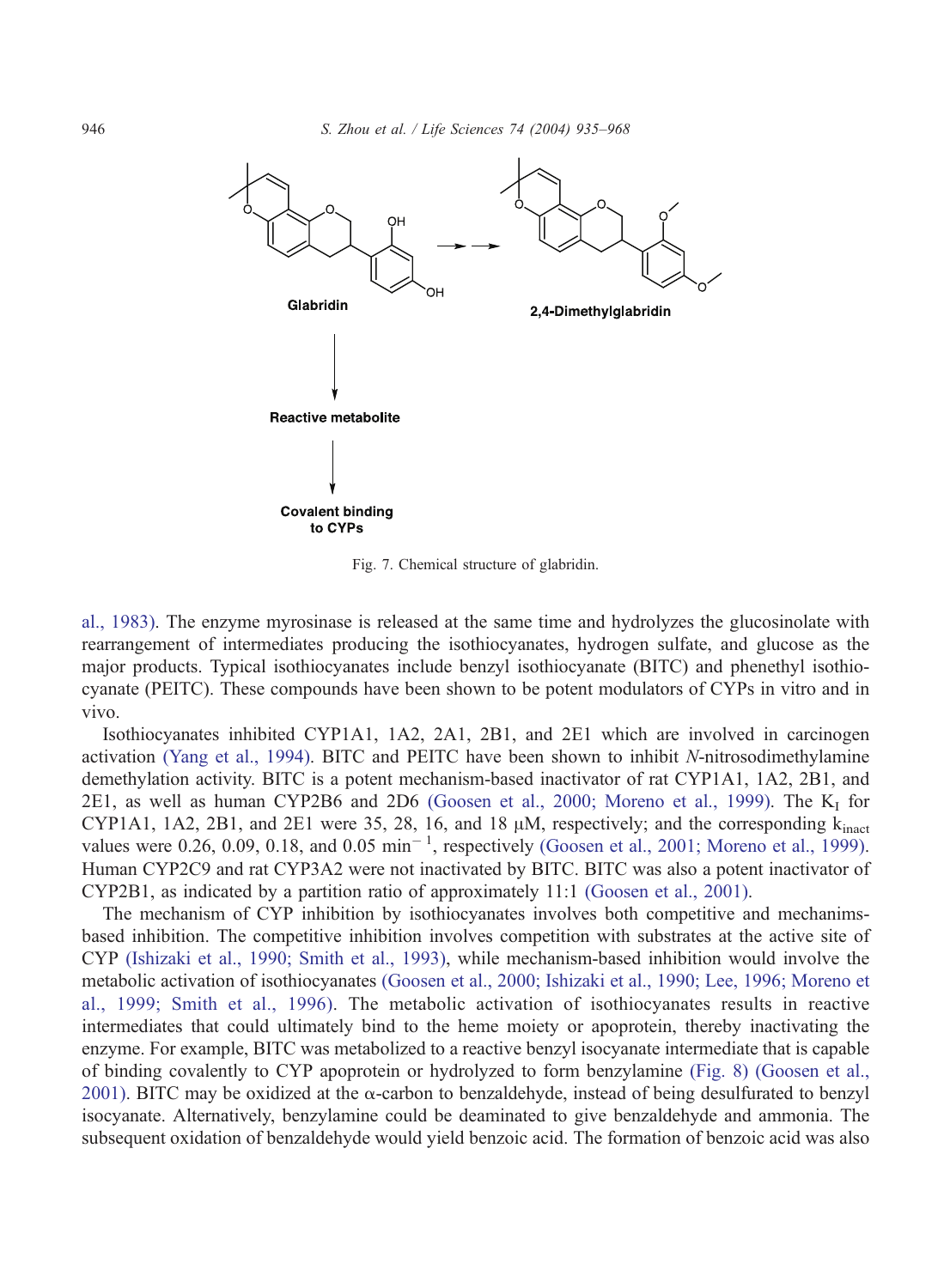<span id="page-12-0"></span>

Fig. 8. Proposed bioactivation of benzyl isothiocyanate (BITC).

observed in dogs, where administration of BITC resulted in the excretion of hippuric acid, the glycine conjugate of benzoic acid (Brüsewitz et al., 1997). In humans and rats, BITC is metabolized through conjugation with GSH and finally excreted as mercapturic acid. In addition, oxidative desulfuration of the isothiocyanate could also release elemental sulfur, which could further contribute to enzymatic modification and possibly inactivation, as in the case of parathion [\(Butler and Murray, 1993\).](#page-22-0)

The in vivo administration of isothiocyanates to rodents also modulate CYP content and activity [\(Guo et al., 1992; Smith et al., 1993\).](#page-25-0) The effects appeared to depend on the experimental conditions, the isothiocyanate used and treatment regimen, the target tissue, and the specific CYP evaluated [\(Zhang and Talalay, 1994\).](#page-33-0) For example, acute administration of PEITC to rats decreased liver CYP2E1 activity, whereas CYP2B1 activity and content increased approximately 10-fold, but without any significant effect on lung CYP1A2 and 2B1 activities [\(Guo et al., 1992\).](#page-25-0) However, chronic administration of PEITC induced both CYP2B1 and 2E1 with related increases in carcinogenesis [\(Smith et al., 1993\).](#page-31-0)

#### Kavalactones (methysticin and dihydromethysticin)

Kava (Piper methysticum, found in Polynesia, Melanesia, and Micronesia) is an effective herbal medicine for the therapy of anxiety and insomnia [\(Pittler and Ernst, 2000; Rouse, 1998; Singh and](#page-29-0) Singh, 2002; Volz and Kieser, 1997). Clinical studies have shown that kava and kavalactones are effective in the treatment of anxiety at subclinical and clinical levels, anxiety associated with menopause and various other medical conditions [\(Bilia et al., 2002; Pittler and Ernst, 2000; Stevinson](#page-22-0) et al., 2002; Volz and Kieser, 1997; Wheatley, 2001) The major constituents of kava are pharmacologically active kavalactones which are responsible for about 95% of the total activity of kava [\(Singh](#page-31-0) and Singh, 2002). Yangonin, desmethoxyyangonin, methysticin, 7,8-dihydromethysticin, kawain, and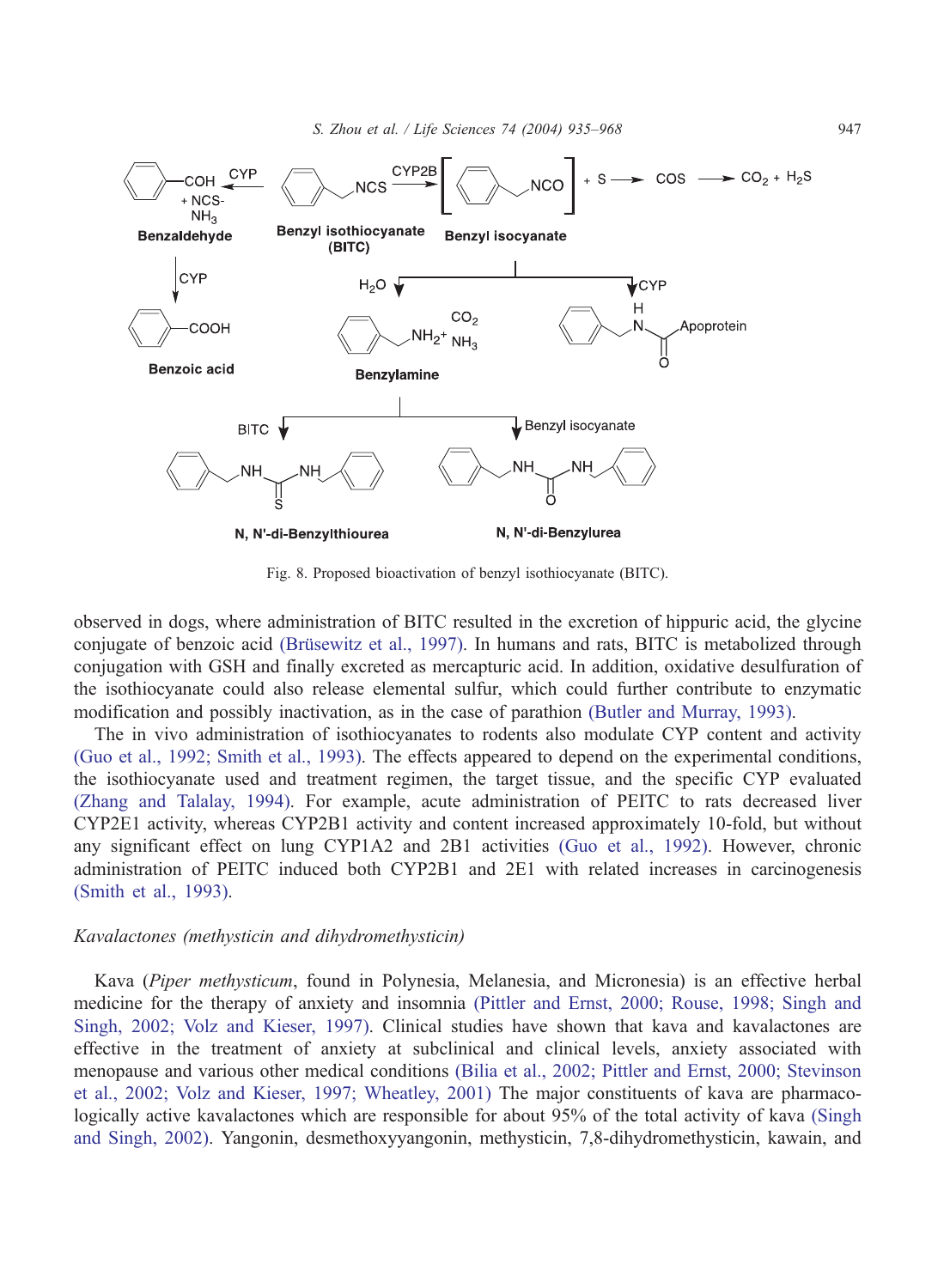7,8-dihydrokawain are present in the highest levels of kavalactones, accounting for approximately 96% of lipidic extracts (Lebot and Lévesque, 1989).

Both methysticin and dihydromethysticin (Fig. 9) were mechanism-based inhibitors of CYPs, as indicated by the unidentified metabolic intermediate complexes at 455 nm when incubation with human liver microsomes [\(Mathews et al., 2002\).](#page-28-0) This 455-nm absorbing complex was both NADPH- and timedependent, with absorption increasing with increasing incubation time. Methysticin analogs in kava extract have been shown to inhibit multiple CYPs after metabolic activation through the formation of metabolic intermediate complexes [\(Murray and Reidy, 1989; Murray et al., 1983\).](#page-28-0) Preincubation of whole kava extract with human liver microsomes inhibited CYP1A2, 2C9, 2C19, 2D6, 3A4, and 4A9/ 11; whereas CYP2A6, 2C8, and 2E1 were unaffected [\(Mathews et al., 2002\).](#page-28-0) Various kavalactones inhibited different CYPs. Kava extract and kavalactones inhibited CYP3A4 in cDNA-expressed microsomes [\(Unger et al., 2002\).](#page-32-0)

# Oleuropein

The Mediterranean diet has been associated with longevity and low rates of coronary artery disease and cancers despite its high dietary fat content [\(Braga et al., 1998; Owen et al., 2000; Roche et al., 1998\).](#page-22-0) The Mediterranean diet includes the consumption of large amounts of olive oil. Olive oil is a source of at least 30 phenolic compounds (total: 60–1000 mg/kg) [\(Tuck and Hayball, 2002\).](#page-32-0) The beneficial effect of olive oil has been mainly attributable to oleuropein and its two major metabolites, hydroxytyrosol and tyrosol. Oleuropein is the major phenolic compound in olive fruit, which can be as much as 14% in dried fruit. It is an ester consisting of hydroxytyrosol and elenolic acid which are potent antioxidant agents [\(Briante et al., 2001\).](#page-22-0)

The phenolic components in olive oil are believed to play a vital role in the prevention of coronary artery disease and atherosclerosis. These compounds, in particular hydroxytyrosol, are potent antioxidants and radical scavengers [\(Tuck and Hayball, 2002; Visiol and Galli, 2002; Visioli](#page-32-0) and Galli, 1994; Visioli et al., 2002). They exert protective effects on cardiovascular system mainly by inhibiting platelet aggregation and endothelial activation [\(Carluccio et al., 2003\),](#page-22-0) modulating arachidonic acid metabolism [\(Kohyama et al., 1997\)](#page-26-0) and preventing the oxidation of low density lipids [\(Visiol and Galli, 2002; Visioli et al., 1995; Visioli et al., 2002\).](#page-32-0) It is presumed that hydroxytyrosol as water and lipid soluble molecule can penetrate in cell membranes and thus inhibit the production of leukotriene B4 effectively from endogenous arachidonic acid [\(Kohyama et al.,](#page-26-0) 1997).



Fig. 9. Chemical structures of methysticin and dihydromethysticin from kava.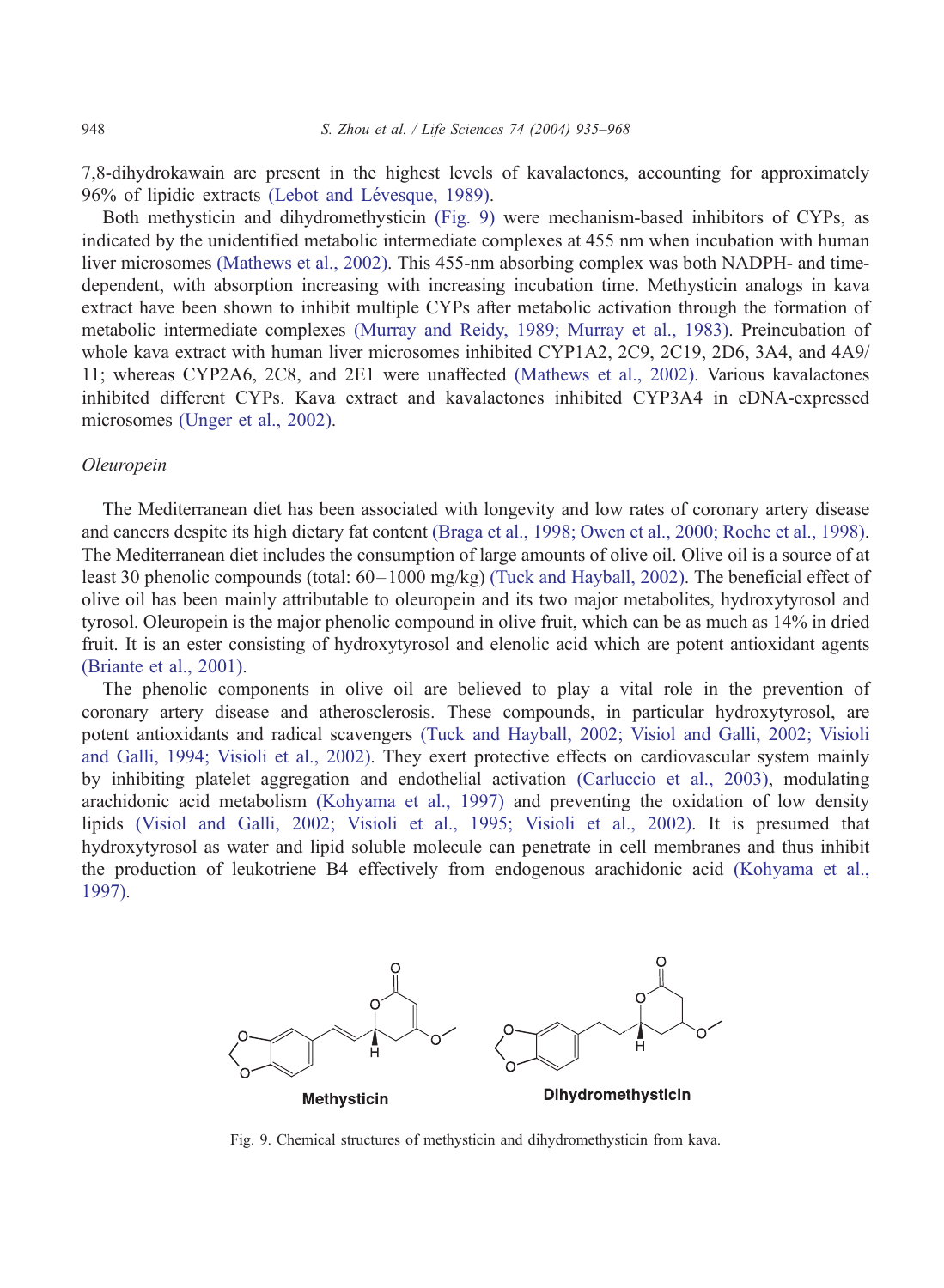<span id="page-14-0"></span>In vitro studies indicated that oleuropein inactivated androstenedione 6 $\beta$ -hydroxylase (CYP3A4) activity in human liver microsomes, with  $k_{\text{inact}}$  and  $K_{\text{I}}$  of 0.09 min<sup>-1</sup> and 22.2  $\mu$ M, respectively [\(Stupans et al., 2001; Stupans et al., 2000\).](#page-31-0) The reactive metabolites of oleuropein remain undetermined, but oleuropein might undergo CYP3A-mediated oxidation to unidentified metabolite(s) capable of binding and inactivating CYP3A4 (Fig. 10). In addition, hydroxytyrosol and tyrosol and/or



Fig. 10. Metabolism of oleuropein.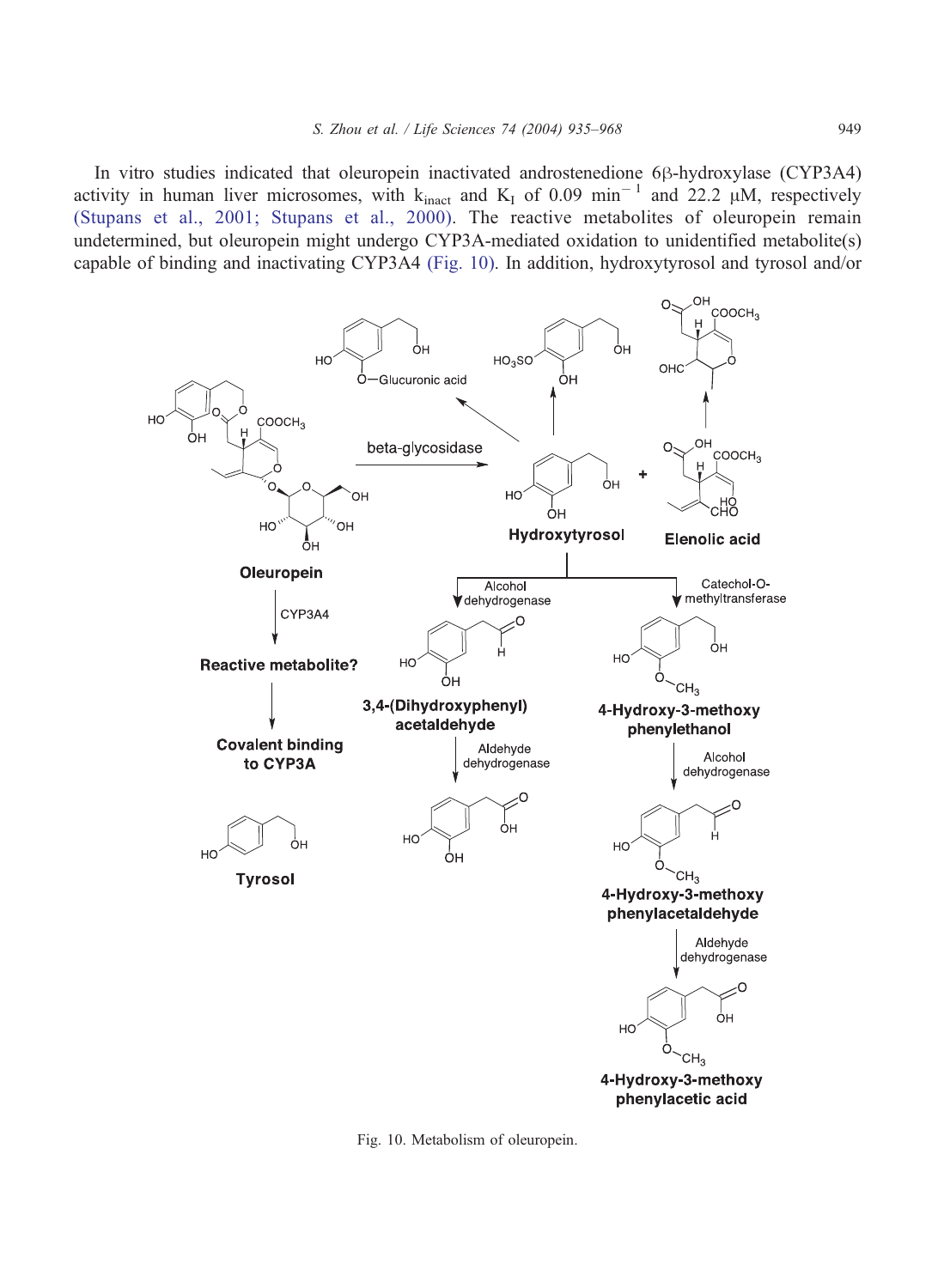their metabolites may be involved. Metabolism studies have indicated that hydroxytyosol is excreted into the urine unchanged and as its glucuronide and sulfate conjugates [\(Fig. 10\)](#page-14-0) [\(Miro-Casas et al.,](#page-28-0) 2003; Tsarbopoulos et al., 2003; Tuck and Hayball, 2002). Hydroxytyrosol can also be sequentially oxidized to 3,4-dihydroxyphenylacetic acid and 3,4-dihydroxyphenylacetaldehyde by alcohol and aldehyde dehydrogenase, or methylated by catechol methyltransferase to homovanillic acid and then oxidized to homovanillic alcohol [\(D'Angelo et al., 2001\).](#page-23-0)

# Organosulfur compounds

Garlic is frequently used as a flavor-enhancing ingredient in food preparation and healthy supplement in the practice of folk medicine. Organosulfur compounds are the major active components of garlic. Garlic also contains numerous flavonoids/isoflavonoids (such as nobiletin, quercetin, rutin, and tangeretin), polysaccharides, prostaglandins, saponins, and terpenes (such as citral, geraniol, linalool,  $\alpha$ - and  $\beta$ -phellandrene) [\(Dausch and Nixon, 1990; Singh et al., 2001a,b\).](#page-23-0) Alliin (S-allylcysteine sulfoxide) is one major component of garlic, which is converted by alliinase to allicin. Allicin is further transformed to other garlic compounds, including diallyl sulfide. Organosulfur compounds have been reported to have hypolipidemic, antiplatelet, immune-enhancing, anticancer, chemopreventive, hepatoprotective, antihypertension, and procirculatory effects [\(Rahman,](#page-30-0) 2001; Spigelski and Jones, 2001).

Organosulfar compounds modulated CYPs in vitro and in vivo [\(Brady et al., 1991\).](#page-22-0) For example, extracts of fresh garlic, and samples of garlic oil, freeze dried garlic, and aged garlic inhibited human CYP2C9, 2C19, 3A4, 3A5 and 3A7 activity, whereas the CYP2D6 activity was unaltered [\(Foster et al.,](#page-24-0) 2001). The organosulfur compounds 4,4'-dipyridyl disulfide, di-n-propyl disulfide and diallyl sulfide were also potent competitive inhibitors of coumarin 7-hydroxylase (CYP2A6), with a  $K_i$  value of 0.06, 1.7 and 2.1  $\mu$ M respectively [\(Fujita and Kamataki, 2001\).](#page-24-0) In vivo studies in the mouse indicated that garlic administration increased CYP2E1 and 1A2 levels [\(Kishimoto et al., 1999\),](#page-26-0) whereas the administration of garlic constituents in the rat decreased the CYP2E1 activity and/or protein level, but increased or did not alter the CYP1A, CYP2B and CYP3A activities [\(Dalvi, 1992; Haber et al.,](#page-23-0) 1995; Haber et al., 1994). A single dose of garlic oil in the rat resulted in a significant inhibition of hepatic CYP-catalyzed reactions including aminopyrine N-demethylase (CYP2C) and aniline hydroxylase (CYP2E1) activity, but administration of garlic for 5 days led to a significant increase in these hepatic CYP activities [\(Fitzsimmons and Collins, 1997\).](#page-24-0) In addition, administration of garlic oil to healthy subjects for 28 days reduced CYP2E1 activity by 39% when chlorzoxazone was used as a probe compound [\(Gurley et al., 2002\).](#page-25-0)

Diallyl sulfide is converted by CYP2E1 to diallyl sulfoxide and sequentially to diallyl sulfone [\(Fig.](#page-16-0) 11) [\(Teyssier et al., 1999\).](#page-32-0) All these compounds are competitive inhibitors of CYP2E1 [\(Brady et al.,](#page-22-0) 1991). A single oral dose of diallyl sulfone inactivated CYP2E1- and 1A-dependent activities in mouse liver microsomes [\(Lin et al., 1996\).](#page-27-0) Diallyl sulfone is also a mechanism-based inhibitor of CYP2E1, involving the formation of a reactive metabolite which forms a CYP complex leading to autocatalytic destruction [\(Brady et al., 1991; Jin and Baillie, 1997; Premdas et al., 2000\).](#page-22-0) A recent study has demonstrated that diallyl sulfone was oxidized at one of the terminal double bonds, yielding the monoallyleopoxide that inactivated CYP2E1 [\(Fig. 11\)](#page-16-0) [\(Premdas et al., 2000\).](#page-30-0) This monoallyleopoxide was conjugated by GSH. It appeared that the reactive intermediate from diallyl sulfone might initially affect the heme and/or apoprotein.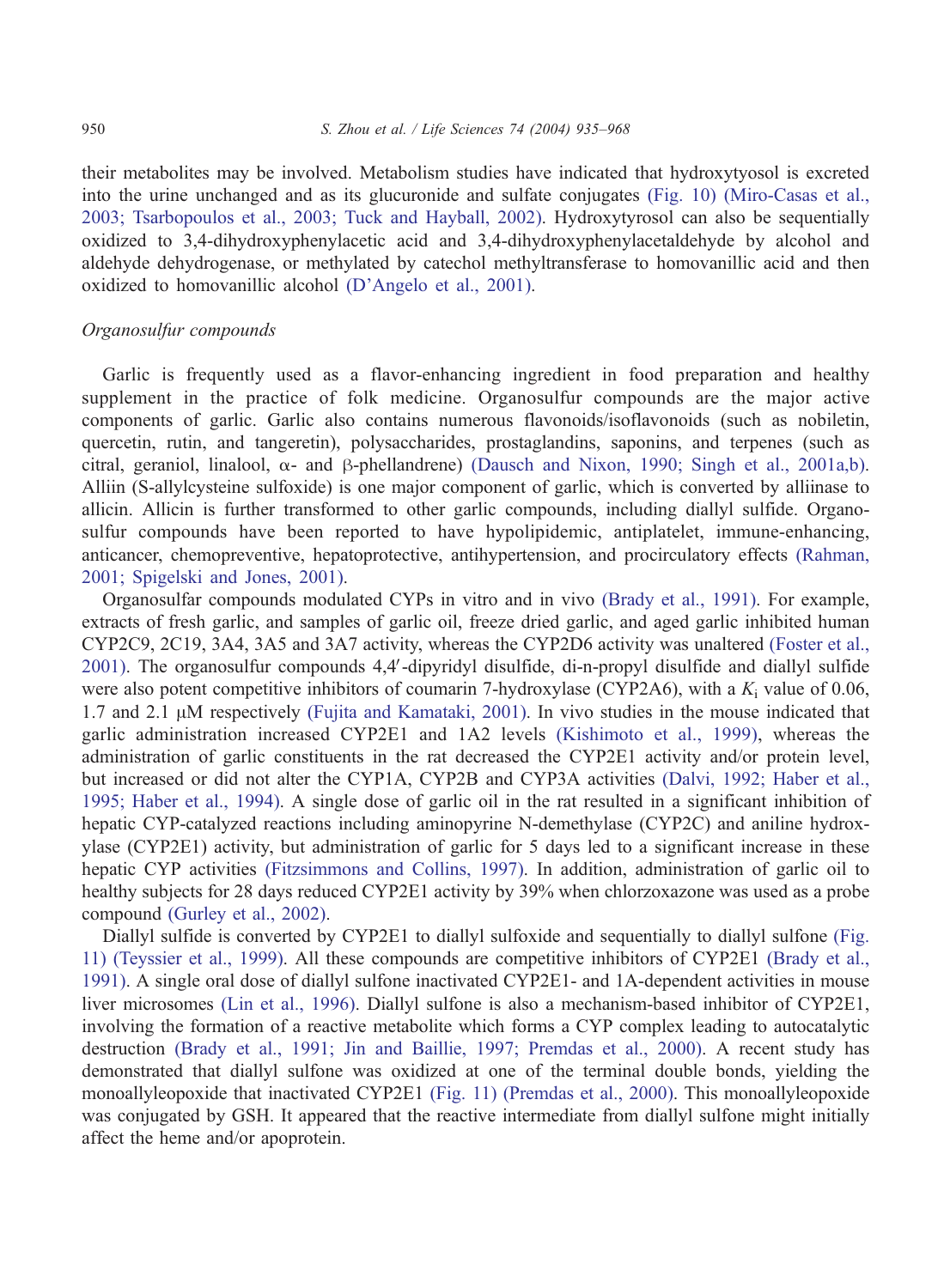<span id="page-16-0"></span>

Fig. 11. Metabolism of diallyl sulfide by CYP2E1.

# Resveratrol

Resveratrol is a polyphenolic phytoalexin found in red wine, grapes and peanuts. It has been reported to have antioxidant, cardioprotective, antimutagenic, antiinflammatory, chemopreventive and antiplatelet effects [\(Aziz et al., 2003; Cal et al., 2003; Gusman et al., 2001; Kimura, 2003; Orallo et al., 2002;](#page-22-0) Roemer and Mahyar-Roemer, 2002). Resveratrol has also been reported to possess substantial cytotoxic activities in different tumour cell lines [\(El-Mowafy and Alkhalaf, 2003; Ferry-Dumazet et al., 2002; Kuo](#page-23-0) et al., 2002; Roman et al., 2002). The cytotoxicity may be ascribed to suppressed activation of NF- $\kappa$ B and cell proliferation, inhibition of DNA synthesis [\(Kuwajerwala et al., 2002\),](#page-27-0) and induction of G2 arrest and apoptosis of tumour cells [\(Estrov et al., 2003; Liang et al., 2003; Niles et al., 2003; Pozo-Guisado et](#page-23-0) al., 2002; Roman et al., 2002). In addition, resveratrol is able to activate estrogen receptor [\(Bhat et al.,](#page-22-0) 2001; Klinge et al., 2003; Levenson et al., 2003; Mueller et al., 2003; Ratna and Simonelli, 2002), inhibit eicosanoid synthesis and cyclooxygenase-1 and 2 [\(Johnson and Maddipati, 1998; Martinez and Moreno,](#page-26-0) 2000; Moreno, 2000; Pace-Asciak et al., 1995), activate adenylyl and guanylyl cyclase [\(El-Mowafy,](#page-23-0) 2002; El-Mowafy and Alkhalaf, 2003), and enhance the expression and activity of endothelial nitric oxide synthase [\(Hattori et al., 2002; Wallerath et al., 2002\).](#page-25-0)

Resveratrol was shown to be an irreversible (mechanism-based) inhibitor for CYP3A4 and a noncompetitive reversible inhibitor for CYP2E1, with  $IC_{50}$  values of 4-150  $\mu$ M in microsomes from rat liver, human liver or cells containing cDNA-expressed CYPs [\(Chan and Delucchi, 2000; Chan et al.,](#page-23-0) 1998; Piver et al., 2001). In a study using Sf9 insect microsomes containing baculovirus-derived human CYP3A4 and NADPH-cytochrome CYP reductase, resveratrol inactivated CYP3A4 in a time- and NADPH-dependent manner, with  $k_{\text{inact}}$  and  $K_I$  of 0.20 min<sup>-1</sup> and 20  $\mu$ M, respectively [\(Chan and](#page-23-0)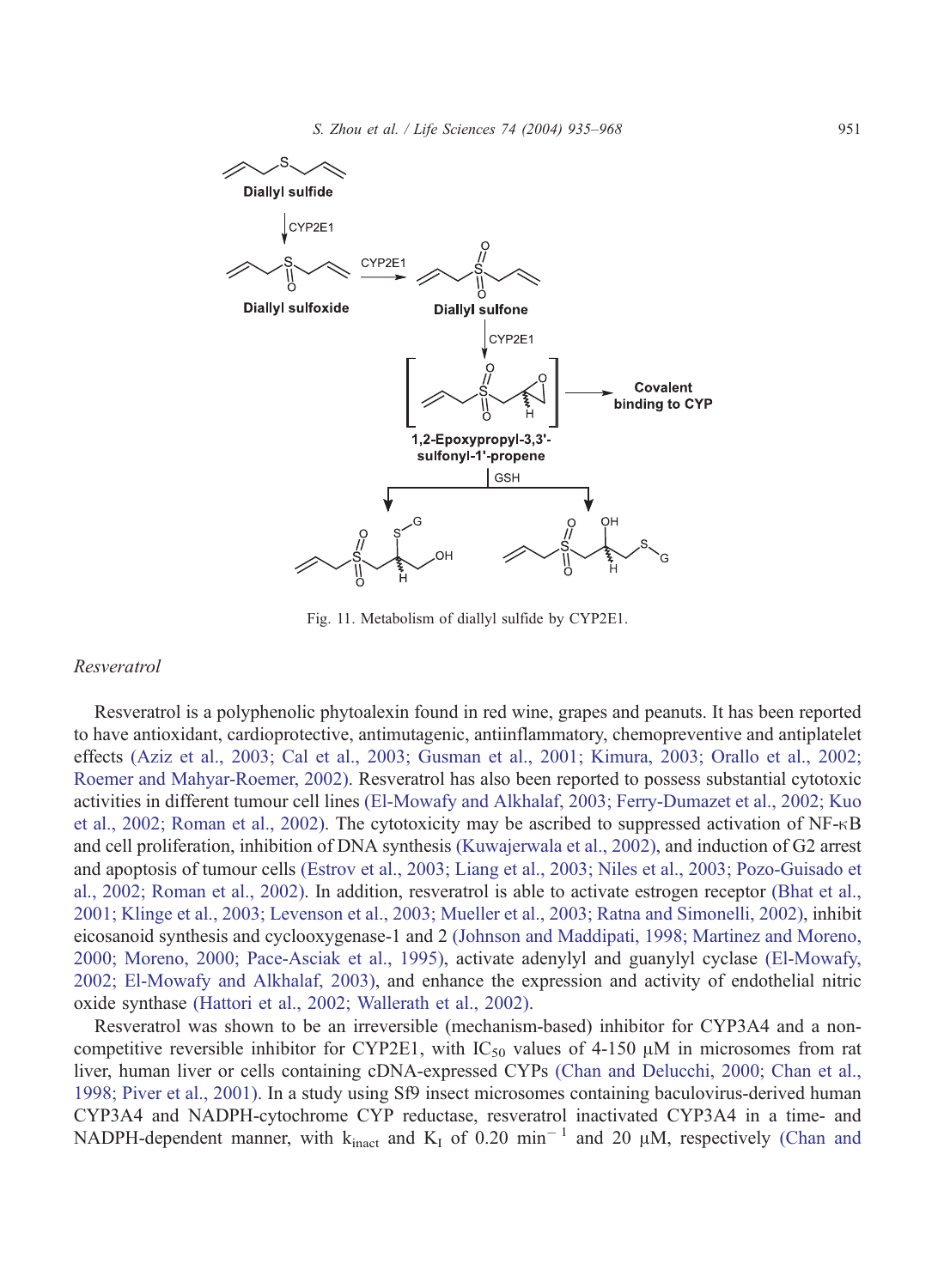

ε-Viniferin

Fig. 12. Proposed bioactivation of resveratrol.

Delucchi, 2000; Chan et al., 1998). Resveratrol is an electron-rich molecule with two aromatic benzene rings linked by an ethylene bridge. CYP3A-mediated aromatic hydroxylation and epoxidation of this compound are possible, resulting in a reactive p-benzoquinone methide metabolite which is capable of binding covalently to CYP3A4 and inactivating it (Fig. 12).

Interestingly,  $\varepsilon$ -viniferin, a dimer of resveratrol, was not a mechanism-based inhibitor of human CYPs [\(Piver et al., 2003\).](#page-29-0) It showed mixed-type inhibitions for various CYPs with  $K_i$  of 0.5–20  $\mu$ M, except for CYP2E1 (non-competitive).  $\varepsilon$ -Viniferin was isolated in wine at concentration of 0.5–5  $\mu$ M [\(Landrault et](#page-27-0) al., 2002). It is generated by oxidation from resveratrol, the parent compound and produced by grapevine in response to fungal infection.  $\varepsilon$ -Viniferin has been shown to have better antifungal and antioxidant activity than resveratrol [\(Baderschneider and Winterhalter, 2000; Bala et al., 2000\).](#page-22-0)  $\varepsilon$ -Viniferin also had hepatoprotective activity [\(Oshima et al., 1995\).](#page-29-0)

## Mechanism-based inhibition of CYPs and herb-drug interactions

Herbs are often administered in combination with therapeutic drugs, raising the potential of pharmacokinetic and/or pharmacodynamic herb-drug interactions. A number of clinically important herb-drug interactions have been documented and many of them led to altered efficacy and/or adverse events [\(Fugh-Berman, 2000; Fugh-Berman and Ernst, 2001\).](#page-24-0) Pharmacokinetic herb-drug interactions are due to altered absorption, metabolism, distribution and excretion of drugs. Frequently, one of the underlying mechanisms of altered drug concentrations by concomitant herbal medicines is the induction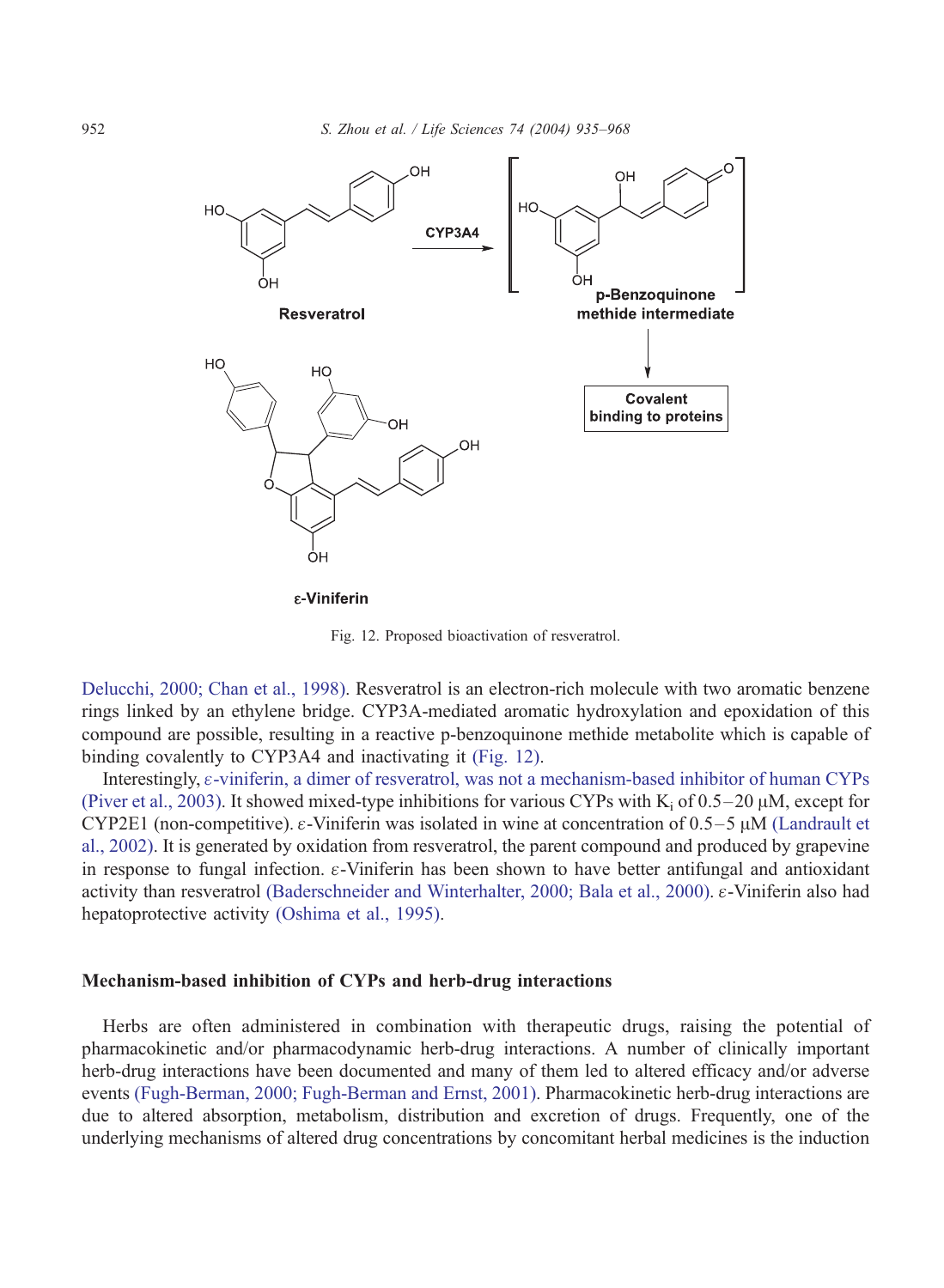or inhibition of hepatic and intestinal CYPs. CYP3A4 are expressed at high levels in the villus tip of enterocytes, the primary site of absorption for orally administered drugs. Thus, the modulation of intestinal CYP3A represents an important mechanism for the enhanced or reduced bioavailability of coadministered drugs. In particular, the mechanism-based inhibition of CYPs (in particular CYP3A4) by herbal constituents may have important pharmacokinetic implications.

Administration of garlic extract for 3 months in healthy volunteers did not alter the oxidative metabolism of acetaminophen, but caused a slight increase in sulfation [\(Gwilt et al., 1994\).](#page-25-0) However, a study in mice indicated that diallyl sulfone decreased the plasma levels of oxidative acetaminophen metabolites, but not nonoxidative acetaminophen metabolites [\(Lin et al., 1996\).](#page-27-0) This is considered to be due to the inhibition of CYP2E1 that is the major enzyme responsible for acetaminophen bioactivation [\(Manyike et al., 2000\).](#page-28-0) In liver microsomes, diallyl sulfone significantly inhibited the acetaminophen oxidation to N-acetyl-p-benzoquinone imine (the toxic metabolite of acetamoniphen) [\(Lin et al., 1996\).](#page-27-0) All these results provide an explanation for the protective effect of diallyl sulfone on acetaminopheninduced hepatotoxicity [\(Lin et al., 1996\).](#page-27-0) When administered orally 1 hr prior to, immediately after, or 20 min after a toxic dose of acetaminophen, diallyl sulfone (25 mg/kg) completely protected mice from development of hepatotoxicity [\(Lin et al., 1996\).](#page-27-0)

Case reports and pharmacologic studies have indicated a potentiation of the central nervous system effects of benzodiazepines, including alprazolam [\(Almeida and Grimsley, 1996\),](#page-21-0) in the presence of kava extract and/or kavalactones. Since alprazolam is a substrate of CYP3A4 [\(Gorski et al., 1999\)](#page-25-0) and kavalactones are potent inhibitors of CYP3A4 [\(Zou et al., 2002\),](#page-33-0) decreased elimination of alprazolam by kava may contribute to the additive effects reported upon coadministration of kava and alprazolam. Coadministration of kava markedly increased hexobarbital sleep time [\(Meyer, 1962\)](#page-28-0) and ethanolinduced hypnotic effect [\(Jamieson and Duffield, 1990\)](#page-26-0) in mice, indicative of inhibition of CYP2C and CYP2E1.

In a crossover study in healthy human volunteers, oral ingestion of aqueous licorice extract for 7 days did not significantly alter the pharmacokinetic parameters and sedative effects of midazolam [\(Shon et al.,](#page-31-0) 2001). Midazolam is a typical substrate of CYP3A4 [\(Gorski et al., 1994\).](#page-25-0) The discrepancy between in vitro and animal and human studies may reflect the importance of herbal dosing and regimen in the modulation of CYPs.

Grapefruit juice has been found to significantly increase oral bioavailability of most dihydropyridines (e.g. felodipine), terfenadine, saquinavir, cyclosporine, midazolam, triazolam and verapamil [\(Bailey et al., 2000; Bailey et al., 1998; Bailey et al., 1991; Ducharme et al., 1995; He et al., 1998;](#page-22-0) Kane and Lipsky, 2000; Mohri and Uesawa, 2001; Yee et al., 1995). The plasma concentrations or area under the concentration-time curve (AUC) of lovastatin, cisapride and astemizole can also be markedly increased by grapefruit juice [\(Bailey et al., 2000; Bailey et al., 1998\).](#page-22-0) As the duration of effect of grapefruit juice can last 24 hr, repeated consumption of grapejuice can lead to a cumulative increase in the AUC and  $C_{\text{max}}$  of coadministered drugs. The inhibition of CYP3A4 activity with no change of CYP3A4 mRNA and P-glycoprotein is believed to be the primary mechanism [\(Bailey et al.,](#page-22-0) 1998; Kane and Lipsky, 2000). However, the pharmacokinetics of many other drugs were not altered by grapefruit juice. For example, grapefruit juice did not alter the bioavailability of digoxin, diltiazem and amlodipine in human volunteers, and indinavir in HIV-positive patients [\(Becquemont et al., 2001;](#page-22-0) Sigusch et al., 1994; Vincent et al., 2000). Although these drugs undergo presystemic metabolism, CYP3A4 is a minor contributor. These finding indicate the difficulty in predicting herb-drug interactions.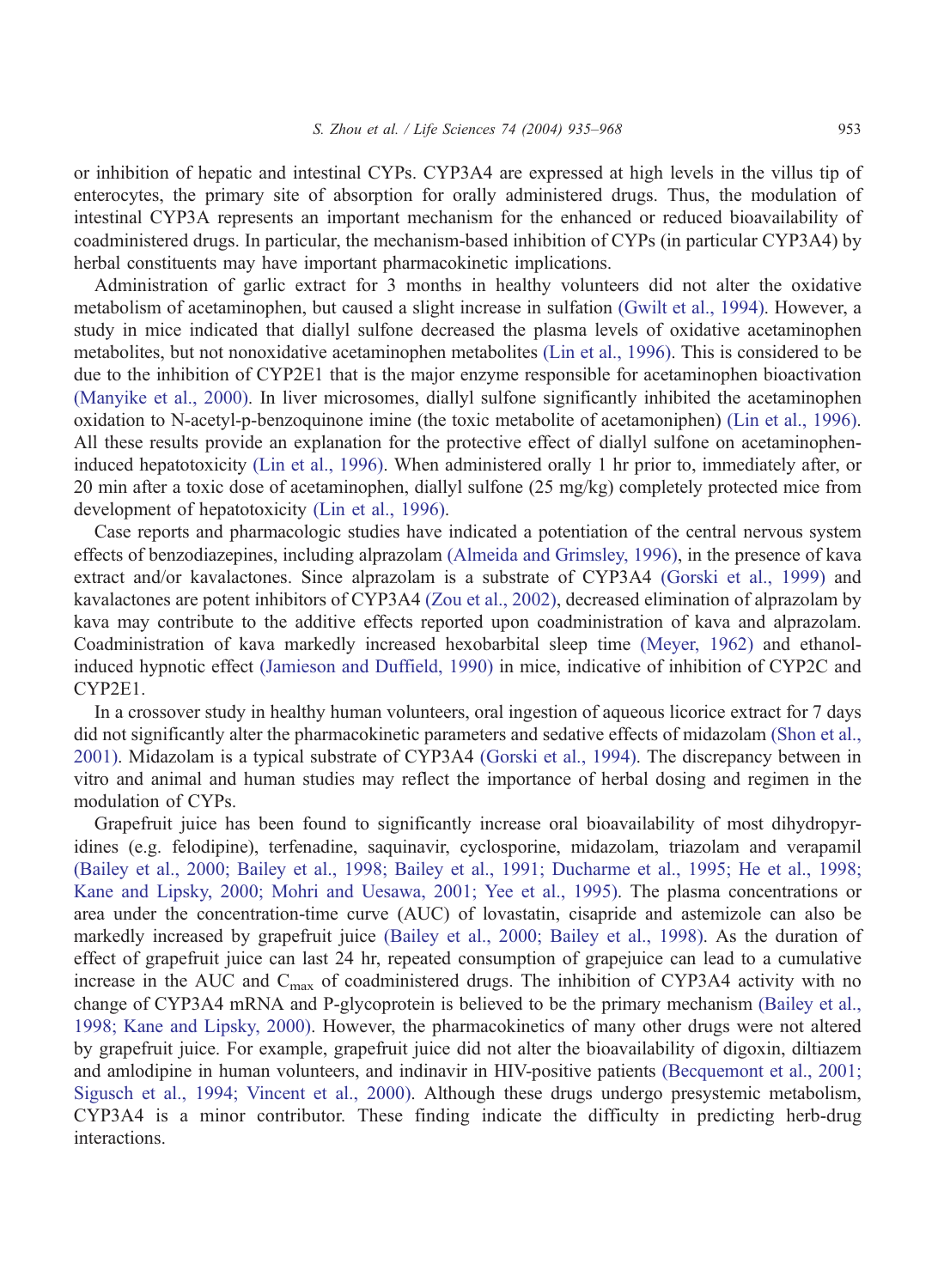The clinical outcome of herb-drug interactions depends on factors that are related to coadministered drugs (dose, dosing regimen, administration route, pharmacokinetic and therapeutic range), herbs (species, dose, dosing regimen, and administration route) and patients (genetic polymorphism, age, gender and pathological conditions) [\(Dresser et al., 2000\).](#page-23-0) Generally, a doubling or more in drug plasma concentration has the potential for enhanced adverse effects. However, less marked changes may still be clinically important for drugs with a steep concentration-response relationship or a narrow therapeutic index.

# Mechanism-based inhibition of CYPs and herbal chemoprevention

Chemoprevention refers to the application of natural or synthetic compounds to block, reverse, or prevent the development of invasive cancers [\(Shureiqi et al., 2000; Sporn and Suh, 2000; Tamimi et al.,](#page-31-0) 2002; Young and Wilson, 2002). Clinical evidence has indicated the feasibility of this approach in reducing the risk of major human cancers. For example, tamoxifen and raloxifene (both oestrogen receptor modulators) reduce the risk of developing breast cancer in women at increased risk [\(Fisher et](#page-24-0) al., 1998; Salih and Fentiman, 2001). Results with aspirin and non-steroidal anti-inflammatory agents have proved consistently encouraging in epidemiological studies in lowering the incidence of colorectal cancer [\(Jolly et al., 2002\).](#page-26-0) However, although these compounds have shown a potential to reduce cancer incidence, several problems have been associated with them. These include severe side effects due to long-term use, high costs and non-compliance. Therefore, safer and more selective chemopreventive agents are needed.

A number of naturally occurring products from herbs have shown chemopreventive properties against carcinogenesis using in vitro and animal models [\(Chen et al., 1998; Fukutake et al., 2000; Fukutake et](#page-23-0) al., 1998; Lahiri-Chatterjee et al., 1999; Zheng et al., 1997). The mechanisms for the chemopreventive effects of herbal preparations are not fully elucidated, but inhibition of activating enzymes and other enzyme systems, protective effects from toxic xenobiotics, beneficial regulation of cell cycles and cellular signalling pathways have all been suggested [\(Wargovich et al., 2001\).](#page-32-0)

Naturally occurring isothiocyanates have been shown to be potent and selective inhibitors of carcinogenesis induced by a number of chemical carcinogens [\(Boysen et al., 2003; Hecht et al.,](#page-22-0) 2002; Yang et al., 2002). In most studies, the chemopreventative activity of isothiocyanates required administration either before or during exposure to the carcinogen. PEITC inhibits lung carcinogenesis induced by the tobacco-specific nitrosamine 4-(methylnitrosamino)-1-(3-pyridyl)-1-butanone, whereas BITC is ineffective in this regard [\(Staretz and Hecht, 1995\).](#page-31-0) In turn, BITC effectively inhibits benzo(*a*)pyrene-induced lung tumors in A/J mice, whereas PEITC is ineffective [\(Lin et al., 1993\).](#page-27-0) These effects might be related to the inhibitory mechanisms and potencies for CYP2B1 and 1A, respectively. Some isothiocyanates such as PEITC are able to induce CYP2B1 and 2E1 following chronic administration, with increased toxicity [\(Smith et al., 1993\).](#page-31-0) The extensive conjugation of BITC with GSH might also be important for the in vivo effects of BITC. The conjugation with GSH has been shown to decrease potency, and could contribute to mutagenicity [\(Raulf-Heimsoth and Baur, 1998\).](#page-30-0) It appears that local release of the conjugated product might also contribute to the toxicity of BITC [\(Hirose](#page-26-0) et al., 1998).

Epidemiological studies suggest that the consumption of fruit and vegetables decreases the risk for cancer development [\(Block et al., 1992\).](#page-22-0) The combination of BITC and PEITC has recently also been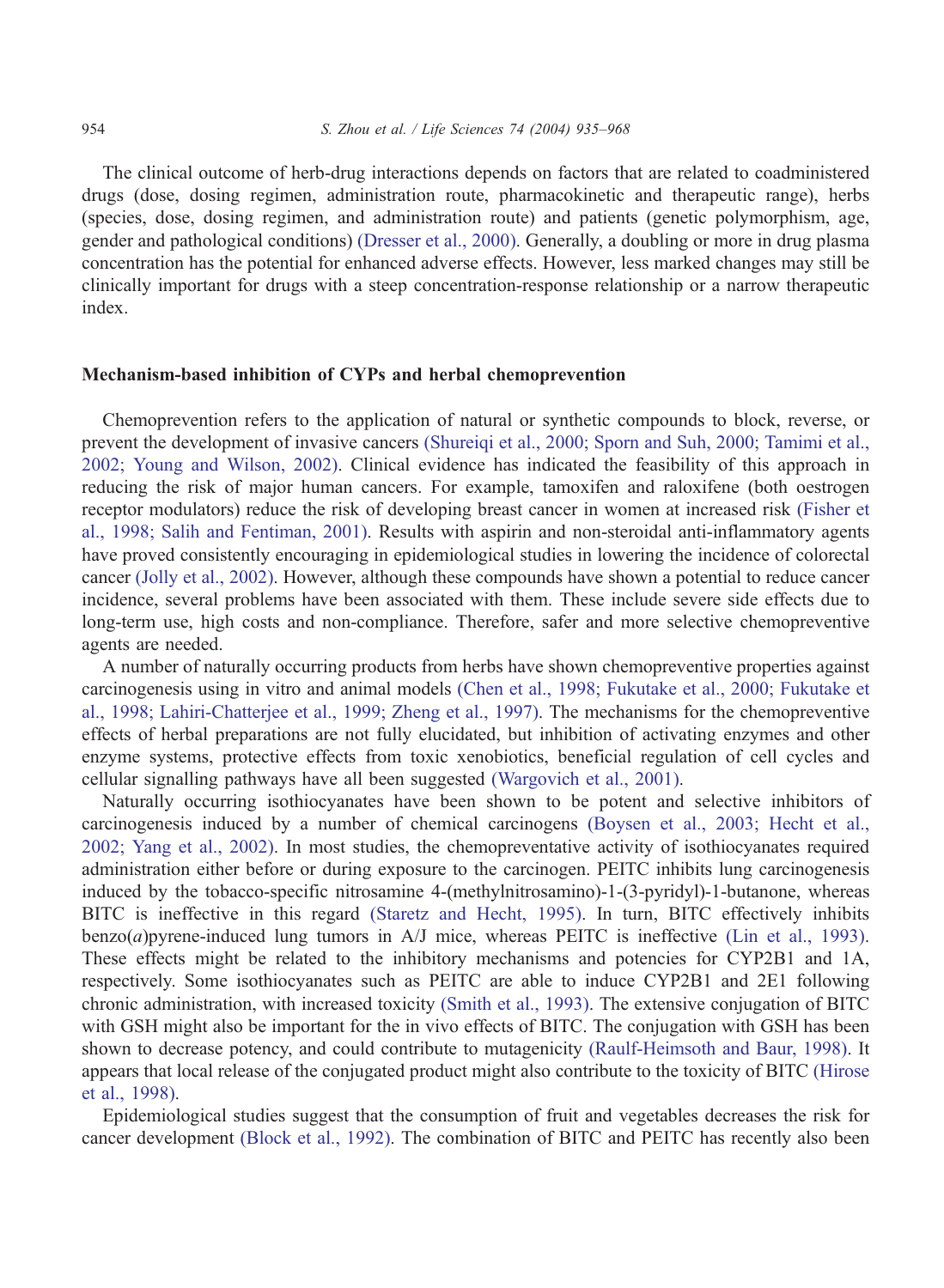proposed for the chemoprevention of lung cancer in individuals resistant to smoking cessation [\(Hecht,](#page-26-0) 1997; Kelloff et al., 1996). These effects appear to be mediated through modulation of both Phase I and Phase II enzymes involved in carcinogen metabolism by isothiocyanates. In particular, the isothiocyanatemediated inactivation of CYP1A and 2B responsible for carcinogen activation would inhibit carcinogenesis [\(Boysen et al., 2003; Scharf et al., 2003; Zhang and Talalay, 1994\).](#page-22-0) In addition, the induction of detoxifying Phase II enzymes may also contribute to the beneficial effects of isothiocyanates.

Organosulfur compounds from garlic showed chemopreventive effects at several organ sites in rodents after administration of chemical carcinogens, perhaps by inhibiting CYP2E1-mediated carcinogen activation [\(Reddy et al., 1993; Yang et al., 2001\).](#page-30-0) These compounds have also been shown to reduce the incidence of a multitude of chemically induced tumors in animal models. Pretreatment with aqueous garlic extract significantly reduced the frequencies of N-methyl-N'-nitro-N-nitrosoguanidineinduced micronuclei and chromosomal aberrations [\(Arivazhagan et al., 2001\).](#page-21-0) These compounds have also been shown to reduce toxicity induced by thioacetamide, carbon tetrachloride, N-nitrosodimethylamine- and acetaminophen (all CYP2E1 substrates) in rodents [\(Ramaiah et al., 2001; Wang et al., 2001;](#page-30-0) Wang et al., 2000). The protective effect was observed when the organosulfur compounds were given before, during or soon after chemical treatment.

Diallyl sulfide also has been shown to induce other CYP and phase II enzymes as well as decrease hepatic catalase activity [\(Yang et al., 2001\).](#page-33-0) The preventive effects of garlic extract on bromobenzeneinduced hepatotoxicity in precision-cut liver slices was related to an elevation of hepatic glutathione content, and a glutathione sparing effect, possibly due to conjugation of organosulphur compounds in garlic extract with toxic bromobenzene metabolites [\(Guyonnet et al., 2001; Wang et al., 1999\).](#page-25-0) Organosulfur compounds also inhibit the formation of DNA adducts in several target tissues. Antiproliferative activity has been described in several tumor cell lines [\(Hirsch et al., 2000; Nakagawa](#page-26-0) et al., 2001), and may be due to induction of apoptosis and alterations of the cell cycle [\(Frantz et al.,](#page-24-0) 2000; Kwon et al., 2002). However, all of these effects are observed at concentrations much higher than what is normally ingested by humans and clinical trials will be needed to define the effective dose that has no toxicity in humans.

Resveratrol seems to be a promising cancer chemopreventive agent and it has been shown to afford protection against several cancer types in several bioassay systems [\(Aziz et al., 2003; Banerjee et al.,](#page-22-0) 2002; Li et al., 2002). The mechanism for these effects is not completely understood, but multiple effects of resveratrol may be involved. Inhibition of Phase I enzymes and induction of Phase II enzymes will contribute to the chemopreventive activity of resveratrol [\(Dubuisson et al., 2002; Jang et al., 1997\).](#page-23-0) It also has activity in the regulation of multiple cellular events associated with carcinogenesis. However, it is not known whether resveratrol inhibits the catalytic activity of CYP1A1, 1A2, and 1A2 in vivo. The potential in vivo effect of resveratrol on the bioactivation of CYP1 substrates may depend not only on the pharmacokinetics of resveratrol but also the tissue of interest [\(Schwedhelm et al., 2003\).](#page-30-0) It is known that the expression of many CYPs such as CYP1A1, 1A2, and 1B1 is tissue-dependent [\(Omiecinski](#page-29-0) et al., 1999).

## Conclusions

Bioactivation of herbal constituents appears a critical step for the toxicity induction of some herbs. The resultant reactive intermediates bind covalently to DNA and proteins, leading to organ toxicity and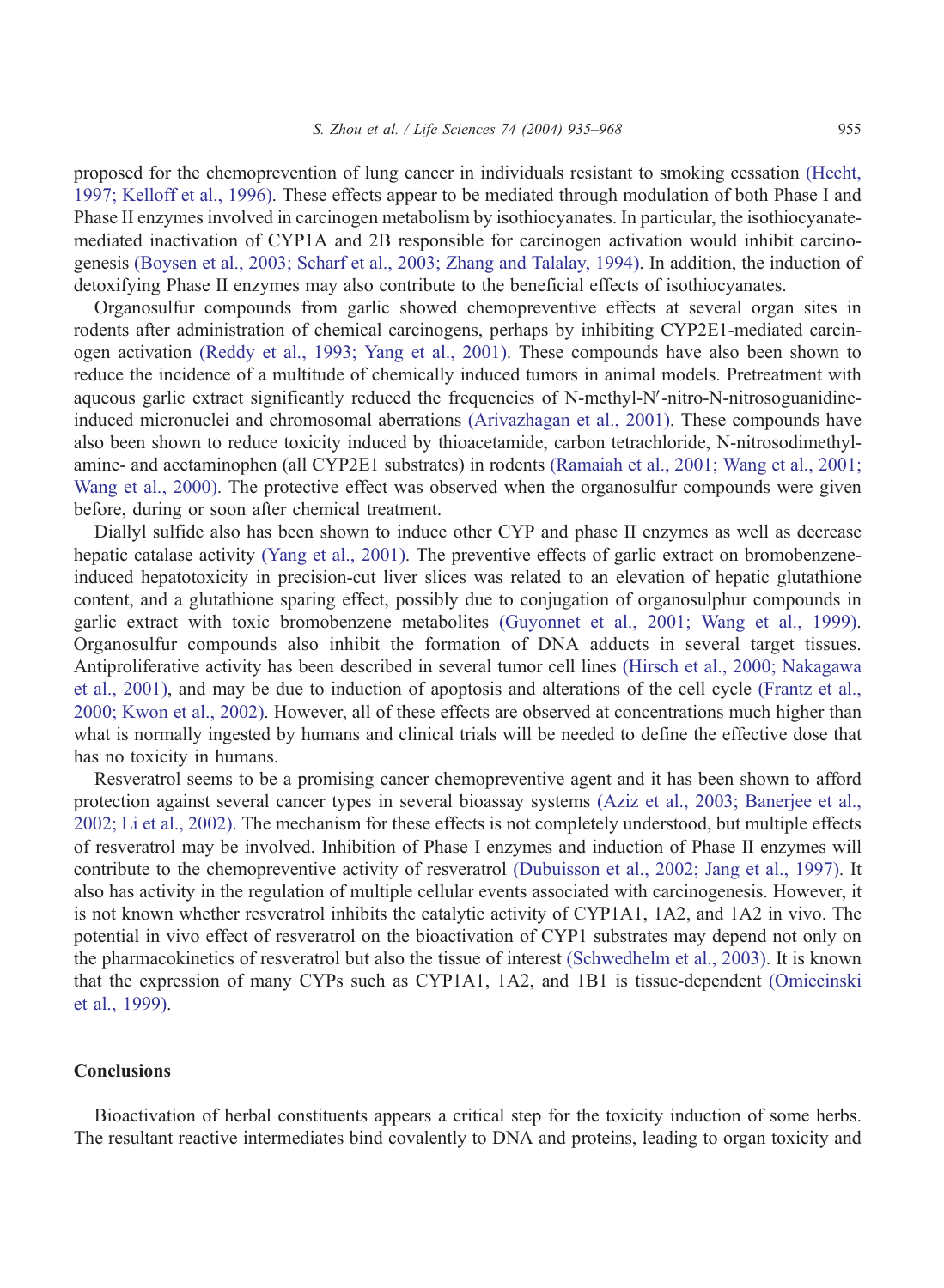<span id="page-21-0"></span>even carcinogenicity. On the other hand, some herbal/dietary constituents were shown to form reactive intermediates capable of irreversibly inhibiting various CYPs. The resultant metabolites lead to CYP inactivation by chemical modification of the heme, the apoprotein, or both as a result of covalent binding of modified heme to the apoprotein. The mechanism-based inhibition of CYPs may provide an explanation for some reported herb-drug interactions. Naturally occurring compounds that inactivate CYPs may represent a novel type of chemopreventive agents with higher selectivity and lower toxicity compared to synthetic compounds.

Herbal medicines often contain multiple active substances and multiple cellular molecules might be the targets of herbal medicine. The identification of these targets may provide molecular evidence for the herb's pharmacological activity and toxicity. Recently, there is an increasing application of genomic approaches (e.g. high-density microarray analysis) to examine the genomic responses to herbal medicines (Afshari et al., 1999; Gohil, 2002; Gohil et al., 2000; Owuor and Kong, 2002; Watanabe et al., 2001; Yang et al., 2003). These approaches can identify a huge number (e.g. 1000–12 000) of genes which are repressed or stimulated by a herbal compound of interest. The genomic approaches may offer a powerful tool for defining and predicting pharmacological activity and toxicity of herbal medicines.

Due to the wide use and easy availability of herbal medicines, herbal toxicity has become an issue of concern. The safety and quality of herbal medicine should be ensured through greater research, pharmacovigilance, greater regulatory control and better communication between patients and health professionals.

# Acknowledgements

The authors appreciate the support by the National University of Singapore Academic Research Funds.

## References

- Abt, A., Oh, J.Y., Huntington, R.A., Burkhart, K.K., 1995. Chinese herbal medicine induced acute renal failure. Archives of Internal Medicine 155 (2), 211 – 212.
- Afshari, C.A., Nuwaysir, E.F., Barrett, J.C., 1999. Application of complementary DNA microarray technology to carcinogen identification, toxicology, and drug safety evaluation. Cancer Research 59 (19), 4759–4760.
- Agarwal, R.C., Wiessler, M., Hecker, E., Bhide, S.V., 1986. Tumour-promoting effects of chilli extracts in BALB/c mice. International Journal of Cancer 38 (5), 689 – 695.
- Almeida, J.C., Grimsley, E.W., 1996. Coma from the health food store: interaction between Kava and alprazolam. Annals of Internal Medicine 125 (11), 940 – 941.
- Anderson, I.B., Mullen, W.H., Meeker, J.E., Khojasteh-Bakht, S.C., Oishi, S., Nelson, S.D., Blanc, P.D., 1996. Pennyroyal toxicity: measurement of toxic metabolite levels in two cases and review of the literature. Annals of Internal Medicine 124  $(8)$ , 726 – 734.
- Anderson, T.F., Voorhees, J.J., 1980. Psoralen photochemotherapy of cutaneous disorders. Annual Review of Pharmacology and Toxicology 20, 235 – 257.
- Arivazhagan, S., Nagini, S., Santhiya, S.T., Ramesh, A., 2001. Protection of N-methyl-NV-nitro-N-nitrosoguanidine-induced in vivo clastogenicity by aqueous garlic extract. Asia Pacific Journal of Clinical Nutrition 10 (3), 238 – 241.
- Arlt, V.M., Stiborova, M., Schmeiser, H.H., 2002. Aristolochic acid as a probable human cancer hazard in herbal remedies: a review. Mutagenesis 17 (4), 265 – 277.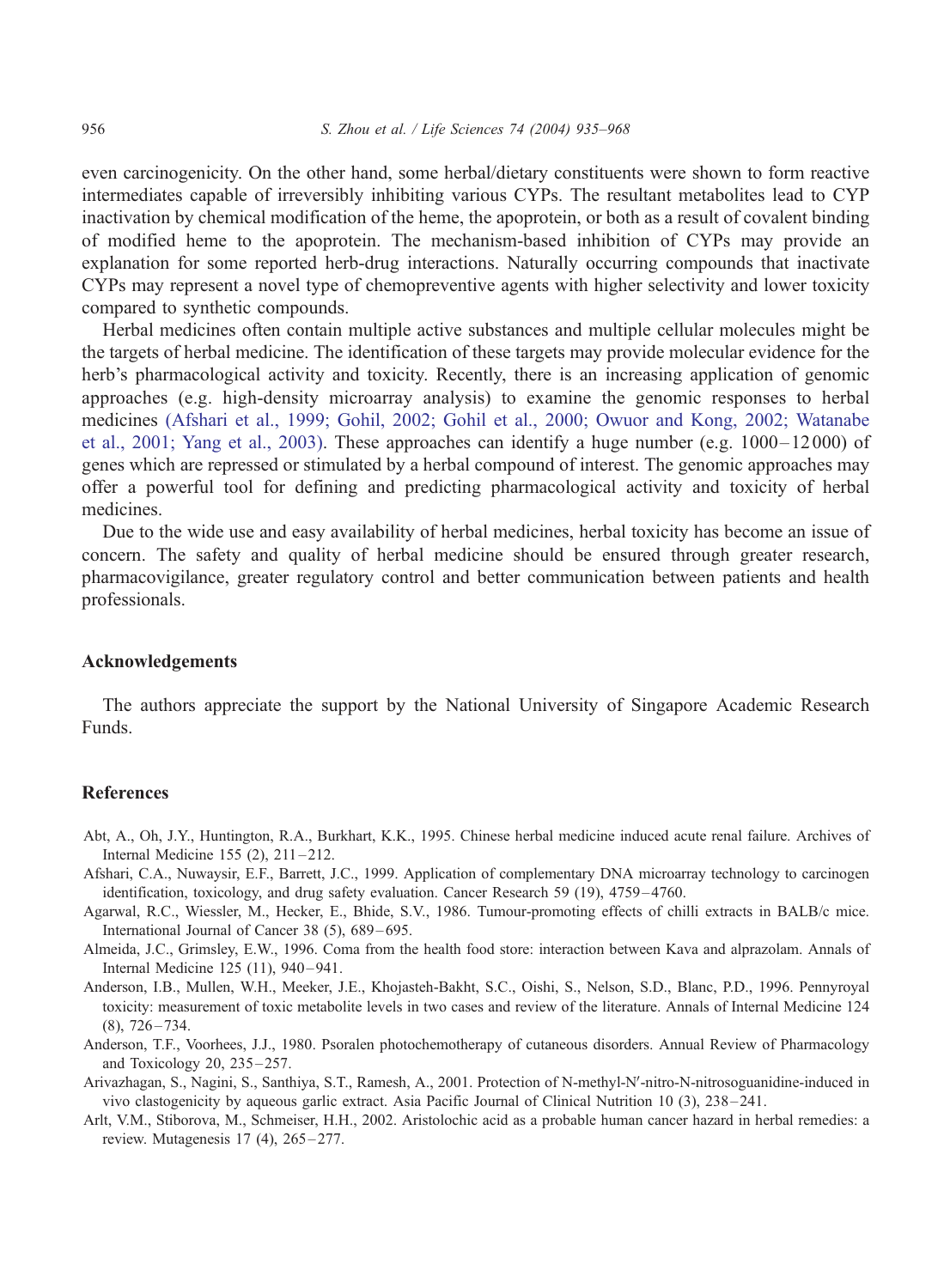- <span id="page-22-0"></span>Astrup, A.V., 2001. Licorice-induced high blood pressure. Ugeskrift for Laeger 163 (51), 7284 – 7285.
- Aziz, M.H., Kumar, R., Ahmad, N., 2003. Cancer chemoprevention by resveratrol: in vitro and in vivo studies and the underlying mechanisms. International Journal of Oncology 23  $(1)$ ,  $17-28$ .
- Baderschneider, B., Winterhalter, P., 2000. Isolation and characterization of novel stilbene derivatives from Riesling wine. Journal of Agricultural and Food Chemistry 48 (7), 2681–2686.
- Bailey, D.G., Dresser, G.R., Kreeft, J.H., Munoz, C., Freeman, D.J., Bend, J.R., 2000. Grapefruit-felodipine interaction: effect of unprocessed fruit and probable active ingredients. Clinical Pharmacology and Therapeutics 68 (5), 468 – 477.
- Bailey, D.G., Malcolm, J., Arnold, O., Spence, J.D., 1998. Grapefruit juice-drug interactions. British Journal of Clinical Pharmacology 46  $(2)$ , 101-110.
- Bailey, D.G., Spence, J.D., Munoz, C., Arnold, J.M.O., 1991. Interaction of citrus juices with felodipine and nifedipine. Lancet 337, 268 – 269.
- Bala, A.E.A., Kollman, A., Ducrot, P.-H., Majira, A., Kerhoas, L., Leroux, P., Delorme, R., Einhorn, J., 2000. Cis  $\varepsilon$ -viniferin: a new antifungal resveratrol dehydrodimer from Cyphostemma crotalariodes roots. Journal of Phytopathology 148, 29–32.
- Banerjee, S., Bueso-Ramos, C., Aggarwal, B.B., 2002. Suppression of 7,12-dimethylbenz(a)anthracene-induced mammary carcinogenesis in rats by resveratrol: role of nuclear factor-nB, cyclooxygenase 2, and matrix metalloprotease 9. Cancer Research 62 (17), 4945 – 4954.
- Becquemont, L., Verstuyft, C., Kerb, R., Brinkmann, U., Lebot, M., Jaillon, P., Funck-Brentano, C., 2001. Effect of grapefruit juice on digoxin pharmacokinetics in humans. Clinical Pharmacology and Therapeutics 70 (4), 311 – 316.
- Belinky, P.A., Aviram, M., Mahmood, S., Vaya, J., 1998. Structural aspects of the inhibitory effect of glabridin on LDL oxidation. Free Radical Biology and Medicine 24 (9), 1419 – 1429.
- Ben Yahia, M., Mavier, P., Metreau, J.M., Zafrani, E.S., Fabre, M., Gatineau-Saillant, G., Dhumeaux, D., Mallat, A., 1993. [Chronic active hepatitis and cirrhosis induced by wild germander. 3 cases]. Gastroenterology and Clinical Biology 17 (12), 959 – 962.
- Bensoussan, A., Myers, S.P., Drew, A.K., Whyte, I.M., Dawson, A.H., 2002. Development of a Chinese herbal medicine toxicology database. Journal of Toxicology and Clinical Toxicology 40 (2), 159 – 167.
- Bhat, K.P., Lantvit, D., Christov, K., Mehta, R.G., Moon, R.C., Pezzuto, J.M., 2001. Estrogenic and antiestrogenic properties of resveratrol in mammary tumor models. Cancer Research 61 (20), 7456 – 7463.
- Bilia, A.R., Gallon, S., Vincieri, F.F., 2002. Kava-kava and anxiety: growing knowledge about the efficacy and safety. Life Sciences 70 (22), 2581-2597.
- Block, G., Patterson, B., Subar, A., 1992. Fruit, vegetables, and cancer prevention: a review of the epidemiological evidence. Nutrition and Cancer 18  $(1)$ , 1-29.
- Bocker, D., Breithardt, G., 1991. [Induction of arrhythmia by licorice abuse]. Zeitschrift fur Kardiologie 80 (6), 389 391.
- Boysen, G., Kenney, P.M., Upadhyaya, P., Wang, M., Hecht, S.S., 2003. Effects of benzyl isothiocyanate and 2-phenethyl isothiocyanate on benzo[a]pyrene and 4-(methylnitrosamino)-1-(3-pyridyl)-1-butanone metabolism in F-344 rats. Carcinogenesis 24 (3), 517-525.
- Brady, J.F., Ishizaki, H., Fukuto, J.M., Lin, M.C., Fadel, A., Gapac, J.M., Yang, C.S., 1991. Inhibition of cytochrome P-450 2E1 by diallyl sulfide and its metabolites. Chemical Research and Toxicology 4 (6), 642 – 647.
- Braga, C., La Vecchia, C., Franceschi, S., Negri, E., Parpinel, M., Decarli, A., Giacosa, A., Trichopoulos, D., 1998. Olive oil, other seasoning fats, and the risk of colorectal carcinoma. Cancer 82 (3), 448 – 453.
- Briante, R., La Cara, F., Tonziello, M.P., Febbraio, F., Nucci, R., 2001. Antioxidant activity of the main bioactive derivatives from oleuropein hydrolysis by hyperthermophilic beta-glycosidase. Journal of Agricultural and Food Chemistry 49 (7), 3198 – 3203.
- Brüsewitz, G., Cameron, B.D., Chasseaud, L.F., Görler, K., Hawkins, D.R., Koch, H., Mennicke, W.H., 1997. The metabolism of benzyl isothiocyanate and its cysteine conjugate. Biochemical Journal 162, 99 – 107.
- Budavari, S., 1996. The Merck Index 12th ed. Merck Research Laboratories Merck and Co., Inc., Whitehouse Station, NJ.
- Butler, A.M., Murray, M., 1993. Inhibition and inactivation of constitutive cytochromes P450 in rat liver by parathion. Molecular Pharmacology 43 (6), 902-908.
- Cal, C., Garban, H., Jazirehi, A., Yeh, C., Mizutani, Y., Bonavida, B., 2003. Resveratrol and cancer: chemoprevention, apoptosis, and chemo-immunosensitizing activities. Current Medicinal Chemistry and Anti-Cancer Agents 3 (2), 77 – 93.
- Carluccio, M.A., Siculella, L., Ancora, M.A., Massaro, M., Scoditti, E., Storelli, C., Visioli, F., Distante, A., De Caterina, R., 2003. Olive oil and red wine antioxidant polyphenols inhibit endothelial activation: antiatherogenic properties of mediterranean diet phytochemicals. Arteriosclerosis Thrombosis and Vascular Biology 23 (4), 622 – 629.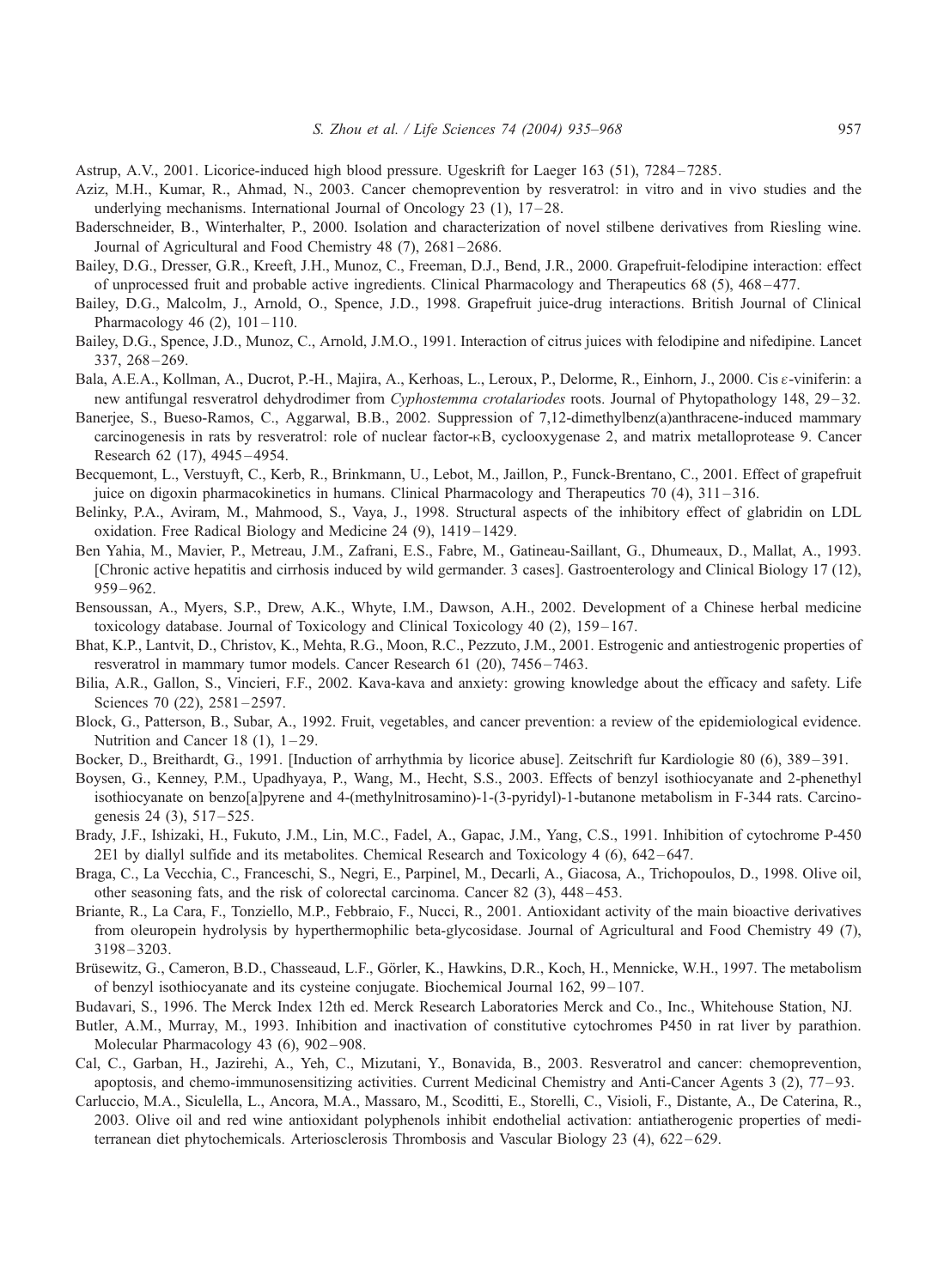- <span id="page-23-0"></span>Castot, A., Larrey, D., 1992. [Hepatitis observed during a treatment with a drug or tea containing Wild Germander. Evaluation of 26 cases reported to the Regional Centers of Pharmacovigilance]. Gastroenterology and Clinical Biology  $16$  (12),  $916 - 922$ .
- Chan, W.K., Delucchi, A.B., 2000. Resveratrol, a red wine constituent, is a mechanism-based inactivator of cytochrome P450 3A4. Life Sciences 67 (25), 3103 – 3112.
- Chan, W.K., Nguyen, L.T., Miller, V.P., Harris, R.Z., 1998. Mechanism-based inactivation of human cytochrome P450 3A4 by grapefruit juice and red wine. Life Sciences  $62$  (10),  $135-142$ .
- Chandler, R.F., 1985. Licorice, more than just a flavour. Can. Pharm. J. 118, 420-424.
- Chen, L.J., Lebetkin, E.H., Burka, L.T., 2001. Metabolism of (R)-(+)-pulegone in F344 rats. Drug Metabolism and Disposition 29 (12), 1567 – 1577.
- Chen, X.G., Liu, H.Y., Lei, X.H., Fu, Z.D., Li, Y., Tao, L.H., Han, R., 1998. Cancer chemopreventive and therapeutic activities of red ginseng. Journal of Ethnopharmacology 60 (1), 71 – 78.
- Cinatl, J., Morgenstern, B., Bauer, G., Chandra, P., Rabenau, H., Doerr, H.W., 2003. Glycyrrhizin, an active component of liquorice roots, and replication of SARS-associated coronavirus. Lancet 361 (9374), 2045–2046.
- Cosyns, J.P., 2003. Aristolochic acid and 'Chinese Herbs Nephropathy': a review of the evidence to date. Drug Safety 26 (1),  $33 - 48.$
- Dalvi, R.R., 1992. Alterations in hepatic Phase I and Phase II biotransformation enzymes by garlic oil in rats. Toxicology Letters 60 (3), 299-305.
- D'Angelo, S., Manna, C., Migliardi, V., Mazzoni, O., Morrica, P., Capasso, G., Pontoni, G., Galletti, P., Zappia, V., 2001. Pharmacokinetics and metabolism of hydroxytyrosol, a natural antioxidant from olive oil. Drug Metabolism and Disposition 29 (11), 1492 – 1498.
- Dao, T., Peytier, A., Galateau, F., Valla, A., 1993. [Chronic cirrhogenic hepatitis induced by germander]. Gastroenterology and Clinical Biology  $17 (8 - 9)$ ,  $609 - 610$ .
- Dausch, J.G., Nixon, D.W., 1990. Garlic: a review of its relationship to malignant disease. Preventive Medicine 19 (3), 346 – 361.
- De Berardinis, V., Moulis, C., Maurice, M., Beaune, P., Pessayre, D., Pompon, D., Loeper, J., 2000. Human microsomal epoxide hydrolase is the target of germander-induced autoantibodies on the surface of human hepatocytes. Molecular Pharmacology 58 (3), 542 – 551.
- de Smet, P.A., 1995. Health risks of herbal remedies. Drug Safety 13 (2), 81-93.
- Deng, J.F., 2002. Clinical and laboratory investigations in herbal poisonings. Toxicology 27 (181–182), 571–576.
- Dresser, G.K., Spence, J.D., Bailey, D.G., 2000. Pharmacokinetic-pharmacodynamic consequences and clinical relevance of cytochrome P450 3A4 inhibition. Clinical Pharmacokinetics  $38(1)$ ,  $41-57$ .
- Dubuisson, J.G., Dyess, D.L., Gaubatz, J.W., 2002. Resveratrol modulates human mammary epithelial cell O-acetyltransferase, sulfotransferase, and kinase activation of the heterocyclic amine carcinogen N-hydroxy-PhIP. Cancer Letters 182 (1), 27–32.
- Ducharme, M.P., Warbasse, L.H., Edwards, D.J., 1995. Disposition of intravenous and oral cyclosporine after administration with grapefruit juice. Clinical Pharmacology and Therapeutics 57 (5), 485-491.
- Edelson, R., Berger, C., Gasparro, F., Jegasothy, B., Heald, P., Wintroub, B., Vonderheid, E., Knobler, R., Wolff, K., Plewig, G., McKiernan, G., Christiansen, L., Oster, M., Honigsman, H., Wilford, H., Kokoschka, E., Rehle, T., Perez, M.D., Stingl, G., Laroche, L., 1987. Treatment of cutaneous T-cell lymphoma by extracorporeal photochemotherapy. Preliminary results. New England Journal of Medicine  $316(6)$ ,  $297-303$ .
- El-Mowafy, A.M., 2002. Resveratrol activates membrane-bound guanylyl cyclase in coronary arterial smooth muscle: a novel signaling mechanism in support of coronary protection. Biochemical and Biophysical Research Communications 291 (5), 1218 – 1222.
- El-Mowafy, A.M., Alkhalaf, M., 2003. Resveratrol activates adenylyl-cyclase in human breast cancer cells: a novel, estrogen receptor-independent cytostatic mechanism. Carcinogenesis 24 (5), 869 – 873.
- Ernst, E., 2000. Adverse effects of herbal drugs in dermatology. British Journal of Dermatology 143 (5), 923 929.
- Ernst, E., 2002. Toxic heavy metals and undeclared drugs in Asian herbal medicines. Trends in Pharmacological Sciences 23  $(3)$ , 136 – 139.
- Ernst, E., Pittler, M.H., 2002. Herbal medicine. Med. Clin. North Am. 86 (1), 149 161.
- Estrov, Z., Shishodia, S., Faderl, S., Harris, D., Van, Q., Kantarjian, H.M., Talpaz, M., Aggarwal, B.B., 2003. Resveratrol blocks interleukin-1beta-induced activation of the nuclear transcription factor NF-KB, inhibits proliferation, causes S-phase arrest, and induces apoptosis of acute myeloid leukemia cells. Blood (on line publication).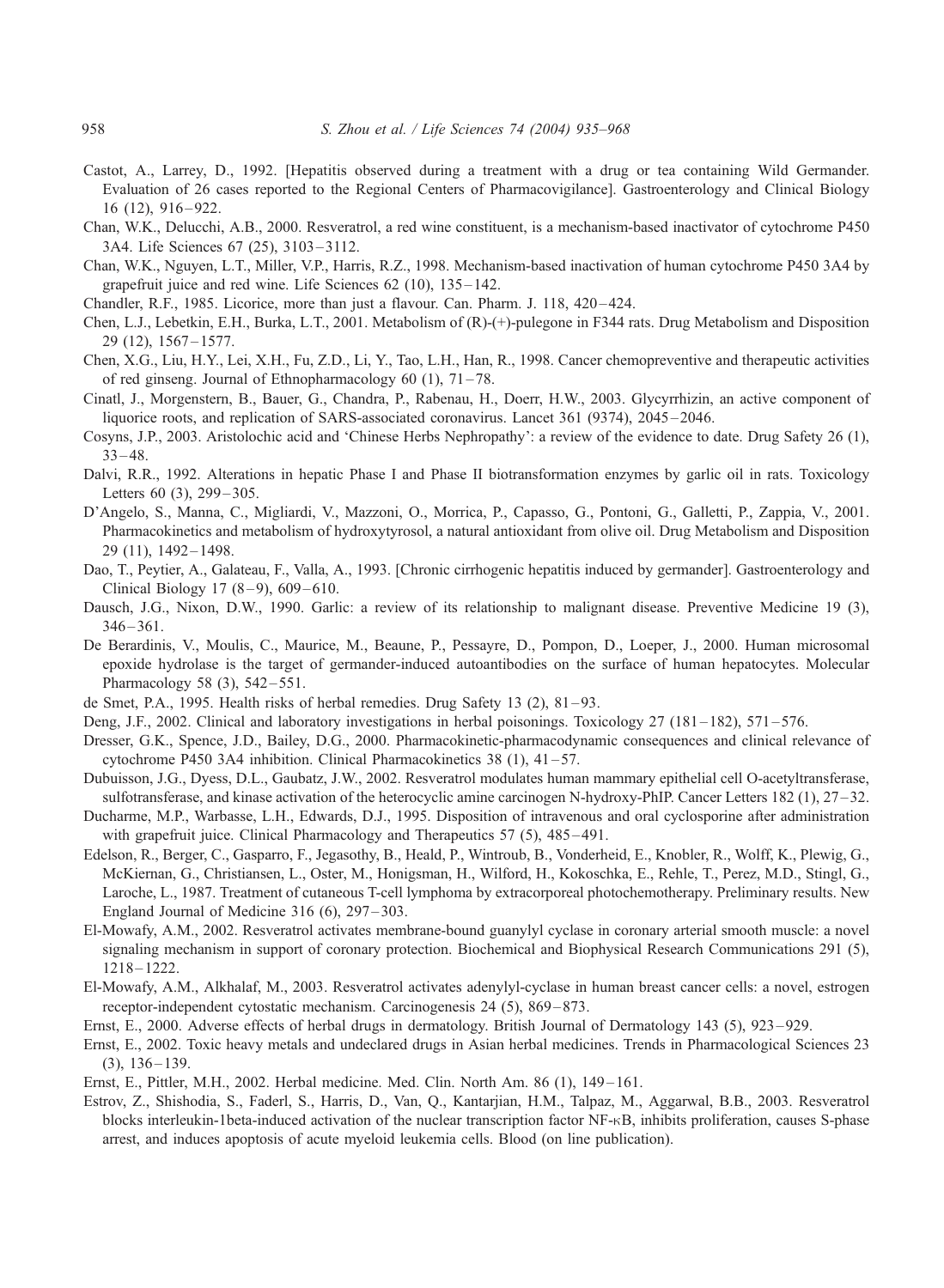- <span id="page-24-0"></span>Fau, D., Lekehal, M., Farrell, G., Moreau, A., Moulis, C., Feldmann, G., Haouzi, D., Pessayre, D., 1997. Diterpenoids from germander, an herbal medicine, induce apoptosis in isolated rat hepatocytes. Gastroenterology 113 (4), 1334 – 1346.
- Fenwick, G.R., Heaney, R.K., Mullin, W.J., 1983. Glucosinolates and their breakdown products in food and food plants. Critical Review in Food Sciences and Nutrition 18 (2), 123 – 201.
- Fernando, R.C., Schmeiser, H.H., Scherf, H.R., Wiessler, M., 1993. Formation and persistence of specific purine DNA adducts by 32P-postlabelling in target and non-target organs of rats treated with aristolochic acid I. IARC Scientific Publications  $124, 167 - 171.$
- Ferrari, P., Sansonnens, A., Dick, B., Frey, F.J., 2001. In vivo 11ß-HSD-2 activity: variability, salt-sensitivity, and effect of licorice. Hypertension 38 (6), 1330–1336.
- Ferry-Dumazet, H., Garnier, O., Mamani-Matsuda, M., Vercauteren, J., Belloc, F., Billiard, C., Dupouy, M., Thiolat, D., Kolb, J.P., Marit, G., Reiffers, J., Mossalayi, M.D., 2002. Resveratrol inhibits the growth and induces the apoptosis of both normal and leukemic hematopoietic cells. Carcinogenesis 23 (8), 1327 – 1333.
- Fisher, B., Costantino, J.P., Wickerham, D.L., Redmond, C.K., Kavanah, M., Cronin, W.M., Vogel, V., Robidoux, A., Dimitrov, N., Atkins, J., Daly, M., Wieand, S., Tan-Chiu, E., Ford, L., Wolmark, N., 1998. Tamoxifen for prevention of breast cancer: Report of the National Surgical Adjuvant Breast and Bowel Project P-1 study. Journal of the National Cancer Institute 90 (18), 1371 – 1388.
- Fitzsimmons, M.E., Collins, J.M., 1997. Selective biotransformation of the human immunodeficiency virus protease inhibitor saquinavir by human small-intestinal cytochrome P450 3A4: potential contribution to high first-pass metabolism. Drug Metabolism and Disposition 25 (2), 256–266.
- Foster, B.C., Foster, M.S., Vandenhoek, S., Krantis, A., Budzinski, J.W., Arnason, J.T., Gallicano, K.D., Choudri, S., 2001. An in vitro evaluation of human cytochrome P450 3A4 and P-glycoprotein inhibition by garlic. Journal of Pharmacy and Pharmaceutical Sciences 4 (2), 176-184.
- Fouin-Fortunet, H., Tinel, M., Descatoire, V., Letteron, P., Larrey, D., Geneve, J., Pessayre, D., 1986. Inactivation of cytochrome P-450 by the drug methoxsalen. Journal of Pharmacology and Experimental Therapeutics 236 (1), 237 – 247.
- Frantz, D.J., Hughes, B.G., Nelson, D.R., Murray, B.K., Christensen, M.J., 2000. Cell cycle arrest and differential gene expression in HT-29 cells exposed to an aqueous garlic extract. Nutrition and Cancer 38 (2), 255–264.
- Fugh-Berman, A., 2000. Herb-drug interactions. Lancet 355 (9198), 134 138.
- Fugh-Berman, A., Ernst, E., 2001. Herb-drug interactions: review and assessment of report reliability. British Journal of Clinical Pharmacology 52 (5), 587–595.
- Fujisawa, Y., Sakamoto, M., Matsushita, M., Fujita, T., Nishioka, K., 2000. Glycyrrhizin inhibits the lytic pathway of complement—possible mechanism of its anti-inflammatory effect on liver cells in viral hepatitis. Microbiology and Immunology 44 (9), 799 – 804.
- Fujita, K., Kamataki, T., 2001. Screening of organosulfur compounds as inhibitors of human CYP2A6. Drug Metabolism and Disposition 29 (7), 983 – 989.
- Fukai, T., Marumo, A., Kaitou, K., Kanda, T., Terada, S., Nomura, T., 2002. Anti-Helicobacter pylori flavonoids from licorice extract. Life Sciences 71 (12), 1449–1463.
- Fukutake, M., Miura, N., Yamamoto, M., Fukuda, K., Iijima, O., Ishikawa, H., Kubo, M., Okada, M., Komatsu, Y., Sasaki, H., Wakabayashi, K., Ishige, A., Amagaya, S., 2000. Suppressive effect of the herbal medicine Oren-gedoku-to on cyclooxygenase-2 activity and azoxymethane-induced aberrant crypt foci development in rats. Cancer Letters 157 (1), 9 – 14.
- Fukutake, M., Yokota, S., Kamamura, H., Iizuka, A., Amagaya, S., Fukuda, K., Komatsu, Y., 1998. Inhibitory effect of Coptidis Rhizoma and Scutellariae Radix on azoxymethane-induced aberrant crypt foci formation in rat colon. Biological and Pharmaceutical Bulletin 21 (8), 814 – 817.
- Gannett, M., Iversen, P., Lawson, T., 1990. The mechanism of inhibition of cytochrome P450IIE1 by dihydrocapsaicin. Bioorganic Chemistry 18, 185-198.
- Gohil, K., 2002. Genomic responses to herbal extracts: lessons from in vitro and in vivo studies with an extract of Ginkgo biloba. Biochemical Pharmacology 64 (5-6), 913-917.
- Gohil, K., Moy, R.K., Farzin, S., Maguire, J.J., Packer, L., 2000. mRNA expression profile of a human cancer cell line in response to Ginkgo biloba extract: induction of antioxidant response and the Golgi system. Free Radical Research 33 (6), 831 – 849.
- Gonzalez, F.J., 1990. Evolution of the P450 gene superfamily: animal-plant 'warfare', molecular drive and human genetic differences in drug oxidation. Trends in Genetics  $6(6)$ ,  $182-186$ .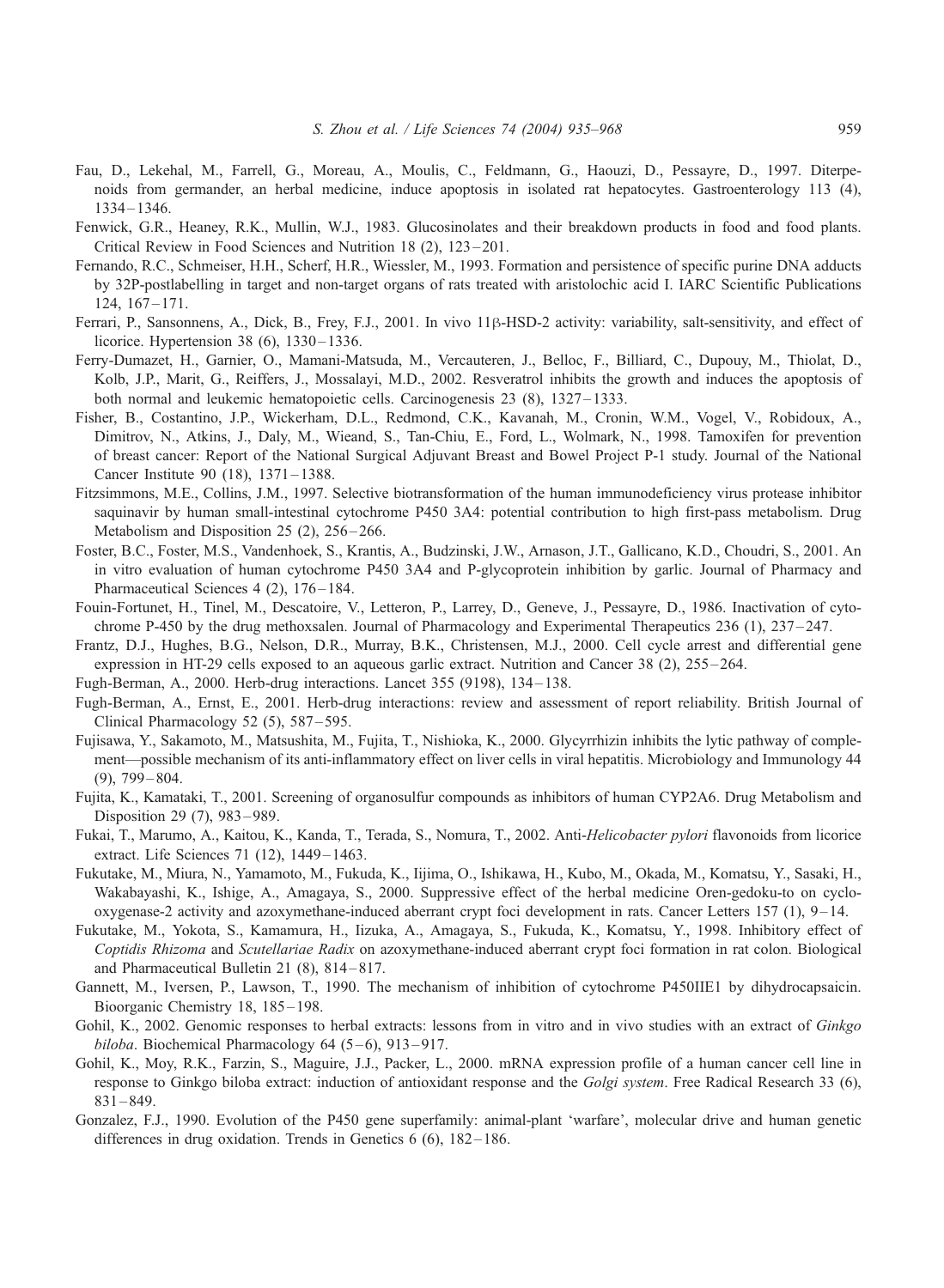- <span id="page-25-0"></span>Gonzalez, F.J., Gelboin, H.V., 1994. Role of human cytochromes P450 in the metabolic activation of chemical carcinogens and toxins. Drug Metabolism Reviews 26  $(1-2)$ , 165-183.
- Goosen, T.C., Kent, U.M., Brand, L., Hollenberg, P.F., 2000. Inactivation of cytochrome P4502B1 by benzyl isothiocyanate, a chemopreventative agent from cruciferous vegetables. Chemical Research and Toxicology 13 (12), 1349 – 1359.
- Goosen, T.C., Mills, D.E., Hollenberg, P.F., 2001. Effects of benzyl isothiocyanate on rat and human cytochromes P450: identification of metabolites formed by P450 2B1. Journal of Pharmacology and Experimental Therapeutics 296 (1),  $198 - 206.$
- Gordon, W.P., Forte, A.J., McMurtry, R.J., Gal, J., Nelson, S.D., 1982. Hepatotoxicity and pulmonary toxicity of pennyroyal oil and its constituent terpenes in the mouse. Toxicology and Applied Pharmacology 65 (3), 413 – 424.
- Gordon, W.P., Huitric, A.C., Seth, C.L., McClanahan, R.H., Nelson, S.D., 1987. The metabolism of the abortifacient terpene, (R)-(+)-pulegone, to a proximate toxin, menthofuran. Drug Metabolism and Disposition 15 (5), 589 – 594.
- Gorski, J.C., Hall, S.D., Jones, D.R., VandenBranden, M., Wrighton, S.A., 1994. Regioselective biotransformation of midazolam by members of the human cytochrome P450 3A (CYP3A) subfamily. Biochemical Pharmacology 47 (9), 1643 – 1653.
- Gorski, J.C., Jones, D.R., Hamman, M.A., Wrighton, S.A., Hall, S.D., 1999. Biotransformation of alprazolam by members of the human cytochrome P4503A subfamily. Xenobiotica 29 (9), 931 – 944.
- Greensfelder, L., 2000. Alternative medicine. Herbal product linked to cancer. Science 288 (5473), 1946.
- Grundschober, F., 1979. Literature review of pulegone. Perfumer, 415 417.
- Guengerich, F.P., 2001. Forging the links between metabolism and carcinogenesis. Mutation Research 488 (3), 195–209.
- Guengerich, F.P., Liebler, D.C., 1985. Enzymatic activation of chemicals to toxic metabolites. Critical Review in Toxicology 14  $(3), 259 - 307.$
- Guengerich, F.P., Shimada, T., 1991. Oxidation of toxic and carcinogenic chemicals by human cytochrome P-450 enzymes. Chemical Research and Toxicology 4 (4), 391 – 407.
- Guo, Z., Smith, T.J., Wang, E., Sadrieh, N., Ma, Q., Thomas, P.E., Yang, C.S., 1992. Effects of phenethyl isothiocyanate, a carcinogenesis inhibitor, on xenobiotic-metabolizing enzymes and nitrosamine metabolism in rats. Carcinogenesis 13 (12), 2205 – 2210.
- Gurley, B.J., Gardner, S.F., Hubbard, M.A., Williams, D.K., Gentry, W.B., Cui, Y., Ang, C.Y., 2002. Cytochrome P450 phenotypic ratios for predicting herb-drug interactions in humans. Clinical Pharmacology and Therapeutics 72 (3), 276 – 287.
- Gusman, J., Malonne, H., Atassi, G., 2001. A reappraisal of the potential chemopreventive and chemotherapeutic properties of resveratrol. Carcinogenesis 22 (8), 1111 – 1117.
- Guyonnet, D., Belloir, C., Suschetet, M., Siess, M.H., Le Bon, A.M., 2001. Antimutagenic activity of organosulfur compounds from Allium is associated with Phase II enzyme induction. Mutation Research 495 (1–2), 135–145.
- Gwilt, P.R., Lear, C.L., Tempero, M.A., Birt, D.D., Grandjean, A.C., Ruddon, R.W., Nagel, D.L., 1994. The effect of garlic extract on human metabolism of acetaminophen. Cancer Epidemiology Biomarkers and Prevention 3 (2), 155 – 160.
- Haber, D., Siess, M.H., Canivenc-Lavier, M.C., Le Bon, A.M., Suschetet, M., 1995. Differential effects of dietary diallyl sulfide and diallyl disulfide on rat intestinal and hepatic drug-metabolizing enzymes. Journal of Toxicology and Environmental Health 44 (4), 423–434.
- Haber, D., Siess, M.H., De Waziers, I., Beaune, P., Suschetet, M., 1994. Modification of hepatic drug-metabolizing enzymes in rat fed naturally occurring allyl sulphides. Xenobiotica 24 (2), 169-182.
- Hall, R.L., Oser, B.L., 1965. Recent progress in the consideration of flavoring ingredients under the food additives amendment III GRAS substances. Food Technology 19, 253 – 271.
- Haller, C.A., Benowitz, N.L., 2000. Adverse cardiovascular and central nervous system events associated with dietary supplements containing ephedra alkaloids. New England Journal of Medicine 343 (25), 1833 – 1838.
- Hatano, T., Fukuda, T., Liu, Y.Z., Noro, T., Okuda, T., 1991a. [Phenolic constituents of licorice. IV. Correlation of phenolic constituents and licorice specimens from various sources, and inhibitory effects of licorice extracts on xanthine oxidase and monoamine oxidase]. Yakugaku Zasshi 111 (6), 311 – 321.
- Hatano, T., Fukuda, T., Miyase, T., Noro, T., Okuda, T., 1991b. Phenolic constituents of licorice. III. Structures of glicoricone and licofuranone, and inhibitory effects of licorice constituents on monoamine oxidase. Chemical and Pharmaceutical Bulletin 39 (5), 1238 – 1243.
- Hattori, R., Otani, H., Maulik, N., Das, D.K., 2002. Pharmacological preconditioning with resveratrol: role of nitric oxide. American Journal of Physiology and Heart Circulation Physiology 282 (6), H1988–H1995.
- He, K., Iyer, K.R., Hayes, R.N., Sinz, M.W., Woolf, T.F., Hollenberg, P.F., 1998. Inactivation of cytochrome P450 3A4 by bergamottin, a component of grapefruit juice. Chemical Research and Toxicology 11 (4), 252 – 259.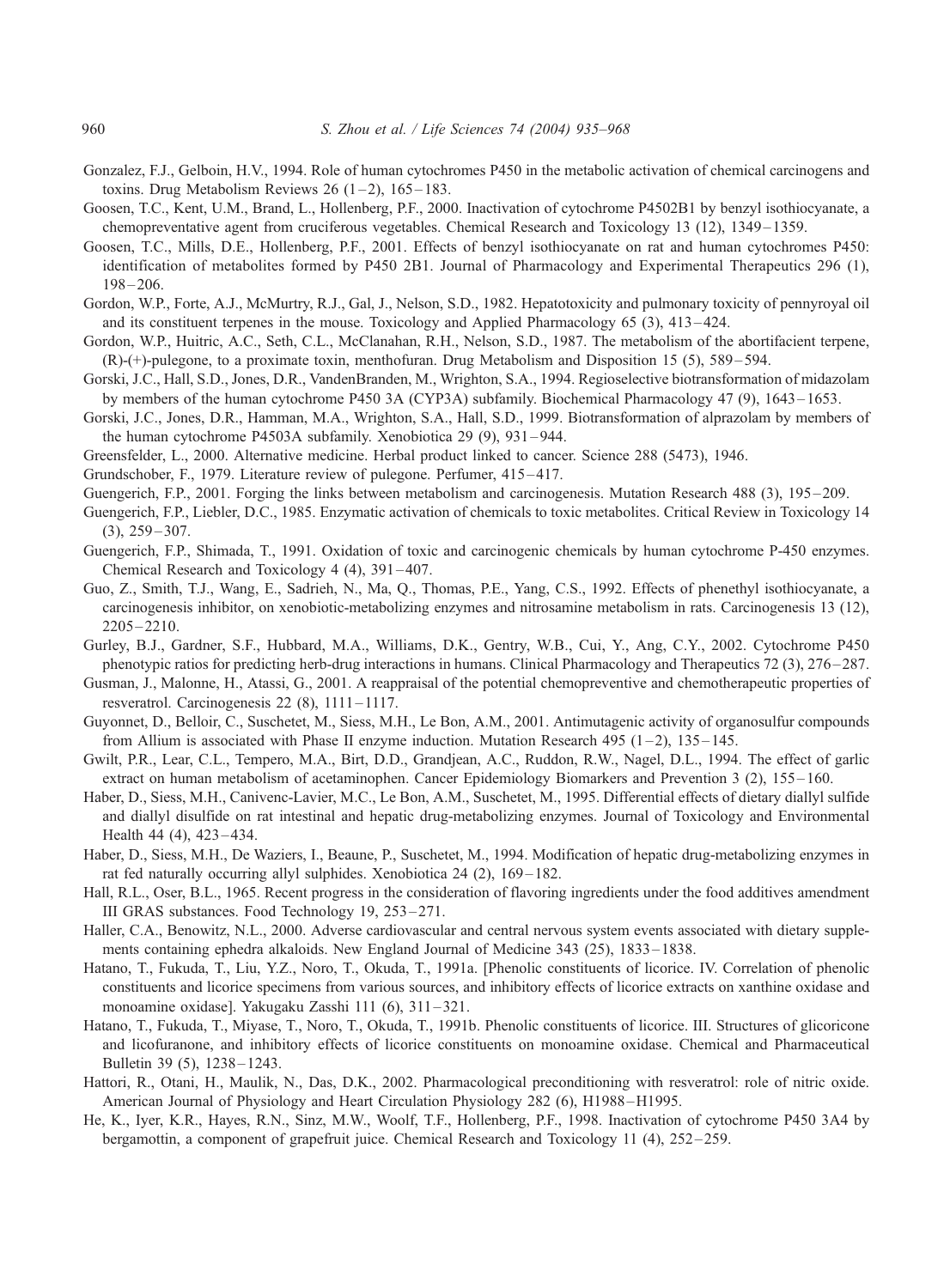- <span id="page-26-0"></span>Hecht, S.S., 1997. Approaches to chemoprevention of lung cancer based on carcinogens in tobacco smoke. Environmental Health Perspectives 105 (Suppl.), 955–963.
- Hecht, S.S., Kenney, P.M., Wang, M., Upadhyaya, P., 2002. Benzyl isothiocyanate: an effective inhibitor of polycyclic aromatic hydrocarbon tumorigenesis in A/J mouse lung. Cancer Letters 187 (1–2), 87–94.
- Hirose, M., Yamaguchi, T., Kimoto, N., Ogawa, K., Futakuchi, M., Sano, M., Shirai, T., 1998. Strong promoting activity of phenylethyl isothiocyanate and benzyl isothiocyanate on urinary bladder carcinogenesis in F344 male rats. International Journal of Cancer 77 (5), 773 – 777.
- Hirsch, K., Danilenko, M., Giat, J., Miron, T., Rabinkov, A., Wilchek, M., Mirelman, D., Levy, J., Sharoni, Y., 2000. Effect of purified allicin, the major ingredient of freshly crushed garlic, on cancer cell proliferation. Nutrition and Cancer 38 (2),  $245 - 254.$
- Ioset, J.R., Raoelison, G.E., Hostettmann, K., 2003. Detection of aristolochic acid in Chinese phytomedicines and dietary supplements used as slimming regimens. Food and Chemical Toxicology 41 (1), 29–36.
- Ishizaki, H., Brady, J.F., Ning, S.M., Yang, C.S., 1990. Effect of phenethyl isothiocyanate on microsomal N-nitrosodimethylamine metabolism and other monooxygenase activities. Xenobiotica 20 (3), 255 – 264.
- Jamieson, D.D., Duffield, P.H., 1990. Positive interaction of ethanol and kava resin in mice. Clinical and Experimental Pharmacology and Physiology 17 (7), 509–514.
- Jang, M., Cai, L., Udeani, G.O., Slowing, K.V., Thomas, C.F., Beecher, C.W., Fong, H.H., Farnsworth, N.R., Kinghorn, A.D., Mehta, R.G., Moon, R.C., Pezzuto, J.M., 1997. Cancer chemopreventive activity of resveratrol, a natural product derived from grapes. Science 275 (5297), 218 – 220.
- Jin, J.X., Baillie, T.A., 1997. Metabolism of the chemoprotective agent diallyl sulfide to glutathione conjugates in rats. Chemical Research and Toxicology 10 (3), 318 – 327.
- Johnson, J.L., Maddipati, K.R., 1998. Paradoxical effects of resveratrol on the two prostaglandin H synthases. Prostaglandins  $56(2-3), 131-143.$
- Jolly, K., Cheng, K.K., Langman, M.J.S., 2002. NSAIDs and gastrointestinal cancer prevention. Drugs 62 (6), 945 956.
- Kane, G.C., Lipsky, J.J., 2000. Drug-grapefruit juice interactions. Mayo Clinic Proceedings 75 (9), 933 942.
- Kelloff, G.J., Crowell, J.A., Hawk, E.T., Steele, V.E., Lubet, R.A., Boone, C.W., Covey, J.M., Doody, L.A., Omenn, G.S., Greenwald, P., Hong, W.K., Parkinson, D.R., Bagheri, D., Baxter, G.T., Blunden, M., Doeltz, M.K., Eisenhauer, K.M., Johnson, K., Knapp, G.G., Longfellow, D.G., Malone, W.F., Nayfield, S.G., Seifried, H.E., Swall, L.M., Sigman, C.C., 1996. Strategy and planning for chemopreventive drug development: clinical development plans II. Journal of Cellular Biochemistry 26 (Suppl.),  $54-57$ .
- Kent, U.M., Aviram, M., Rosenblat, M., Hollenberg, P.F., 2002. The licorice root derived isoflavan glabridin inhibits the activities of human cytochrome P450S 3A4, 2B6, and 2C9. Drug Metabolism and Disposition 30 (6), 709 – 715.
- Kessler, D.A., 2000. Cancer and herbs. New England Journal of Medicine 342 (23), 1742–1743.
- Kimura, Y., 2003. Pharmacological studies on resveratrol. Methods and Findings in Experimental and Clinical Pharmacology 25 (4), 297 – 310.
- Kishimoto, R., Ueda, M., Yoshinaga, H., Goda, K., Park, S.S., 1999. Combined effects of ethanol and garlic on hepatic ethanol metabolism in mice. Journal of Nutrition Sciences and Vitaminology 45 (3), 275 – 286.
- Klepser, T.B., Klepser, M.E., 1999. Unsafe and potentially safe herbal therapies. American Journal of Health-System Pharmacy  $56$  (2),  $125 - 138$ .
- Klinge, C.M., Risinger, K.E., Watts, M.B., Beck, V., Eder, R., Jungbauer, A., 2003. Estrogenic activity in white and red wine extracts. Journal of Agricultural and Food Chemistry 51 (7), 1850–1857.
- Koenigs, L.L., Peter, R.M., Thompson, S.J., Rettie, A.E., Trager, W.F., 1997. Mechanism-based inactivation of human liver cytochrome P450 2A6 by 8-methoxypsoralen. Drug Metabolism and Disposition 25 (12), 1407 – 1415.
- Koenigs, L.L., Trager, W.F., 1998a. Mechanism-based inactivation of cytochrome P450 2B1 by 8-methoxypsoralen and several other furanocoumarins. Biochemistry 37 (38), 13184 – 13193.
- Koenigs, L.L., Trager, W.F., 1998b. Mechanism-based inactivation of P450 2A6 by furanocoumarins. Biochemistry 37 (28), 10047 – 10061.
- Koh, H.L., Woo, S.O., 2000. Chinese proprietary medicine in Singapore: regulatory control of toxic heavy metals and undeclared drugs. Drug Safety 23  $(5)$ , 351-362.
- Kohara, A., Suzuki, T., Honma, M., Ohwada, T., Hayashi, M., 2002. Mutagenicity of aristolochic acid in the  $\lambda$ lacZ transgenic mouse (MutaMouse). Mutation Research 515  $(1-2)$ , 63-72.
- Kohyama, N., Nagata, T., Fujimoto, S., Sekiya, K., 1997. Inhibition of arachidonate lipoxygenase activities by 2-(3,4-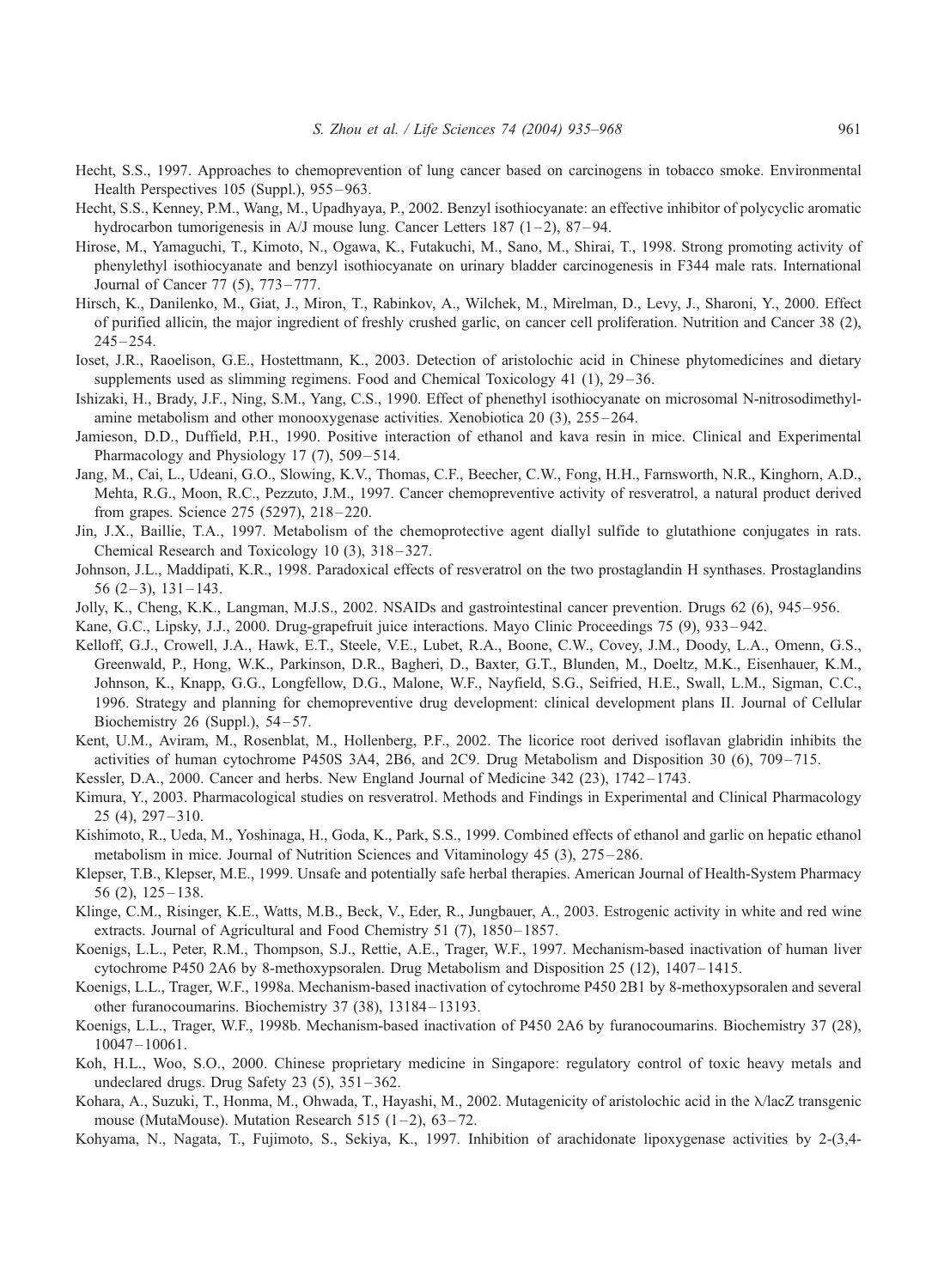<span id="page-27-0"></span>dihydroxyphenyl)ethanol, a phenolic compound from olives. Bioscience Biotechnology and Biochemistry 61 (2),  $347 - 350$ .

- Kouzi, S.A., McMurtry, R.J., Nelson, S.D., 1994. Hepatotoxicity of germander (Teucrium chamaedrys L.) and one of its constituent neoclerodane diterpenes teucrin A in the mouse. Chemical Research and Toxicology 7 (6), 850 – 856.
- Kuo, P.L., Chiang, L.C., Lin, C.C., 2002. Resveratrol-induced apoptosis is mediated by p53-dependent pathway in Hep G2 cells. Life Sciences 72 (1), 23 – 34.
- Kuwajerwala, N., Cifuentes, E., Gautam, S., Menon, M., Barrack, E.R., Reddy, G.P., 2002. Resveratrol induces prostate cancer cell entry into S phase and inhibits DNA synthesis. Cancer Research 62 (9), 2488 – 2492.
- Kwon, K.B., Yoo, S.J., Ryu, D.G., Yang, J.Y., Rho, H.W., Kim, J.S., Park, J.W., Kim, H.R., Park, B.H., 2002. Induction of apoptosis by diallyl disulfide through activation of caspase-3 in human leukemia HL-60 cells. Biochemical Pharmacology  $63$  (1),  $41 - 47$ .
- Labbe, G., Descatoire, V., Beaune, P., Letteron, P., Larrey, D., Pessayre, D., 1989. Suicide inactivation of cytochrome P-450 by methoxsalen: evidence for the covalent binding of a reactive intermediate to the protein moiety. Journal of Pharmacology and Experimental Therapeutics 250 (3), 1034 – 1042.
- Lahiri-Chatterjee, M., Katiyar, S.K., Mohan, R.R., Agarwal, R., 1999. A flavonoid antioxidant, silymarin, affords exceptionally high protection against tumor promotion in the SENCAR mouse skin tumorigenesis model. Cancer Research 59  $(3), 622 - 632.$
- Laliberte, L., Villeneuve, J.P., 1996. Hepatitis after the use of germander, a herbal remedy. Canadian Medical Association Journal 154 (11), 1689-1692.
- Landrault, N., Larronde, F., Delaunay, J.C., Castagnino, C., Vercauteren, J., Merillon, J.M., Gasc, F., Cros, G., Teissedre, P.L., 2002. Levels of stilbene oligomers and astilbin in French varietal wines and in grapes during noble rot development. Journal of Agricultural and Food Chemistry 50 (7), 2046 – 2052.
- Larrey, D., Vial, T., Pauwels, A., Castot, A., Biour, M., David, M., Michel, H., 1992. Hepatitis after germander (Teucrium chamaedrys) administration: another instance of herbal medicine hepatotoxicity. Annals of Internal Medicine 117 (2), 129 – 132.
- Lebot, V., Lévesque, J., 1989. The origin and distribution of kava (Piper methysticum Forst. f. and Piper wichmannii C. DC., Piperaceae): a phytochemical approach. Allertonia 5, 223 – 280.
- Lee, M.-S., 1996. Enzyme induction and comparative oxidative desulfuration of isothiocyanates to isocyanates. Chemical Research and Toxicology 9 (7), 1072-1078.
- Lekehal, M., Pessayre, D., Lereau, J.M., Moulis, C., Fouraste, I., Fau, D., 1996. Hepatotoxicity of the herbal medicine germander: metabolic activation of its furano diterpenoids by cytochrome P450 3A depletes cytoskeleton-associated protein thiols and forms plasma membrane blebs in rat hepatocytes. Hepatology  $24$  (1),  $212-218$ .
- Letteron, P., Descatoire, V., Larrey, D., Tinel, M., Geneve, J., Pessayre, D., 1986. Inactivation and induction of cytochrome P-450 by various psoralen derivatives in rats. Journal of Pharmacology and Experimental Therapeutics 238 (2),  $685 - 692.$
- Levenson, A.S., Gehm, B.D., Pearce, S.T., Horiguchi, J., Simons, L.A., Ward 3rd, J.E., Jameson, J.L., Jordan, V.C. 2003. Resveratrol acts as an estrogen receptor (ER) agonist in breast cancer cells stably transfected with ER- $\alpha$ . International Journal of Cancer 104 (5), 587 – 596.
- Li, Z.G., Hong, T., Shimada, Y., Komoto, I., Kawabe, A., Ding, Y., Kaganoi, J., Hashimoto, Y., Imamura, M., 2002. Suppression of N-nitrosomethylbenzylamine (NMBA)-induced esophageal tumorigenesis in F344 rats by resveratrol. Carcinogenesis 23 (9), 1531 – 1536.
- Liang, Y.C., Tsai, S.H., Chen, L., Lin-Shiau, S.Y., Lin, J.K., 2003. Resveratrol-induced G2 arrest through the inhibition of CDK7 and p34CDC2 kinases in colon carcinoma HT29 cells. Biochemical Pharmacology 65 (7), 1053 – 1060.
- Lin, J.-M., Amin, S., Trushin, N., Hecht, S.S., 1993. Effect of isothiocyanates on tumorigenesis by benzo[a]pyrene in murine tumor models. Cancer Letters  $74$  (3),  $151 - 159$ .
- Lin, M.C., Wang, E.J., Patten, C., Lee, M.J., Xiao, F., Reuhl, K.R., Yang, C.S., 1996. Protective effect of diallyl sulfone against acetaminophen-induced hepatotoxicity in mice. Journal of Biochemical Toxicology 11 (1), 11 – 20.
- Loeper, J., De Berardinis, V., Moulis, C., Beaune, P., Pessayre, D., Pompon, D., 2001. Human epoxide hydrolase is the target of germander autoantibodies on the surface of human hepatocytes: enzymatic implications. Advances in Experimental and Medical Biology  $500$ ,  $121 - 124$ .
- Loeper, J., Descatoire, V., Letteron, P., Moulis, C., Degott, C., Dansette, P., Fau, D., Pessayre, D., 1994. Hepatotoxicity of germander in mice. Gastroenterology 106 (2), 464 – 472.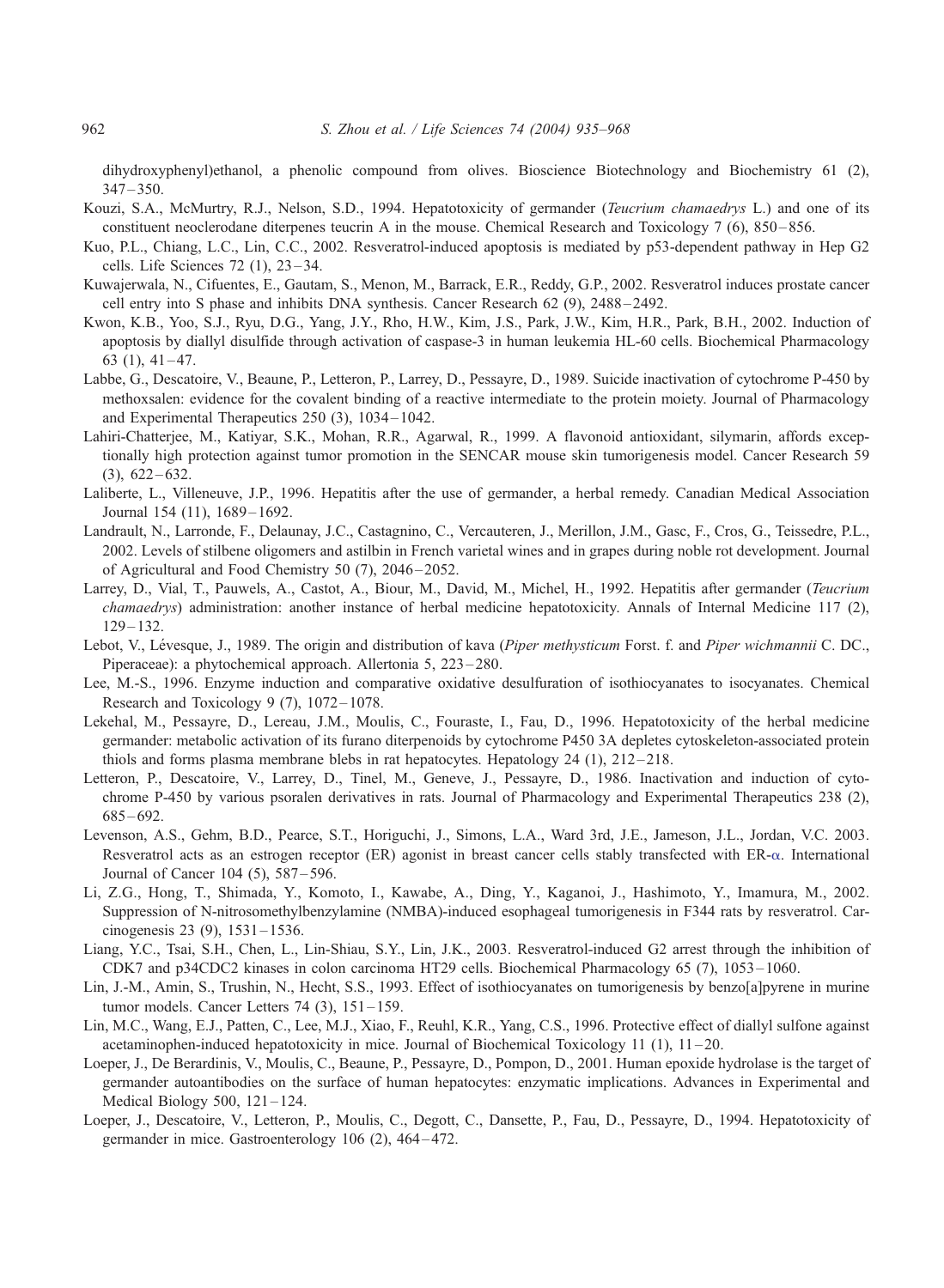- <span id="page-28-0"></span>Lopez-Carillo, L., Avila, M.H., Dubrow, R., 1994. Chili pepper consumption and gastric cancer in Mexico: a case control study. American Journal of Epidemiology 139 (3), 263–271.
- Lord, G.M., Cook, T., Arlt, V.M., Schmeiser, H.H., Williams, G., Pusey, C.D., 2001. Urothelial malignant disease and Chinese herbal nephropathy. Lancet 358 (9292), 1515-1516.
- Madyastha, K.M., Gaikwad, N.W., 1999. Metabolic disposition of a monoterpene ketone, piperitenone, in rats: evidence for the formation of a known toxin, p-cresol. Drug Metabolism and Disposition 27 (1), 74 – 80.
- Madyastha, K.M., Raj, C.P., 1990. Biotransformations of R-(+)-pulegone and menthofuran in vitro: chemical basis for toxicity. Biochemical and Biophysical Research Communications 173 (3), 1086–1092.
- Madyastha, K.M., Raj, C.P., 1992. Metabolic fate of menthofuran in rats. Novel oxidative pathways. Drug Metabolism and Disposition 20 (2), 295 – 301.
- Madyastha, K.M., Raj, C.P., 1993. Studies on the metabolism of a monoterpene ketone, (R)-(+)-pulegonea hepatotoxin in rat: isolation and characterization of new metabolites. Xenobiotica 23 (5), 509 – 518.
- Madyastha, K.M., Raj, C.P., 2002. Stereoselective hydroxylation of 4-methyl-2-cyclohexenone in rats: its relevance to R-(+) pulegone-mediated hepatotoxicity. Biochemical and Biophysical Research Communications 297 (2), 202 – 205.
- Maenpaa, J., Sigusch, H., Raunio, H., Syngelma, T., Vuorela, P., Vuorela, H., Pelkonen, O., 1993. Differential inhibition of coumarin 7-hydroxylase activity in mouse and human liver microsomes. Biochemical Pharmacology 45 (5), 1035 – 1042.
- Manyike, P.T., Kharasch, E.D., Kalhorn, T.F., Slattery, J.T., 2000. Contribution of CYP2E1 and CYP3A to acetaminophen reactive metabolite formation. Clinical Pharmacology and Therapeutics 67 (3), 275 – 282.
- Martinez, J., Moreno, J.J., 2000. Effect of resveratrol, a natural polyphenolic compound, on reactive oxygen species and prostaglandin production. Biochemical Pharmacology 59 (7), 865 – 870.
- Mathews, J.M., Etheridge, A.S., Black, S.R., 2002. Inhibition of human cytochrome P450 activities by kava extract and kavalactones. Drug Metabolism and Disposition 30 (22), 1153 – 1157.
- Mattei, A., Bizollon, T., Charles, J.D., Debat, P., Fontanges, T., Chevallier, M., Trepo, C., 1992. [Liver damage induced by the ingestion of a product of phytotherapy containing wild germander, Four cases]. Gastroenterology and Clinical Biology 16  $(10)$ , 798 – 800.
- Mays, D.C., Hilliard, J.B., Wong, D.D., Chambers, M.A., Park, S.S., Gelboin, H.V., Gerber, N., 1990. Bioactivation of 8 methoxypsoralen and irreversible inactivation of cytochrome P-450 in mouse liver microsomes: modification by monoclonal antibodies, inhibition of drug metabolism and distribution of covalent adducts. Journal of Pharmacology and Experimental Therapeutics 254 (2), 720 – 731.
- McClanahan, R.H., Thomassen, D., Slattery, J.T., Nelson, S.D., 1989. Metabolic activation of (R)-(+)-pulegone to a reactive enonal that covalently binds to mouse liver proteins. Chemical Research and Toxicology 2 (5), 349 – 355.
- McRae, C.A., Agarwal, K., Mutimer, D., Bassendine, M.F., 2002. Hepatitis associated with Chinese herbs. European Journal of Gastroenterology and Hepatology 14 (5), 559-562.
- Meyer, H.J., 1962. [Pharmakologie der wirksamen Prinzipien des Kawa-Rhizoms (Piper methysticum Forst. f.)]. Archives in International Pharmacodynamics and Therapeutics 138, 505 – 536.
- Miro-Casas, E., Covas, M.I., Farre, M., Fito, M., Ortuno, J., Weinbrenner, T., Roset, P., De La Torre, R., 2003. Hydroxytyrosol disposition in humans. Clinical Chemistry 49 (6), 945 – 952.
- Mohri, K., Uesawa, Y., 2001. Effects of furanocoumarin derivatives in grapefruit juice on nifedipine pharmacokinetics in rats. Pharmaceutical Research 18 (2), 177-182.
- Moorthy, B., Madyastha, P., Madyastha, K.M., 1989. Metabolism of a monoterpene ketone, (R)-(+)-pulegonea hepatotoxin in rat. Xenobiotica 19 (2), 217 – 224.
- Moreno, J.J., 2000. Resveratrol modulates arachidonic acid release, prostaglandin synthesis, and 3T6 fibroblast growth. Journal of Pharmacology and Experimental Therapeutics 294 (1), 333 – 338.
- Moreno, R.L., Kent, U.M., Hodge, K., Hollenberg, P.F., 1999. Inactivation of cytochrome P450 2E1 by benzyl isothiocyanate. Chemical Research and Toxicology 12 (7), 582–587.
- Mostefa-Kara, N., Pauwels, A., Pines, E., Biour, M., Levy, V.G., 1992. Fatal hepatitis after herbal tea. Lancet 340 (8820), 674.
- Mueller, S.O., Kling, M., Arifin Firzani, P., Mecky, A., Duranti, E., Shields-Botella, J., Delansorne, R., Broschard, T., Kramer, P.J., 2003. Activation of estrogen receptor- $\alpha$  and ER $\beta$  by 4-methylbenzylidene-camphor in human and rat cells: comparison with phyto- and xenoestrogens. Toxicology Letters  $142$  ( $1-2$ ),  $89-101$ .
- Murray, M., Reidy, G.F., 1989. In vitro formation of an inhibitory complex between an isosafrole metabolite and rat hepatic cytochrome P-450 PB-B. Drug Metabolism and Disposition 17 (4), 449 – 454.
- Murray, M., Wilkinson, C.F., Marcus, C., Dube, C.E., 1983. Structure-activity relationships in the interactions of alkoxyme-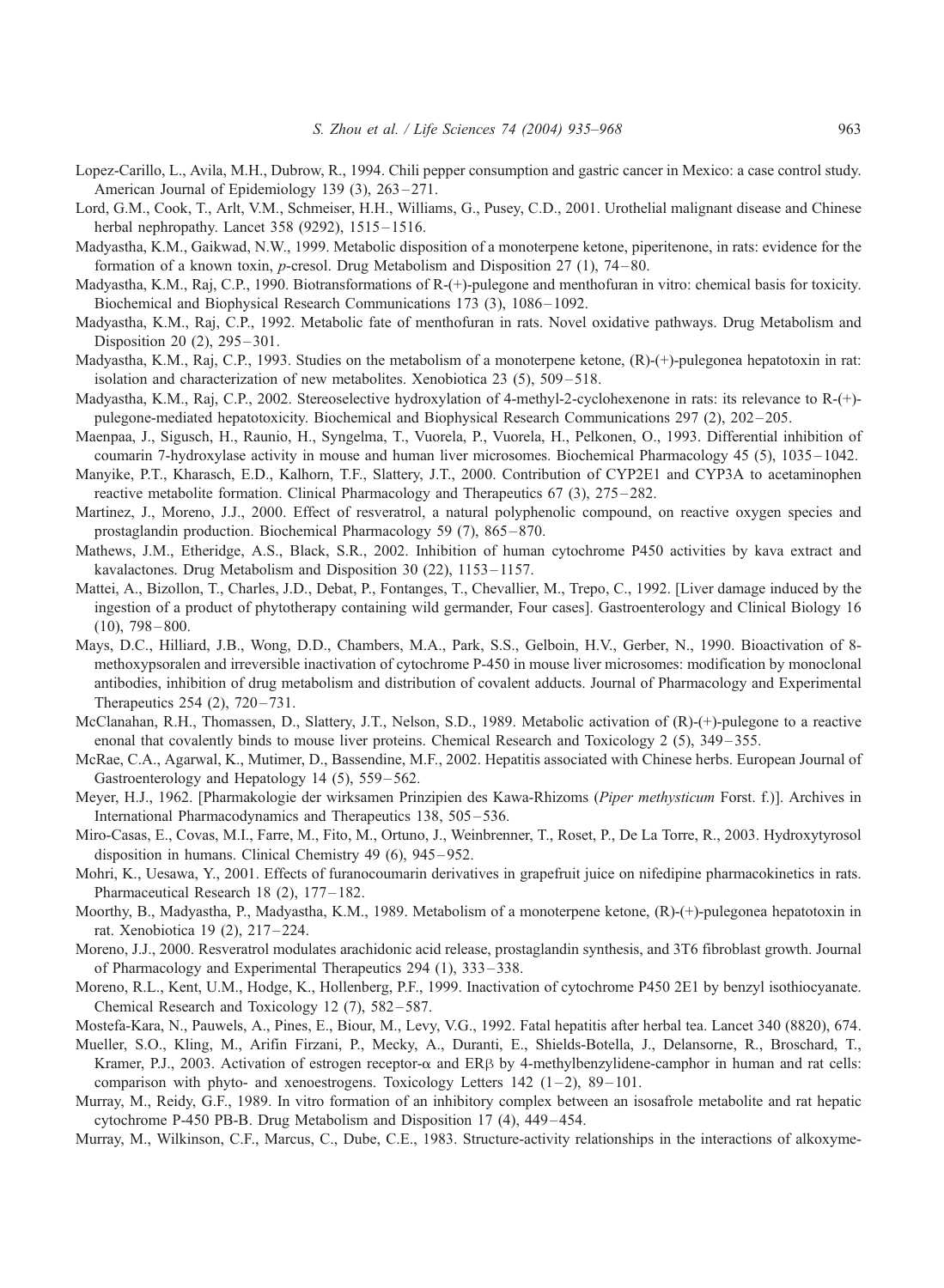<span id="page-29-0"></span>thylenedioxybenzene derivatives with rat hepatic microsomal mixed-function oxidases in vivo. Molecular Pharmacology 24  $(1), 129 - 136.$ 

- Nakagawa, H., Tsuta, K., Kiuchi, K., Senzaki, H., Tanaka, K., Hioki, K., Tsubura, A., 2001. Growth inhibitory effects of diallyl disulfide on human breast cancer cell lines. Carcinogenesis 22 (6), 891 – 897.
- Nebert, D.W., Russell, D.W., 2002. Clinical importance of the cytochromes P450. Lancet 360 (9340), 1155 1162.

Nelson, D., 2003. Cytochrome P450 Homepage: [, http://drnelson.utmem.edu/CytochromeP450.html.]( http:\\drnelson.utmem.edu\CytochromeP450.html )

- Nelson, D.R., Koymans, L., Kamataki, T., Stegeman, J.J., Feyereisen, R., Waxman, D.J., Waterman, M.R., Gotoh, O., Coon, M.J., Estabrook, R.W., Gunsalus, I.C., Nebert, D.W., 1996. P450 superfamily: update on new sequences, gene mapping, accession numbers and nomenclature. Pharmacogenetics  $6$  (1),  $1-42$ .
- Niles, R.M., McFarland, M., Weimer, M.B., Redkar, A., Fu, Y.M., Meadows, G.G., 2003. Resveratrol is a potent inducer of apoptosis in human melanoma cells. Cancer Letters 190 (2), 157 – 163.
- Nobata, S., Ohira, T., Nagae, H., Ushiyama, T., Suzuki, K., Fujita, K., 2001. [Licorice-induced pseudoaldosteronism in a patient with a non-functioning adrenal tumor]. Hinyokika Kiyo 47 (9), 633–635.
- Nortier, J.L., Vanherweghem, J.L., 2002. Renal interstitial fibrosis and urothelial carcinoma associated with the use of a Chinese herb (Aristolochia fangchi). Toxicology 181 – 182, 577 – 580.
- Ofir, R., Tamir, S., Khatib, S., Vaya, J., 2003. Inhibition of serotonin re-uptake by licorice constituents. Journal of Molecular Neuroscience 20 (2), 135-140.
- Omiecinski, C.J., Remmel, R.P., Hosagrahara, V.P., 1999. Concise review of the cytochrome P450s and their roles in toxicology. Toxicological Sciences 48 (2), 151 – 156.
- Orallo, F., Alvarez, E., Camina, M., Leiro, J.M., Gomez, E., Fernandez, P., 2002. The possible implication of trans-resveratrol in the cardioprotective effects of long-term moderate wine consumption. Molecular Pharmacology 61 (2), 294 – 302.
- Ortiz de Montellano, P.R., Correia, M.A., 1995. Inhibition of cytochrome P450. In: Ortiz de Montellano, P.R. (Ed.), Cytochrome P450: structure, mechanism and biochemistry, 305 – 366.
- Osawa, Y., Pohl, L.R., 1989. Covalent bonding of the prosthetic heme to protein: a potential mechanism for suicide inactivation or activation of hemoproteins. Chemical Research and Toxicology 2 (3), 131 – 141.
- Oshima, Y., Namao, K., Kamijou, A., Matsuoka, S., Nakano, M., Terao, K., Ohizumi, Y., 1995. Powerful hepatoprotective and hepatotoxic plant oligostilbenes, isolated from the Oriental medicinal plant Vitis coignetiae (Vitaceae). Experientia 51 (1),  $63 - 66.$
- Owen, R.W., Giacosa, A., Hull, W.E., Haubner, R., Wurtele, G., Spiegelhalder, B., Bartsch, H., 2000. Olive-oil consumption and health: the possible role of antioxidants. Lancet Oncology 1,  $107-112$ .
- Owuor, E.D., Kong, A.N.T., 2002. Antioxidants and oxidants regulated signal transduction pathways. Biochemical Pharmacology 64  $(5-6)$ , 765 – 770.
- Pace-Asciak, C.R., Hahn, S., Diamandis, E.P., Soleas, G., Goldberg, D.M., 1995. The red wine phenolics trans-resveratrol and quercetin block human platelet aggregation and eicosanoid synthesis: implications for protection against coronary heart disease. Clinica Chimica Acta 235 (2), 207-219.
- Park, K.K., Chun, K.S., Yook, J.I., Surh, Y.J., 1998. Lack of tumor promoting activity of capsaicin, a principal pungent ingredient of red peppers, in mouse skin carcinogens. Anticancer Research 18 (6A), 4201–4205.
- Parrish, J.A., Fitzpatrick, T.B., Tanenbaum, L., Pathak, M.A., 1974. Photochemotherapy of psoriasis with oral methoxsalen and longwave ultraviolet light. New England Journal of Medicine 291 (23), 1207–1211.
- Pfau, W., Schmeiser, H.H., Wiessler, M., 1990. Aristolochic acid binds covalently to the exocyclic amino group of purine nucleotides in DNA. Carcinogenesis 11 (2), 313 – 319.
- Piozzi, F., Rodriguez, B., Savona, G., 1987. Advances in the chemistry of the furano-diterpenoids from *Teucrium* species. Heterocycles 25, 807–841.
- Pittler, M.H., Ernst, E., 2000. Efficacy of kava extract for treating anxiety: systematic review and meta-analysis. Journal of Clinical Psychopharmacology 20 (2), 84 – 89.
- Piver, B., Berthou, F., Dreano, Y., Lucas, D., 2001. Inhibition of CYP3A, CYP1A and CYP2E1 activities by resveratrol and other non volatile red wine components. Toxicology Letters  $125$  ( $1-3$ ),  $83-91$ .
- Piver, B., Berthou, F., Dreano, Y., Lucas, D., 2003. Differential inhibition of human cytochrome P450 enzymes by  $\varepsilon$ -viniferin, the dimer of resveratrol: comparison with resveratrol and polyphenols from alcoholized beverages. Life Sciences 73 (9), 1199 – 1213.
- Polymeros, D., Kamberoglou, D., Tzias, V., 2002. Acute cholestatic hepatitis caused by *Teucrium polium* (golden germander) with transient appearance of antimitochondrial antibody. Journal of Clinical Gastroenterology 34 (1), 100–101.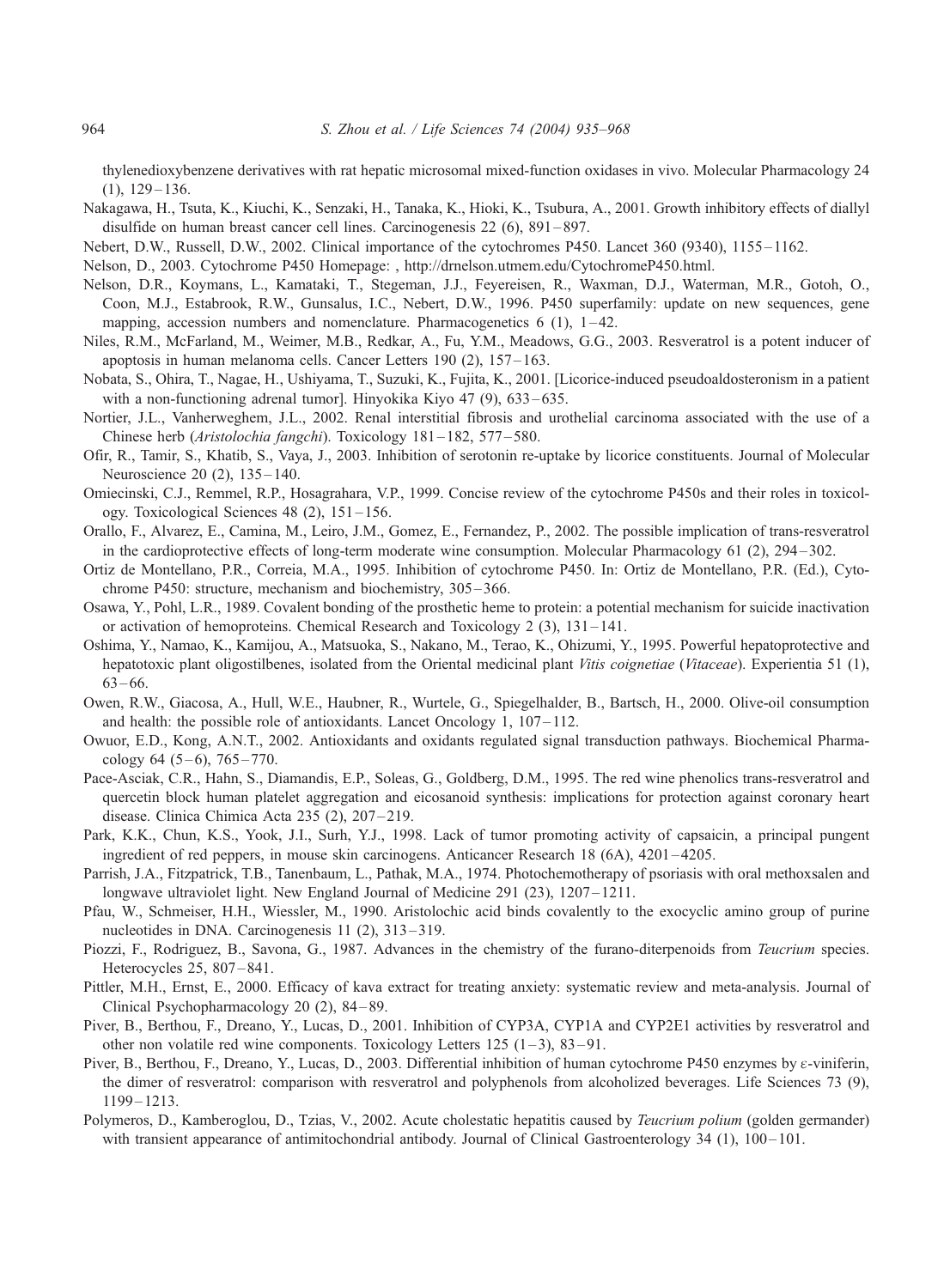- <span id="page-30-0"></span>Pozo-Guisado, E., Alvarez-Barrientos, A., Mulero-Navarro, S., Santiago-Josefat, B., Fernandez-Salguero, P.M., 2002. The antiproliferative activity of resveratrol results in apoptosis in MCF-7 but not in MDA-MB-231 human breast cancer cells: cell-specific alteration of the cell cycle. Biochemical Pharmacology 64 (9), 1375 – 1386.
- Premdas, P.D., Bowers, R.J., Forkert, P.G., 2000. Inactivation of hepatic CYP2E1 by an epoxide of diallyl sulfone. Journal of Pharmacology and Experimental Therapeutics 293 (3), 1112-1120.
- Rahman, K., 2001. Historical perspective on garlic and cardiovascular disease. Journal of Nutrition 131 (3S), 977S 979S.
- Ramaiah, S.K., Apte, U., Mehendale, H.M., 2001. Cytochrome P4502E1 induction increases thioacetamide liver injury in dietrestricted rats. Drug Metabolism and Disposition 29 (8), 1088 – 1095.
- Ratna, W.N., Simonelli, J.A., 2002. The action of dietary phytochemicals quercetin, catechin, resveratrol and naringenin on estrogen-mediated gene expression. Life Sciences 70 (13), 1577 – 1589.
- Raulf-Heimsoth, M., Baur, X., 1998. Pathomechanisms and pathophysiology of isocyanate-induced diseases: summary of present knowledge. American Journal of Internal Medicine 34 (2), 137-143.
- Reddy, B.S., Rao, C.V., Rivenson, A., Kelloff, G., 1993. Chemoprevention of colon carcinogenesis by organosulfur compounds. Cancer Research 53 (15), 3493 – 3498.
- Reilly, C.A., Ehlhardt, W.J., Jackson, D.A., Kulanthaivel, P., Mutlib, A.E., Espina, R.J., Moody, D.E., Crouch, D.J., Yost, G.S., 2003. Metabolism of capsaicin by cytochrome P450 produces novel dehydrogenated metabolites and decreases cytotoxicity to lung and liver cells. Chemical Research and Toxicology 16 (3), 336 – 349.
- Rendic, S., 2002. Summary of information on human CYP enzymes: human P450 metabolism data. Drug Metabolism Reviews  $34(1-2), 83-448.$
- Rendic, S., Di Carlo, F.J., 1997. Human cytochrome P450 enzyme: a status report summarizing their reactions, substrates, induction, and inhibitors. Drug Metabolism Reviews 29  $(1-2)$ , 413-580.
- Roche, M., Zampelas, A., Knapper, J.M.E., Kafatos, A., Webb, D., Brooks, C., Jackson, K.G., Gibney, M.J., Williams, C.M., 1998. Effect of long-term olive oil dietary intervention on postprandial triacylglycerol and factor VII metabolism. American Journal of Clinical Nutrition 68 (3), 552 – 560.
- Roemer, K., Mahyar-Roemer, M., 2002. The basis for the chemopreventive action of resveratrol. Drugs Today 38 (8),  $571 - 580.$
- Roman, V., Billard, C., Kern, C., Ferry-Dumazet, H., Izard, J.C., Mohammad, R., Mossalayi, D.M., Kolb, J.P., 2002. Analysis of resveratrol-induced apoptosis in human B-cell chronic leukaemia. British Journal of Haematology 117 (4), 842 – 851.
- Rosenblat, M., Belinky, P., Vaya, J., Levy, R., Hayek, T., Coleman, R., Merchav, S., Aviram, M., 1999. Macrophage enrichment with the isoflavan glabridin inhibits NADPH oxidase-induced cell-mediated oxidation of low density lipoprotein: a possible role for protein kinase C. Journal of Biological Chemistry 274 (20), 13790 – 13799.
- Rouse, J., 1998. Kava: a South Pacific herb for anxiety, tension and insomnia. Clinical Nutrition Insights 963, 900 3905.
- Salih, A.K., Fentiman, I.S., 2001. Breast cancer prevention: Present and future. Cancer Treatment Reviews 27 (5), 261-273.
- Scharf, G., Prustomersky, S., Knasmuller, S., Schulte-Hermann, R., Huber, W.W., 2003. Enhancement of glutathione and γglutamylcysteine synthetase, the rate limiting enzyme of glutathione synthesis, by chemoprotective plant-derived food and beverage components in the human hepatoma cell line HepG2. Nutrition and Cancer 45 (1), 74 – 83.
- Schmeiser, H.H., Bieler, C.A., Wiessler, M., van Ypersele de Strihou, C., Cosyns, J.P., 1996. Detection of DNA adducts formed by aristolochic acid in renal tissue from patients with Chinese herbs nephropathy. Cancer Research 56 (9), 2025 – 2028.
- Schmeiser, H.H., Frei, E., Wiessler, M., Stiborova, M., 1997. Comparison of DNA adduct formation by aristolochic acids in various in vitro activation systems by 32P-post-labelling: evidence for reductive activation by peroxidases. Carcinogenesis 18 (5), 1055 – 1062.
- Schmeiser, H.H., Janssen, J.W., Lyons, J., Scherf, H.R., Pfau, W., Buchmann, A., Bartram, C.R., Wiessler, M., 1990. Aristolochic acid activates ras genes in rat tumors at deoxyadenosine residues. Cancer Research 50 (17), 5464 – 5469.
- Schmeiser, H.H., Scherf, H.R., Wiessler, M., 1991. Activating mutations at codon 61 of the c-Ha-ras gene in thin-tissue sections of tumors induced by aristolochic acid in rats and mice. Cancer Letters 59 (2), 139 – 143.
- Schwedhelm, E., Maas, R., Troost, R., Boger, R., 2003. Clinical pharmacokinetics of antioxidants and their impact on systemic oxidative stress. Clinical Pharmacokinetics 42 (5), 437 – 459.
- Schwetz, B.A., 2001. From the Food and Drug Administration. Journal of American Medical Association 285 (21), 2705.
- Shibata, S., 2000. [A drug over the millennia: pharmacognosy, chemistry, and pharmacology of licorice]. Yakugaku Zasshi 120  $(10), 849 - 862.$
- Shimada, T., Hayes, C.L., Yamazaki, H., Amin, S., Hecht, S.S., Guengerich, F.P., Sutter, T.R., 1996. Activation of chemically diverse procarcinogens by human cytochrome P-450 1B1. Cancer Research 56 (13), 2979–2984.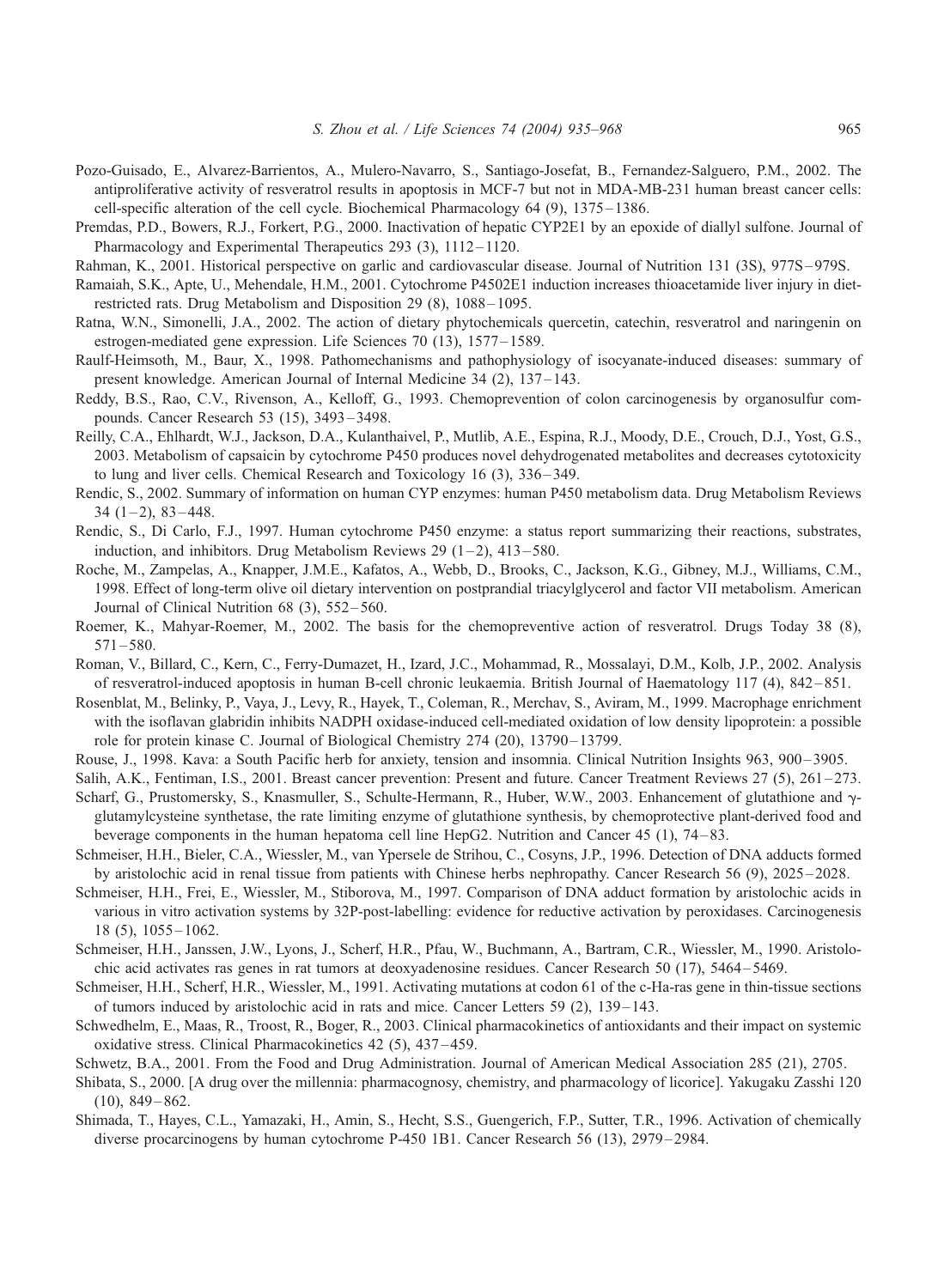- <span id="page-31-0"></span>Shimada, T., Iwasaki, M., Martin, M.V., Guengerich, F.P., 1989. Human liver microsomal cytochrome P-450 enzymes involved in the bioactivation of procarcinogens detected by umu gene response in Salmonella typhimurium TA 1535/pSK1002. Cancer Research 49 (12), 3218–3223.
- Shon, J.H., Park, J.Y., Kim, M.S., Cha, I.J., Chun, B.H., Shin, J.G., 2001. Effect of licorice (Radix glycyrrhizae) on the pharmacokinetics and pharmacodynamics of midazolam in healthy subjects (abstract). Clinical Pharmacology and Therapeutics 69, P78.
- Shureiqi, I., Reddy, P., Brenner, D.E., 2000. Chemoprevention: General perspective. Critical Review in Oncology and Hematology 33  $(3)$ , 157-167.
- Sigusch, H., Henschel, L., Kraul, H., Merkel, U., Hoffmann, A., 1994. Lack of effect of grapefruit juice on diltiazem bioavailability in normal subjects. Pharmazie 49 (9), 675–679.
- Silverman, R.B., 1998. Mechanism-based enzyme inactivation: chemistry and enzymology CRC Press, Boca Raton, FL.
- Singh, S., Asad, S.F., Ahmad, A., Khan, N.U., Hadi, S.M., 2001a. Oxidative DNA damage by capsaicin and dihydrocapsaicin in the presence of Cu(II). Cancer Letters  $169$  (2),  $139-146$ .
- Singh, U.P., Prithiviraj, B., Sarma, B.K., Singh, M., Ray, A.B., 2001b. Role of garlic (Allium sativum L.) in human and plant diseases. Indian Journal of Experimental Biology 39 (4), 310–322.
- Singh, Y.N., Singh, N.N., 2002. Therapeutic potential of kava in the treatment of anxiety disorders. CNS Drugs 16 (11),  $731 - 743.$
- Smith, T.J., Guo, Z., Guengerich, F.P., Yang, C.S., 1996. Metabolism of 4-(methylnitrosamino)-1-(3-pyridyl)-1-butanone (NNK) by human cytochrome P450 1A2 and its inhibition by phenethyl isothiocyanate. Carcinogenesis 17 (4), 809 – 813.
- Smith, T.J., Guo, Z., Li, C., Ning, S.M., Thomas, P.E., Yang, C.S., 1993. Mechanisms of inhibition of 4-(methylnitrosamino)-1- (3-pyridyl)-1-butanone bioactivation in mouse by dietary phenethyl isothiocyanate. Cancer Research 53 (14), 3276 – 3282.
- Spigelski, D., Jones, P.J., 2001. Efficacy of garlic supplementation in lowering serum cholesterol levels. Nutrition Reviews 59  $(7), 236 - 241.$
- Sporn, M.B., Suh, N., 2000. Chemoprevention of cancer. Carcinogenesis 21, 525 530.
- Staretz, M.E., Hecht, S.S., 1995. Effects of phenethyl isothiocyanate on the tissue distribution of 4-(methylnitrosamino)-1-(3 pyridyl)-1-butanone and metabolites in F344 rats. Cancer Research 55 (23), 5580 – 5588.
- Stedman, C., 2002. Herbal hepatotoxicity. Seminars in Liver Disease 22 (2), 195–206.
- Stevinson, C., Huntley, A., Ernst, E., 2002. A systematic review of the safety of kava extract in the treatment of anxiety. Drug Safety 25  $(4)$ , 251 – 261.
- Stiborova, M., Frei, E., Breuer, A., Bieler, C.A., Schmeiser, H.H., 1999. Aristolactam I a metabolite of aristolochic acid I upon activation forms an adduct found in DNA of patients with Chinese herbs nephropathy. Experimental Toxicology and Pathology 51  $(4-5)$ , 421-427.
- Stiborova, M., Frei, E., Breuer, A., Wiessler, M., Schmeiser, H.H., 2001a. Evidence for reductive activation of carcinogenic aristolochic acids by prostaglandin H synthase—<sup>32</sup>P-postlabeling analysis of DNA adduct formation. Mutation Research 493  $(1-2)$ , 149 – 160.
- Stiborova, M., Frei, E., Sopko, B., Wiessler, M., Schmeiser, H.H., 2002. Carcinogenic aristolochic acids upon activation by DTdiaphorase form adducts found in DNA of patients with Chinese herbs nephropathy. Carcinogenesis 23 (4), 617–625.
- Stiborova, M., Frei, E., Wiessler, M., Schmeiser, H.H., 2001b. Human enzymes involved in the metabolic activation of carcinogenic aristolochic acids: evidence for reductive activation by cytochromes P450 1A1 and 1A2. Chemical Research and Toxicology 14  $(8)$ , 1128 – 1137.
- Stupans, I., Murray, M., Kirlich, A., Tuck, K.L., Hayball, P.J., 2001. Inactivation of cytochrome P450 by the food-derived complex phenol oleuropein. Food and Chemical Toxicology 39 (11), 1119 – 1124.
- Stupans, I., Stretch, G., Hayball, P., 2000. Olive oil phenols inhibit human hepatic microsomal activity. Journal of Nutrition 130  $(9)$ ,  $2367 - 2370$ .
- Surh, Y.J., Lee, E., Lee, J.M., 1998. Chemopreventive properties of some pungent ingredients present in red pepper and ginger. Mutation Research 402  $(1-2)$ , 259-267.
- Surh, Y.J., Lee, S.S., 1995. Capsaicin, a double edged sword: toxicity, metabolism, and chemopreventative potential (Review). Life Sciences 56 (22), 1845–1855.
- Tamimi, R.M., Lagiou, P., Adami, H.O., Trichopoulos, D., 2002. Prospects for chemoprevention of cancer. Journal of Internal Medicine 251 (4), 286-300.
- Tamir, S., Eizenberg, M., Somjen, D., Izrael, S., Vaya, J., 2001. Estrogen-like activity of glabrene and other constituents isolated from licorice root. Journal of Steroid Biochemistry and Molecular Biology 78 (3), 291 – 298.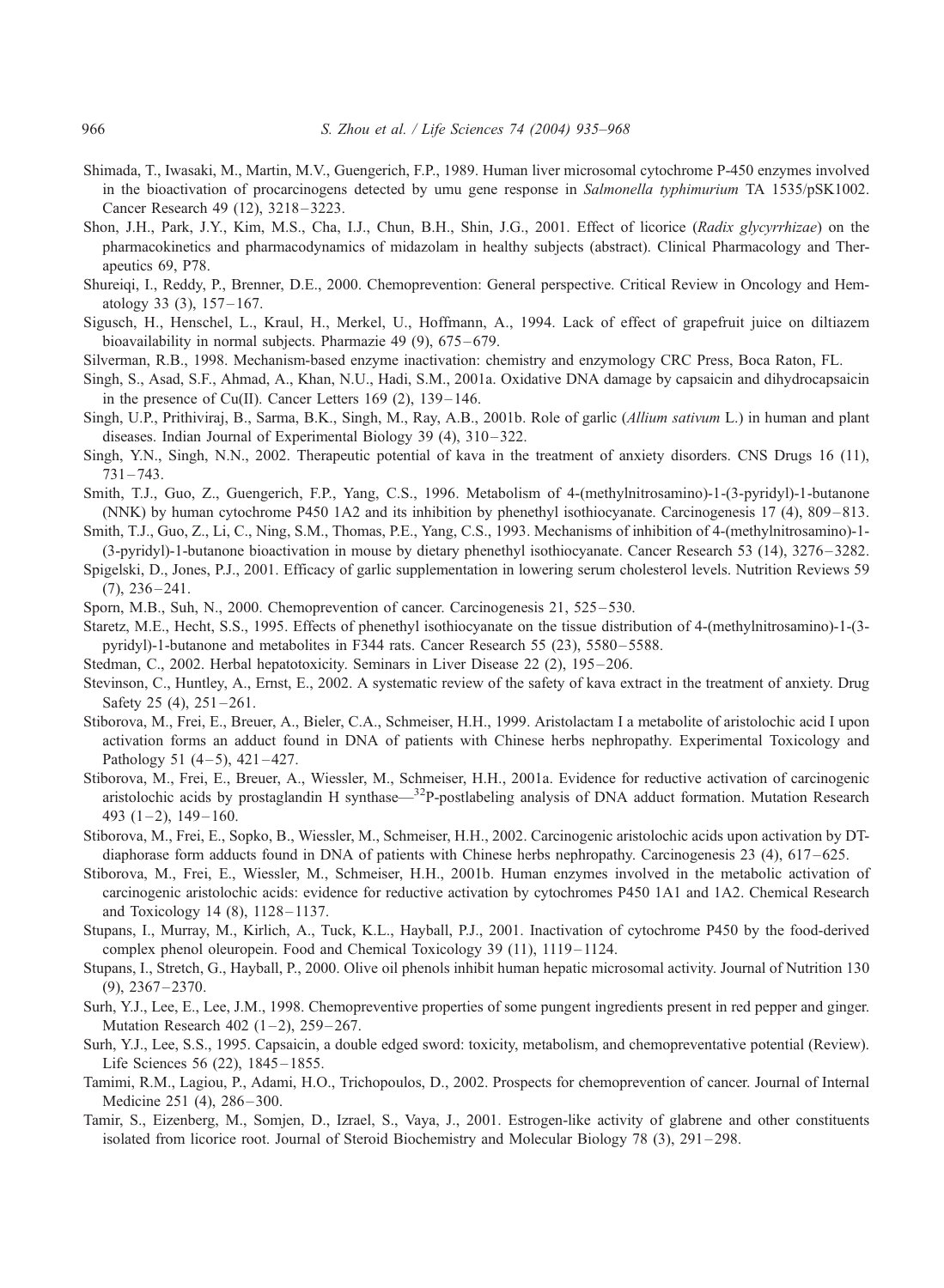- <span id="page-32-0"></span>Teyssier, C., Guenot, L., Suschetet, M., Siess, M.H., 1999. Metabolism of diallyl disulfide by human liver microsomal cytochromes P-450 and flavin-containing monooxygenases. Drug Metabolism and Disposition 27 (7), 835 – 841.
- Thomassen, D., Knebel, N., Slattery, J.T., McClanahan, R.H., Nelson, S.D., 1992. Reactive intermediates in the oxidation of menthofuran by cytochromes P-450. Chemical Research and Toxicology 5 (1), 123-130.
- Thomassen, D., Pearson, P.G., Slattery, J.T., Nelson, S.D., 1991. Partial characterization of biliary metabolites of pulegone by tandem mass spectrometry. Drug Metabolism and Disposition 19 (5), 997 – 1003.
- Thompson, D.C., Perera, K., Fisher, R., Brendel, K., 1994. Cresol Isomers: comparison of toxic potency in rat liver slices. Toxicology and Applied Pharmacology  $125$  (1),  $51 - 58$ .
- Tinel, M., Belghiti, J., Descatoire, V., Amouyal, G., Letteron, P., Geneve, J., Larrey, D., Pessayre, D., 1987. Inactivation of human liver cytochrome P-450 by the drug methoxsalen and other psoralen derivatives. Biochemical Pharmacology 36 (6),  $951 - 955$ .
- Toth, B., Gannett, P., 1992. Carcinogenicity of lifelong administration of capsaicin of hot pepper in mice. In Vivo 6 (1), 59 63.
- Tsarbopoulos, A., Gikas, E., Papadopoulos, N., Aligiannis, N., Kafatos, A., 2003. Simultaneous determination of oleuropein and its metabolites in plasma by high-performance liquid chromatography. Journal of Chromatography B - Analytical Technologies in the Biomedical and Life Sciences 785 (1), 157–164.
- Tuck, K.L., Hayball, P.J., 2002. Major phenolic compounds in olive oil: metabolism and health effects. Journal of Nutritional Biochemistry 13 (11), 636-644.
- Unger, M., Holzgrabe, U., Jacobsen, W., Cummins, C., Benet, L.Z., 2002. Inhibition of cytochrome P450 3A4 by extracts and kavalactones of Piper methysticum (Kava-Kava). Planta Medica 68 (12), 1055-1058.
- Villegas, J.F., Barabe, D.N., Stein, R.A., Lazar, E., 2001. Adverse effects of herbal treatment of cardiovascular disease: what the physician must know. Heart Disease 3 (3), 169-175.
- Vincent, J., Harris, S.I., Foulds, G., Dogolo, L.C., Willavize, S., Friedman, H.L., 2000. Lack of effect of grapefruit juice on the pharmacokinetics and pharmacodynamics of amlodipine. British Journal of Clinical Pharmacology 50 (5), 455 – 463.
- Visiol, F., Galli, C., 2002. Biological properties of olive oil phytochemicals. Critical Review in Food Sciences and Nutrition 42  $(3), 209 - 221.$
- Visioli, F., Bellomo, G., Montedoro, G., Galli, C., 1995. Low density lipoprotein oxidation is inhibited in vitro by olive oil constituents. Atherosclerosis 117 (1),  $25-32$ .
- Visioli, F., Galli, C., 1994. Oleuropein protects low density lipoprotein from oxidation. Life Sciences 55 (24), 1965 1971.
- Visioli, F., Poli, A., Gall, C., 2002. Antioxidant and other biological activities of phenols from olives and olive oil. Medical Research Reviews 22 (1), 65 – 75.
- Volz, H.P., Kieser, M., 1997. Kava-kava extract WS 1490 versus placebo in anxiety disorders—a randomized placebo-controlled 25-week outpatient trial. Pharmacopsychiatry 30  $(1)$ ,  $1-5$ .
- Wallerath, T., Deckert, G., Ternes, T., Anderson, H., Li, H., Witte, K., Forstermann, U., 2002. Resveratrol, a polyphenolic phytoalexin present in red wine, enhances expression and activity of endothelial nitric oxide synthase. Circulation 106 (13), 1652 – 1658.
- Wang, B.H., Zuzel, K.A., Rahman, K., Billington, D., 1999. Treatment with aged garlic extract protects against bromobenzene toxicity to precision cut rat liver slices. Toxicology  $132$  (2-3),  $215-225$ .
- Wang, T., Shankar, K., Bucci, T.J., Warbritton, A., Mehendale, H.M., 2001. Diallyl sulfide inhibition of CYP2E1 does not rescue diabetic rats from thioacetamide-induced mortality. Toxicology and Applied Pharmacology 173 (1), 27 – 37.
- Wang, T., Shankar, K., Ronis, M.J.J., Mehendale, H.M., 2000. Potentiation of thioacetamide liver injury in diabetic rats is due to induced CYP2E1. Journal of Pharmacology and Experimental Therapeutics 294 (2), 473 – 479.
- Ward, M.H., Lopez-Carrillo, L., 1999. Dietary factors and the risk of gastric cancer in Mexico City. American Journal of Epidemiology 149 (10), 925–932.
- Wargovich, M.J., Woods, C., Hollis, D.M., Zander, M.E., 2001. Herbals, cancer prevention and health. Journal of Nutrition 131 (11 Suppl. S), 3034S – 3036S.
- Watanabe, C.M.H., Wolffram, S., Ader, P., Rimbach, G., Packer, L., Maguire, J.J., Schultz, P.G., Gohil, K., 2001. The in vivo neuromodulatory effects of the herbal medicine Ginkgo biloba. Proceedings of the National Academy of Sciences of the United States of America 98 (12), 6577 – 6580.
- Wheatley, D., 2001. Stress-induced insomnia treated with kava and valerian: singly and in combination. Human Psychopharmacology 16 (4), 353–356.
- Yang, C.S., Brady, J.F., Hong, J.-Y., 1992. Dietary effects on cytochromes P450, xenobiotic metabolism, and toxicity. FASEB (Federation of American Societies of Experimental Biology) Journal 6 (2), 737 – 744.